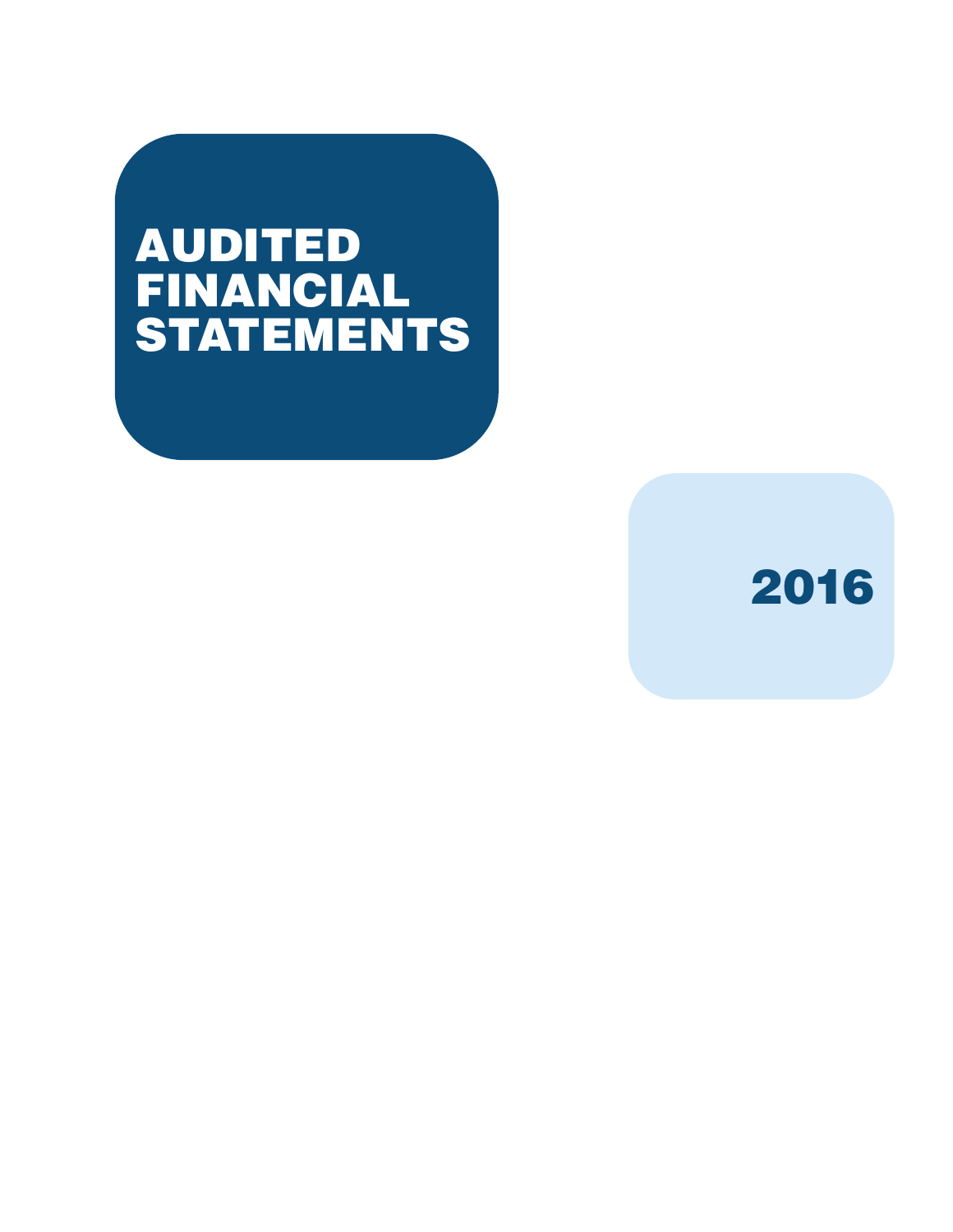# **W.T.B. FINANCIAL CORPORATION AND SUBSIDIARY Selected Consolidated Financial Highlights**

|                                                                  | (dollars in thousands, except per share data) |                     |    |           |    |           |    |           |    |           |
|------------------------------------------------------------------|-----------------------------------------------|---------------------|----|-----------|----|-----------|----|-----------|----|-----------|
|                                                                  | At or for the Years Ended December 31,        |                     |    |           |    |           |    |           |    |           |
|                                                                  |                                               | 2016                |    | 2015      |    | 2014      |    | 2013      |    | 2012      |
| <b>PERFORMANCE</b><br>Net interest revenue, fully tax-equivalent | \$                                            | 182,948             | \$ | 165,150   | \$ | 157,228   | \$ | 147,571   | \$ | 147,491   |
| Fully tax-equivalent adjustment                                  |                                               | 1,387               |    | 1,349     |    | 1,393     |    | 1,315     |    | 1,591     |
| Net interest revenue                                             |                                               | 181,561             |    | 163,801   |    | 155,835   |    | 146,256   |    | 145,900   |
| Provision for loan losses                                        |                                               | 2,250               |    | 2,667     |    | 6,000     |    | 6,767     |    | 22,333    |
| Net interest revenue after provision for loan losses             |                                               | 179,311             |    | 161,134   |    | 149,835   |    | 139,489   |    | 123,567   |
| Noninterest revenue                                              |                                               | 48,541              |    | 48,857    |    | 44,498    |    | 53,482    |    | 36,031    |
| Noninterest expense                                              |                                               | 148,429             |    | 140,369   |    | 130,542   |    | 126,210   |    | 113,633   |
| Income before income taxes                                       |                                               | 79,423              |    | 69,622    |    | 63,791    |    | 66,761    |    | 45,965    |
| Income taxes                                                     |                                               | 27,696              |    | 23,262    |    | 21,927    |    | 22,967    |    | 15,484    |
| Net income                                                       |                                               | $\overline{51,727}$ |    | 46,360    |    | 41,864    |    | 43,794    |    | 30,481    |
| Preferred stock dividends                                        |                                               |                     |    | 142       |    | 418       |    | 1,724     |    | 4,457     |
| Net income available to common                                   |                                               |                     |    |           |    |           |    |           |    |           |
| shareholders                                                     | SS.                                           | 51,727              | \$ | 46,218    | \$ | 41,446    | \$ | 42,070    | \$ | 26,024    |
| <b>SELECTED YEAR-END DATA</b>                                    |                                               |                     |    |           |    |           |    |           |    |           |
| Interest-bearing deposits with banks                             | \$                                            | 326,002             | \$ | 438,603   | \$ | 344,438   | \$ | 277,007   | \$ | 27,502    |
| Securities                                                       |                                               | 1,384,817           |    | 1,162,292 |    | 907,333   |    | 809,325   |    | 1,360,244 |
| Total loans                                                      |                                               | 3,785,076           |    | 3,556,598 |    | 3,351,052 |    | 3,175,764 |    | 2,896,570 |
| Allowance for loan losses                                        |                                               | 85,787              |    | 84,969    |    | 81,210    |    | 82,427    |    | 76,535    |
| Earning assets                                                   |                                               | 5,522,413           |    | 5,165,726 |    | 4,615,066 |    | 4,280,783 |    | 4,270,042 |
| Total assets                                                     |                                               | 5,668,953           |    | 5,305,272 |    | 4,771,922 |    | 4,436,124 |    | 4,470,132 |
| Deposits                                                         |                                               | 4,923,690           |    | 4,540,548 |    | 4,082,517 |    | 3,793,077 |    | 3,789,561 |
| Interest-bearing liabilities                                     |                                               | 3,106,707           |    | 2,980,365 |    | 2,770,756 |    | 2,527,040 |    | 2,651,816 |
| Preferred equity                                                 |                                               |                     |    |           |    | 19,571    |    | 44,571    |    | 89,142    |
| Common equity                                                    |                                               | 496,286             |    | 464,407   |    | 422,027   |    | 393,498   |    | 369,129   |
| Total shareholders' equity                                       |                                               | 496,286             |    | 464,407   |    | 441,598   |    | 438,069   |    | 458,271   |
| Full-time equivalent employees                                   |                                               | 927                 |    | 882       |    | 864       |    | 840       |    | 801       |
| PER COMMON SHARE                                                 |                                               |                     |    |           |    |           |    |           |    |           |
| Net income available to common shareholders (basic)              | \$                                            | 20.33               | \$ | 18.19     | \$ | 16.37     | \$ | 16.67     | \$ | 10.34     |
| Net income available to common shareholders (diluted)            |                                               | 20.29               |    | 18.01     |    | 16.21     |    | 16.52     |    | 10.25     |
| Common cash dividends                                            |                                               | 3.00                |    | 2.72      |    | 2.40      |    | 1.60      |    | 0.60      |
| Common shareholders' equity                                      |                                               | 193.66              |    | 180.79    |    | 164.93    |    | 154.35    |    | 145.28    |
| PERFORMANCE RATIOS                                               |                                               |                     |    |           |    |           |    |           |    |           |
| Return on average assets                                         |                                               | 0.98%               |    | 0.94%     |    | 0.92%     |    | 1.00%     |    | 0.72%     |
| Return on average shareholders' equity                           |                                               | 10.53               |    | 10.12     |    | 9.14      |    | 10.21     |    | 6.79      |
| Margin on average earning assets                                 |                                               | 3.53                |    | 3.42      |    | 3.57      |    | 3.48      |    | 3.61      |
| Noninterest expense to average assets                            |                                               | 2.81                |    | 2.83      |    | 2.87      |    | 2.89      |    | 2.67      |
| Efficiency ratio                                                 |                                               | 64.1                |    | 65.6      |    | 64.7      |    | 62.8      |    | 61.9      |
| Net loans to deposits                                            |                                               | 75.1                |    | 76.5      |    | 80.1      |    | 81.6      |    | 74.4      |
| Total cash dividends to net income                               |                                               | 14.76               |    | 15.2      |    | 15.5      |    | 13.2      |    | 19.6      |
| <b>CAPITAL RATIOS</b>                                            |                                               |                     |    |           |    |           |    |           |    |           |
| Common equity to total assets                                    |                                               | 8.75%               |    | 8.75%     |    | 8.84%     |    | 8.87%     |    | 8.26%     |
| Total equity to total assets                                     |                                               | 8.75                |    | 8.75      |    | 9.25      |    | 9.88      |    | 10.25     |
| Tier 1 leverage                                                  |                                               | 9.59                |    | 9.41      |    | 9.87      |    | 10.27     |    | 10.53     |
| Common equity tier 1 capital                                     |                                               | 11.90               |    | 11.98     |    | N/A       |    | N/A       |    | N/A       |
| Tier 1 risk-based capital                                        |                                               | 11.90               |    | 11.98     |    | 12.70     |    | 12.91     |    | 13.67     |
| Total risk-based capital                                         |                                               | 13.16               |    | 13.24     |    | 13.96     |    | 14.17     |    | 14.93     |
| <b>ASSET QUALITY RATIOS</b>                                      |                                               |                     |    |           |    |           |    |           |    |           |
| Allowance for loan losses to total loans                         |                                               | 2.27%               |    | 2.39%     |    | 2.42%     |    | 2.60%     |    | 2.64%     |
| Allowance for loan losses to noncurrent loans                    |                                               | 597.57              |    | 453.98    |    | 285.36    |    | 260.64    |    | 194.89    |
| Net charge-offs (recoveries) to total average loans              |                                               | 0.04                |    | $-0.03$   |    | 0.22      |    | 0.03      |    | 0.57      |
| Noncurrent loans and ORE to assets                               |                                               | 0.27                |    | 0.36      |    | 0.62      |    | 0.84      |    | 1.06      |
| Noncurrent loans, ORE and TDRs to assets                         |                                               | 0.33                |    | 0.64      |    | 0.95      |    | 1.38      |    | 1.83      |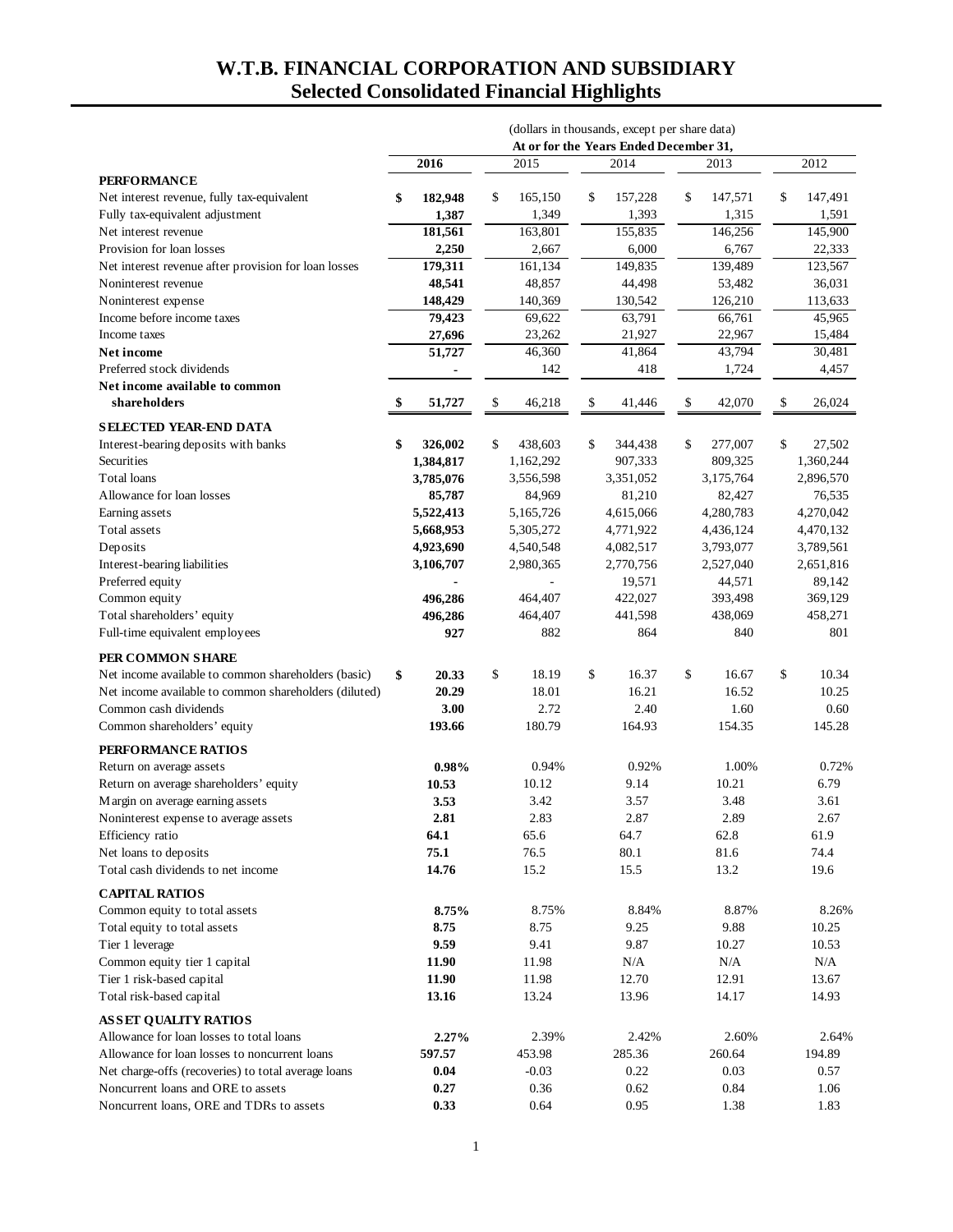# **W.T.B. FINANCIAL CORPORATION AND SUBSIDIARY Consolidated Statements of Financial Condition**

|                                                                                                                                                                           | December 31,     |                  |
|---------------------------------------------------------------------------------------------------------------------------------------------------------------------------|------------------|------------------|
|                                                                                                                                                                           | 2016             | 2015             |
| <b>ASSETS</b>                                                                                                                                                             |                  |                  |
| Cash and due from banks                                                                                                                                                   | \$<br>97,412,042 | \$<br>79,795,019 |
| Interest-bearing deposits with banks                                                                                                                                      | 326,001,529      | 438,603,226      |
| Securities available for sale, at fair value                                                                                                                              | 932,788,461      | 679,877,946      |
| Securities held to maturity, at amortized cost                                                                                                                            | 452,029,006      | 482,414,445      |
| Federal Home Loan Bank and Pacific Coast Bankers' Bancshares stock, at cost                                                                                               | 6,421,500        | 5,781,300        |
| Loans receivable:                                                                                                                                                         |                  |                  |
| Held for sale                                                                                                                                                             | 27,972,608       | 23,728,595       |
| Held in portfolio                                                                                                                                                         | 3,757,103,510    | 3,532,869,864    |
| Total loans                                                                                                                                                               | 3,785,076,118    | 3,556,598,459    |
| Allowance for loan losses                                                                                                                                                 | (85,786,743)     | (84,968,885)     |
| Loans net of allowance for loan losses                                                                                                                                    | 3,699,289,375    | 3,471,629,574    |
| Premises and equipment, net                                                                                                                                               | 42,986,615       | 44,659,499       |
| Other real estate, net                                                                                                                                                    | 870,500          | 355,500          |
| Deferred income taxes, net                                                                                                                                                | 41,799,884       | 34,573,646       |
| Cash surrender value of life insurance                                                                                                                                    | 21,331,668       | 20,245,980       |
| Accrued interest receivable                                                                                                                                               | 17,061,492       | 13,682,150       |
| Prepaid expenses and other assets                                                                                                                                         | 30,961,127       | 33,654,075       |
| Total assets                                                                                                                                                              | \$5,668,953,199  | \$5,305,272,360  |
| <b>LIABILITIES</b><br>Deposits:                                                                                                                                           |                  |                  |
| Noninterest-bearing                                                                                                                                                       | \$2,028,445,434  | \$1,825,070,343  |
| Interest-bearing                                                                                                                                                          | 2,895,244,374    | 2,715,477,707    |
| Total deposits                                                                                                                                                            | 4,923,689,808    | 4,540,548,050    |
| Securities sold under agreements to repurchase                                                                                                                            | 211,462,438      | 264,887,110      |
| Accrued interest payable                                                                                                                                                  | 439,921          | 526,585          |
| Other liabilities                                                                                                                                                         | 37,075,124       | 34,903,602       |
| <b>Total liabilities</b>                                                                                                                                                  | 5,172,667,291    | 4,840,865,347    |
| <b>COMMITMENTS AND CONTINGENCIES (NOTE 18)</b>                                                                                                                            |                  |                  |
| <b>SHAREHOLDERS' EQUITY</b>                                                                                                                                               |                  |                  |
| Class A common stock, no par value, 25,000 shares authorized, issued and outstanding                                                                                      | 250,000          | 250,000          |
| Class B common stock, no par value, 3,475,000 shares authorized; 2,537,618 shares issued<br>and outstanding at December 31, 2016; 2,543,805 shares issued and outstanding |                  |                  |
| at December 31, 2015                                                                                                                                                      | 28,292,925       | 29,629,574       |
| Surplus                                                                                                                                                                   | 32,665,000       | 32,665,000       |
| Undivided profits                                                                                                                                                         | 471,885,130      | 427,792,790      |
|                                                                                                                                                                           | 533,093,055      | 490,337,364      |
| Accumulated other comprehensive loss                                                                                                                                      | (36,807,147)     | (25,930,351)     |
| Total shareholders' equity                                                                                                                                                | 496,285,908      | 464,407,013      |
| Total liabilities and shareholders' equity                                                                                                                                | \$5,668,953,199  | \$5,305,272,360  |
| See notes to consolidated financial statements.                                                                                                                           |                  |                  |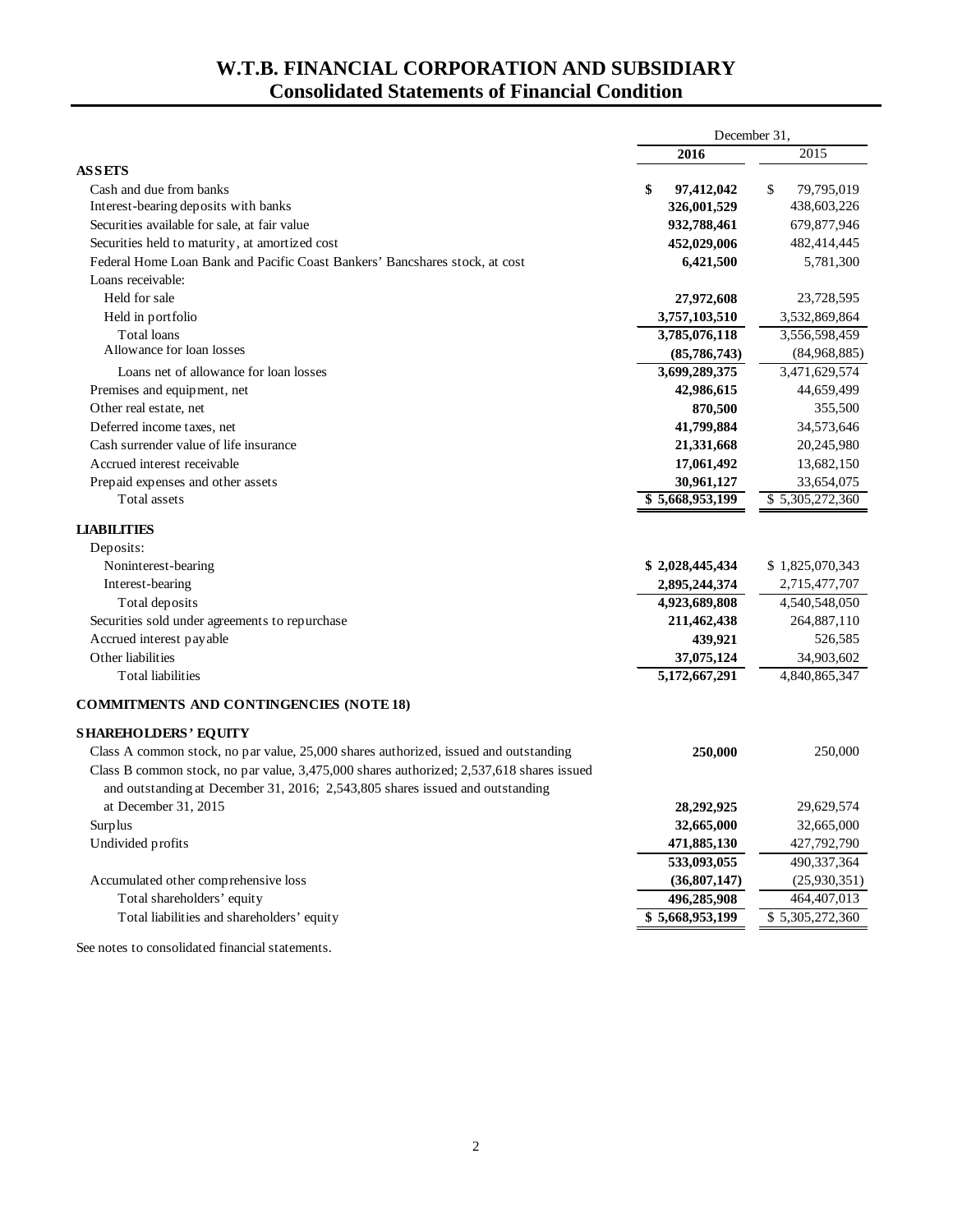# **W.T.B. FINANCIAL CORPORATION AND SUBSIDIARY Consolidated Statements of Income**

|                                                      | Years Ended December 31, |                  |                  |  |
|------------------------------------------------------|--------------------------|------------------|------------------|--|
|                                                      | 2016                     | 2015             | 2014             |  |
| <b>INTEREST REVENUE</b>                              |                          |                  |                  |  |
| Loans, including fees                                | \$161,242,023            | \$151,464,308    | \$147,675,052    |  |
| Deposits with banks                                  | 1,446,623                | 989,400          | 770,513          |  |
| Securities:                                          |                          |                  |                  |  |
| Taxable                                              | 22,571,811               | 15,665,705       | 12,720,699       |  |
| Tax-exempt                                           | 110,020                  | 86,878           | 267,023          |  |
| Other interest and dividend income                   | 129,549                  | 31,418           | 29,171           |  |
| Total interest revenue                               | 185,500,026              | 168,237,709      | 161,462,458      |  |
| <b>INTEREST EXPENSE</b>                              |                          |                  |                  |  |
| Demand and savings deposits                          | 2,581,128                | 2,361,846        | 2,398,198        |  |
| Time deposits                                        | 1,164,870                | 1,838,692        | 3,030,539        |  |
| Securities sold under agreements to repurchase       | 181,777                  | 235,953          | 198,596          |  |
| Other borrowings                                     | 11,262                   | 32               | 300              |  |
| Total interest expense                               | 3,939,037                | 4,436,523        | 5,627,633        |  |
| Net interest revenue                                 | 181,560,989              | 163,801,186      | 155,834,825      |  |
| Provision for loan losses                            | 2,250,000                | 2,666,700        | 6,000,000        |  |
| Net interest revenue after provision for loan losses | 179,310,989              | 161,134,486      | 149,834,825      |  |
| <b>NONINTEREST REVENUE</b>                           |                          |                  |                  |  |
| Fiduciary income                                     | 13,565,832               | 13,864,892       | 13,001,381       |  |
| Investment services fees                             | 4,009,562                | 4,420,838        | 4,333,174        |  |
| Bank card and credit card fees, net                  | 11,444,237               | 11,020,060       | 10,345,150       |  |
| Mortgage banking revenue, net                        | 8,253,908                | 5,751,736        | 3,806,138        |  |
| Other fees on loans                                  | 1,124,701                | 1,221,989        | 763,416          |  |
| Service charges on deposits                          | 6,698,751                | 6,464,820        | 6,959,916        |  |
| Other service charges, commissions and fees          | 761,017                  | 796,613          | 539,149          |  |
| Net gains on other real estate                       | 56,418                   | 742,204          | 2,727,617        |  |
| Gains on sale of securities, net                     | 1,000,753                | 605,669          | 77,126           |  |
| Other income                                         | 1,626,011                | 3,968,336        | 1,945,154        |  |
| Total noninterest revenue                            | 48,541,190               | 48,857,157       | 44,498,221       |  |
| NONINTEREST EXPENSE                                  |                          |                  |                  |  |
| Salaries                                             | 71,631,756               | 64,479,547       | 58,366,994       |  |
| Pension and employee benefits                        | 19,058,371               | 17,408,294       | 17,025,329       |  |
| Occupancy expense                                    | 7,821,361                | 7,504,188        | 7,056,509        |  |
| Furniture and equipment expense                      | 6,459,633                | 6,236,960        | 6,149,387        |  |
| Software expense                                     | 7,305,595                | 6,887,709        | 6,476,023        |  |
| Data processing expense                              | 8,963,687                | 8,834,374        | 8,693,438        |  |
| Marketing and public relations                       | 4,627,305                | 5,318,014        | 4,617,018        |  |
| Professional fees                                    | 3,337,492                | 3,528,142        | 4,721,516        |  |
| State revenue taxes                                  | 1,672,319                | 1,473,916        | 1,254,028        |  |
| FDIC assessments                                     | 2,491,772                | 2,845,366        | 2,729,180        |  |
| Other real estate operations                         | 87,470                   | 87,483           | 489,905          |  |
| Other expense                                        | 14,972,219               | 15,765,948       | 12,962,898       |  |
| Total noninterest expense                            | 148,428,980              | 140,369,941      | 130,542,225      |  |
| Income before income taxes                           | 79,423,199               | 69,621,702       | 63,790,821       |  |
| Income taxes                                         | 27,696,541               | 23,261,988       | 21,926,753       |  |
| <b>NET INCOME</b>                                    | 51,726,658<br>\$         | \$<br>46,359,714 | 41,864,068<br>\$ |  |

See notes to consolidated financial statements.

Continued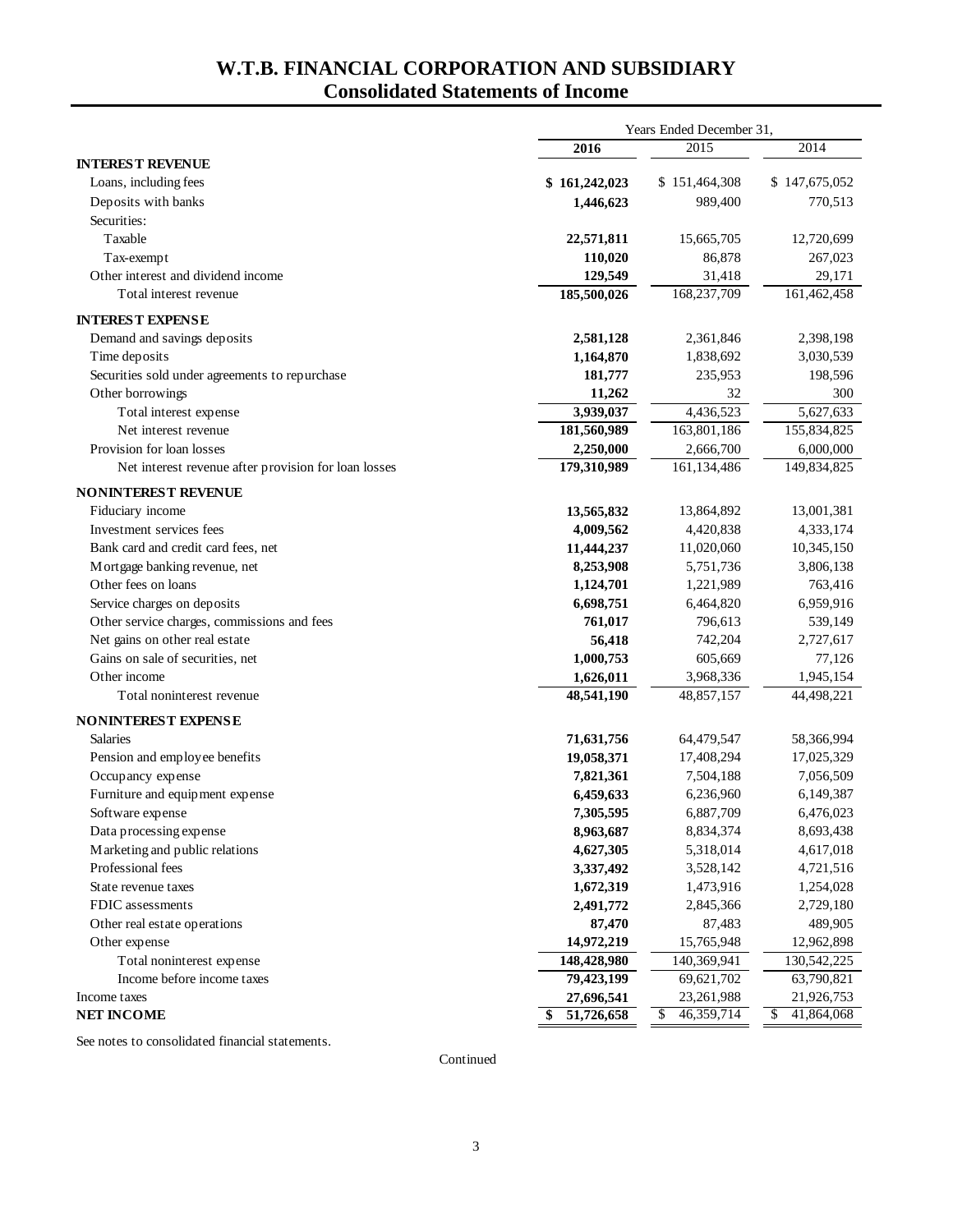# **W.T.B. FINANCIAL CORPORATION AND SUBSIDIARY Consolidated Statements of Income (continued)**

|                                                                             | Years Ended December 31, |            |    |            |     |            |
|-----------------------------------------------------------------------------|--------------------------|------------|----|------------|-----|------------|
|                                                                             |                          | 2016       |    | 2015       |     | 2014       |
| <b>NET INCOME</b>                                                           | \$                       | 51,726,658 | \$ | 46,359,714 | \$. | 41,864,068 |
| Preferred stock dividends                                                   |                          |            |    | 141,346    |     | 417,932    |
| NET INCOME AVAILABLE TO COMMON SHAREHOLDERS                                 |                          | 51,726,658 |    | 46,218,368 | \$  | 41,446,136 |
|                                                                             |                          |            |    |            |     |            |
| PER SHARE DATA                                                              |                          |            |    |            |     |            |
| Weighted average number of common stock shares outstanding                  |                          |            |    |            |     |            |
| <b>Basic</b>                                                                |                          | 2,543,917  |    | 2,541,339  |     | 2,532,116  |
| Diluted                                                                     |                          | 2,549,894  |    | 2,566,077  |     | 2,556,515  |
| Earnings per common share (based on weighted average shares<br>outstanding) |                          |            |    |            |     |            |
| <b>Basic</b>                                                                | \$                       | 20.33      | \$ | 18.19      | \$  | 16.37      |
| Diluted                                                                     | \$                       | 20.29      | \$ | 18.01      | \$  | 16.21      |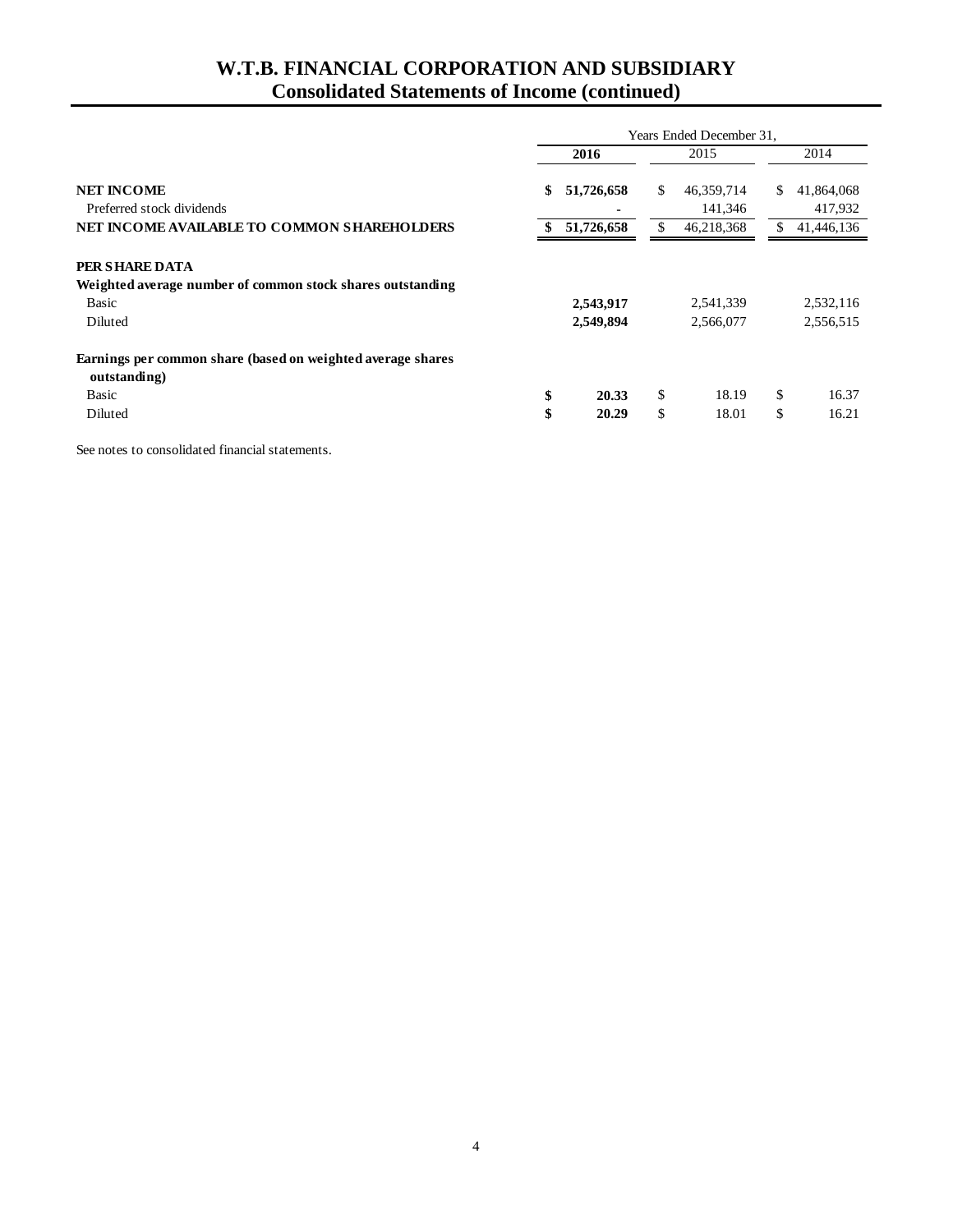# **W.T.B. FINANCIAL CORPORATION AND SUBSIDIARY Consolidated Statements of Comprehensive Income**

|                                                                     | Years Ended December 31, |                   |                  |  |  |
|---------------------------------------------------------------------|--------------------------|-------------------|------------------|--|--|
|                                                                     | 2016                     | 2015              | 2014             |  |  |
| <b>NET INCOME</b>                                                   | 51,726,658               | 46,359,714<br>\$. | \$<br>41,864,068 |  |  |
| Securities available for sale:                                      |                          |                   |                  |  |  |
| Unrealized gains (losses) arising during the year                   | (16, 645, 512)           | (3,103,413)       | 5,194,876        |  |  |
| Income tax benefit (expense) related to unrealized gains (losses)   | 5,825,929                | 1,086,195         | (1,818,206)      |  |  |
| Reclassification adjustment for gains included in net income        | (1,000,753)              | (605, 669)        | (77, 126)        |  |  |
| Income tax expense related to reclassification adjustment for gains |                          |                   |                  |  |  |
| included in net income                                              | 350,264                  | 211,984           | 26,994           |  |  |
| Net change in unrealized gains (losses)                             | (11, 470, 072)           | (2,410,903)       | 3,326,538        |  |  |
| Defined benefit pension plan:                                       |                          |                   |                  |  |  |
| Unrealized gain (loss) arising during the year                      | (2,687,260)              | 2,210,949         | (19,690,141)     |  |  |
| Income tax benefit (expense) related to unrealized gain (loss)      | 940,541                  | (773, 832)        | 6,891,549        |  |  |
| Reclassification adjustment for amounts included in net income      | 3,599,993                | 3,853,966         | 2,152,594        |  |  |
| Income tax benefit related to reclassification adjustment for       |                          |                   |                  |  |  |
| amounts included in net income                                      | (1,259,998)              | (1,348,888)       | (753, 408)       |  |  |
| Net decrease (increase) in unrealized losses                        | 593,276                  | 3,942,195         | (11,399,406)     |  |  |
| OTHER COMPREHENSIVE INCOME (LOSS), NET OF TAX                       | (10, 876, 796)           | 1,531,292         | (8,072,868)      |  |  |
| <b>COMPREHENSIVE INCOME</b>                                         | 40,849,862               | 47,891,006        | 33,791,200       |  |  |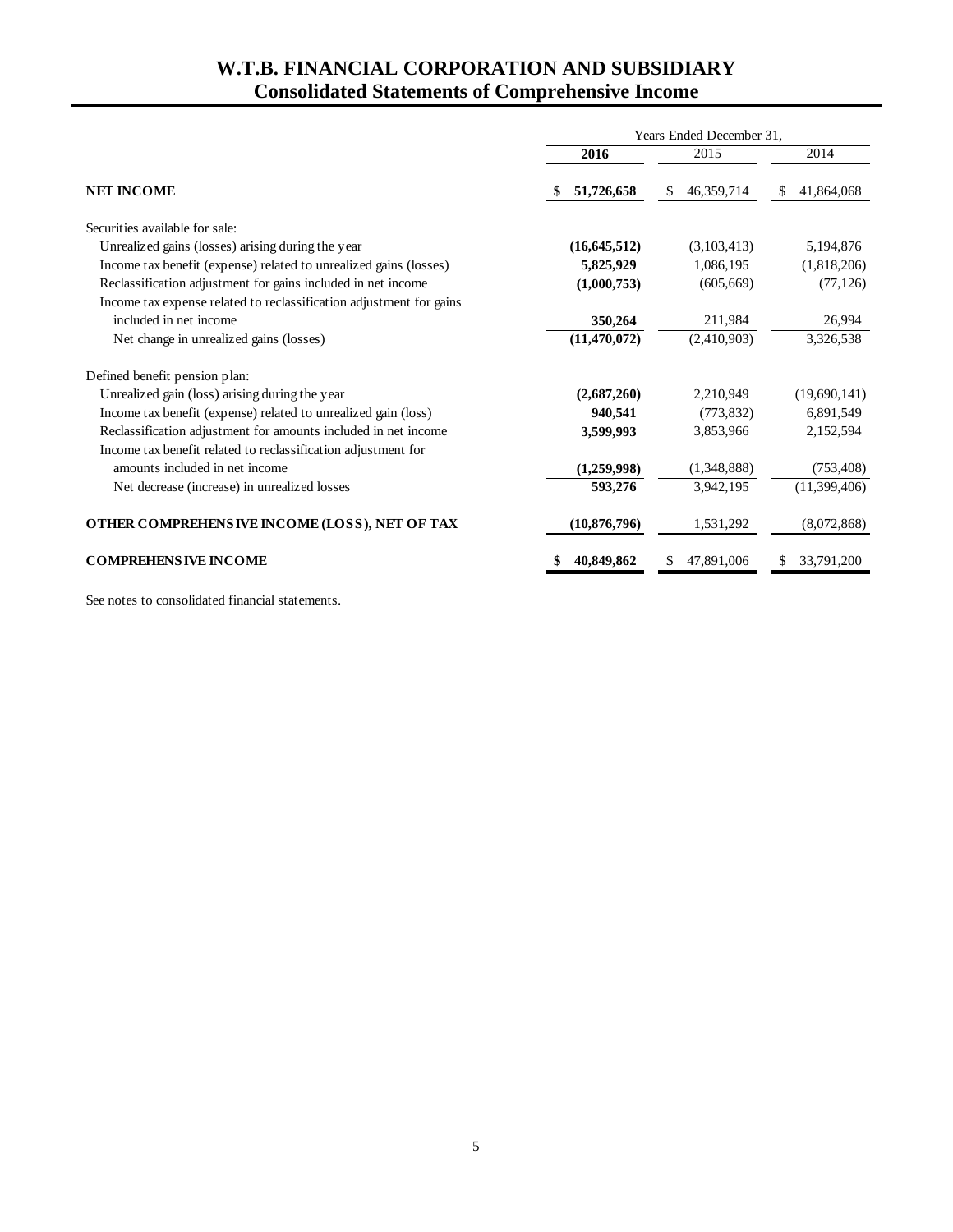# **W.T.B. FINANCIAL CORPORATION AND SUBSIDIARY Consolidated Statements of Changes in Shareholders' Equity**

|                                               | Total<br>Shareholders' | Number of<br>Common<br><b>Shares</b> | Preferred Stock |                                    | Common Stock                | Treasury                                 |                            | Accumulated<br>Other<br>Comprehensive | Undivided                   |
|-----------------------------------------------|------------------------|--------------------------------------|-----------------|------------------------------------|-----------------------------|------------------------------------------|----------------------------|---------------------------------------|-----------------------------|
|                                               | Equity                 | Outstanding                          | Class C         | Class A                            | Class B                     | Stock                                    | Surplus                    | Loss                                  | Profits                     |
| Balance, December 31, 2013                    | \$438,068,899          | $\mathcal{S}$<br>2,549,321           | 44,571,000      | $\sqrt[6]{\frac{1}{2}}$<br>250,000 | $\mathbb{S}$<br>26,899,991  | $\mathbb{S}$<br>(21, 541, 921)           | \$<br>32,665,000           | (19,388,775)                          | 374,613,604<br><b>S</b>     |
| Net income, 2014<br>Other comprehensive loss, | 41,864,068             |                                      |                 |                                    |                             |                                          |                            |                                       | 41,864,068                  |
| net of tax                                    | (8,072,868)            |                                      |                 |                                    |                             |                                          |                            | (8,072,868)                           |                             |
| Cash dividends of \$2.40 per share            | (6,080,080)            |                                      |                 |                                    |                             |                                          |                            |                                       | (6,080,080)                 |
| Preferred dividends                           | (417,932)              |                                      |                 |                                    |                             |                                          |                            |                                       | (417,932)                   |
| Repayment of Series C-3                       |                        |                                      |                 |                                    |                             |                                          |                            |                                       |                             |
| preferred stock                               | (25,000,000)           |                                      | (25,000,000)    |                                    |                             |                                          |                            |                                       |                             |
| Stock-based compensation                      | 1,055,212              | 8,500                                |                 |                                    | 1,055,212                   |                                          |                            |                                       |                             |
| Stock-based directors' fees                   | 180,329                | 1,035                                |                 |                                    | 127,875                     | 52,454                                   |                            |                                       |                             |
| Balance, December 31, 2014                    | 441,597,628            | 2,558,856                            | 19,571,000      | 250,000                            | 28,083,078                  | (21, 489, 467)                           | 32,665,000                 | (27, 461, 643)                        | 409,979,660                 |
| Net income, 2015                              | 46,359,714             |                                      |                 |                                    |                             |                                          |                            |                                       | 46,359,714                  |
| Other comprehensive income,                   |                        |                                      |                 |                                    |                             |                                          |                            |                                       |                             |
| net of tax                                    | 1,531,292              |                                      |                 |                                    |                             |                                          |                            | 1,531,292                             |                             |
| Cash dividends of \$2.72 per share            | (6,915,771)            |                                      |                 |                                    |                             |                                          |                            |                                       | (6,915,771)                 |
| Preferred dividends                           | (141, 346)             |                                      |                 |                                    |                             |                                          |                            |                                       | (141, 346)                  |
| Repayment of Series C-3                       |                        |                                      |                 |                                    |                             |                                          |                            |                                       |                             |
| preferred stock                               | (19,571,000)           |                                      | (19,571,000)    |                                    |                             |                                          |                            |                                       |                             |
| Stock-based compensation                      | 1,276,286              | 8,500                                |                 |                                    | 1,276,286                   |                                          |                            |                                       |                             |
| Stock-based directors' fees                   | 270,210                | 1,449                                |                 |                                    | 270,210                     |                                          |                            |                                       |                             |
| Retirement of treasury stock                  |                        |                                      |                 |                                    |                             | 21,489,467                               |                            |                                       | (21, 489, 467)              |
| Balance, December 31, 2015                    | 464,407,013            | 2,568,805                            | $\sim$          | 250,000                            | 29,629,574                  | $\tilde{\phantom{a}}$                    | 32,665,000                 | (25,930,351)                          | 427,792,790                 |
| Net income, 2016                              | 51,726,658             |                                      |                 |                                    |                             |                                          |                            |                                       | 51,726,658                  |
| Other comprehensive loss,                     |                        |                                      |                 |                                    |                             |                                          |                            |                                       |                             |
| net of tax                                    | (10, 876, 796)         |                                      |                 |                                    |                             |                                          |                            | (10, 876, 796)                        |                             |
| Cash dividends of \$3.00 per share            | (7,634,318)            |                                      |                 |                                    |                             |                                          |                            |                                       | (7,634,318)                 |
| Share repurchase and retirement               | (3,000,000)            | (15,000)                             |                 |                                    | (3,000,000)                 |                                          |                            |                                       |                             |
| Stock-based compensation                      | 1,363,219              | 7,463                                |                 |                                    | 1,363,219                   |                                          |                            |                                       |                             |
| Stock-based directors' fees                   | 300,132                | 1,350                                |                 |                                    | 300,132                     |                                          |                            |                                       |                             |
| Balance, December 31, 2016                    | \$496,285,908          | 2,562,618<br>$\mathcal{S}$           | $\blacksquare$  | 250,000<br>$\mathbb{S}$            | 28,292,925<br>$\mathcal{S}$ | $\mathbb{S}$<br>$\overline{\phantom{a}}$ | $\mathbb{S}$<br>32,665,000 | \$ (36,807,147)                       | 471,885,130<br>$\mathbb{S}$ |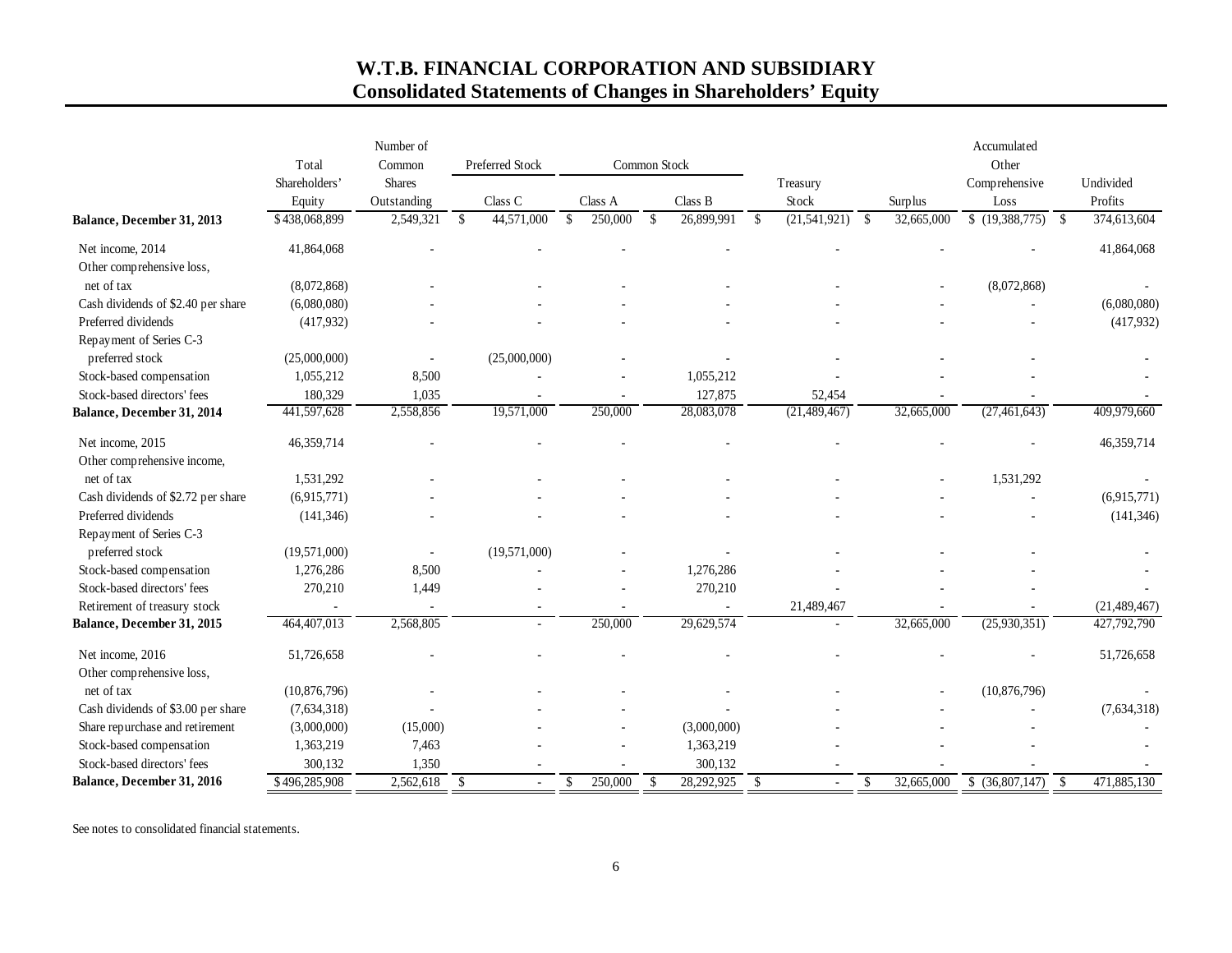# **W.T.B. FINANCIAL CORPORATION AND SUBSIDIARY Consolidated Statements of Cash Flows**

|                                                                                   | Years Ended December 31, |                  |                  |  |
|-----------------------------------------------------------------------------------|--------------------------|------------------|------------------|--|
|                                                                                   | 2016                     | 2015             | 2014             |  |
| Cash flows from operating activities:                                             |                          |                  |                  |  |
| Net income                                                                        | 51,726,658               | 46,359,714<br>\$ | 41,864,068<br>\$ |  |
| Adjustments to reconcile net income to net cash provided by operating activities: |                          |                  |                  |  |
| Provision for loan losses                                                         | 2,250,000                | 2,666,700        | 6,000,000        |  |
| Provision for losses on other real estate                                         | 183,878                  | 39,000           | 34,642           |  |
| Deferred income taxes (benefit)                                                   | (1,043,243)              | (1,615,251)      | 5,671,045        |  |
| Depreciation                                                                      | 6,407,146                | 6,386,618        | 6,337,769        |  |
| Amortization of software                                                          | 1,802,075                | 1,755,875        | 1,684,939        |  |
| Amortization of intangibles                                                       |                          | 543,045          | 13,450           |  |
| Net premium amortization of securities                                            | 3,824,015                | 4,276,157        | 3,753,449        |  |
| Change in mortgage servicing rights                                               | 146,991                  | 207,423          | (281, 372)       |  |
| Gains on sales of securities, net                                                 | (1,000,753)              | (605, 669)       | (77, 126)        |  |
| (Gains) losses on sales of premises and equipment                                 | 1,147                    | 68,939           | (56,207)         |  |
| Gains on sales of investments                                                     |                          |                  | (568, 305)       |  |
| Gains on sale of other real estate, net                                           | (240, 296)               | (781, 204)       | (2,762,259)      |  |
| Origination of loans held for sale                                                | (321, 748, 885)          | (265, 470, 392)  | (156, 738, 411)  |  |
| Proceeds from sales of loans held for sale                                        | 326,021,310              | 256,462,995      | 206,931,106      |  |
| Gains on sales of loans                                                           | (8,516,438)              | (5,756,418)      | (3,189,091)      |  |
| Increase in accrued interest receivable                                           | (3,379,342)              | (699, 573)       | (965, 210)       |  |
| Increase in cash surrender value of life insurance                                | (1,085,688)              | (4,161,285)      | (1,627,968)      |  |
| Stock-based compensation                                                          | 1,363,219                | 1,276,286        | 1,055,212        |  |
| Stock-based directors' fees                                                       | 300,132                  | 270,210          | 180,329          |  |
| Change in FDIC indemnification asset                                              |                          |                  | 1,432,374        |  |
| Contributions to pension plan                                                     | (10,750,000)             | (6,000,000)      | (11,600,000)     |  |
| (Increase) decrease in other assets                                               | (3,695,269)              | 4,060,108        | (3,578,367)      |  |
| Increase in accrued expenses and other liabilities                                | 2,180,113                | 6,030,816        | 6,328,219        |  |
| Net cash provided by operating activities                                         | 44,746,770               | 45,314,094       | 99,842,286       |  |
| Cash flows from investing activities:                                             |                          |                  |                  |  |
| Net (increase) decrease in interest-bearing deposits with banks                   | 112,601,697              | (94, 164, 882)   | (67, 431, 587)   |  |
| Securities available for sale:                                                    |                          |                  |                  |  |
| Payments for purchases                                                            | (755, 428, 728)          | (365, 604, 858)  | (155, 052, 661)  |  |
| Proceeds from sales                                                               | 376,814,325              | 74,244,982       | 132,301,398      |  |
| Proceeds from maturities, calls, and paydowns                                     | 106,228,294              | 82,065,456       | 64,082,409       |  |
| Securities held to maturity:                                                      |                          |                  |                  |  |
| Payments for purchases                                                            | (90, 171, 819)           | (128, 899, 292)  | (165, 803, 892)  |  |
| Proceeds from maturities, calls, and paydowns                                     | 119,563,325              | 75,854,737       | 27,906,142       |  |
| Net change from Federal Home Loan Bank stock                                      | (640, 200)               | 7,719,600        | 1,326,700        |  |
| Net increase in loans held in portfolio                                           | (226, 551, 115)          | (190, 763, 463)  | (228, 965, 801)  |  |
| Purchases of premises and equipment                                               | (5,461,468)              | (5,722,212)      | (8,737,050)      |  |
| Proceeds from sales of premises and equipment                                     | 644,070                  | 659,431          | 102,789          |  |
| Purchases of software                                                             | (565, 138)               | (231,930)        | (1,151,961)      |  |
| Proceeds from investments                                                         | 22,014                   | 101,969          | 441,356          |  |
| Proceeds from sales of other real estate                                          | 426,745                  | 2,536,214        | 7,958,610        |  |
| Proceeds from the settlement of life insurance                                    | 16,305,483               |                  |                  |  |
| Net cash used in investing activities                                             | (346, 212, 515)          | (542, 204, 248)  | (393,023,548)    |  |

See notes to consolidated financial statements.

Continued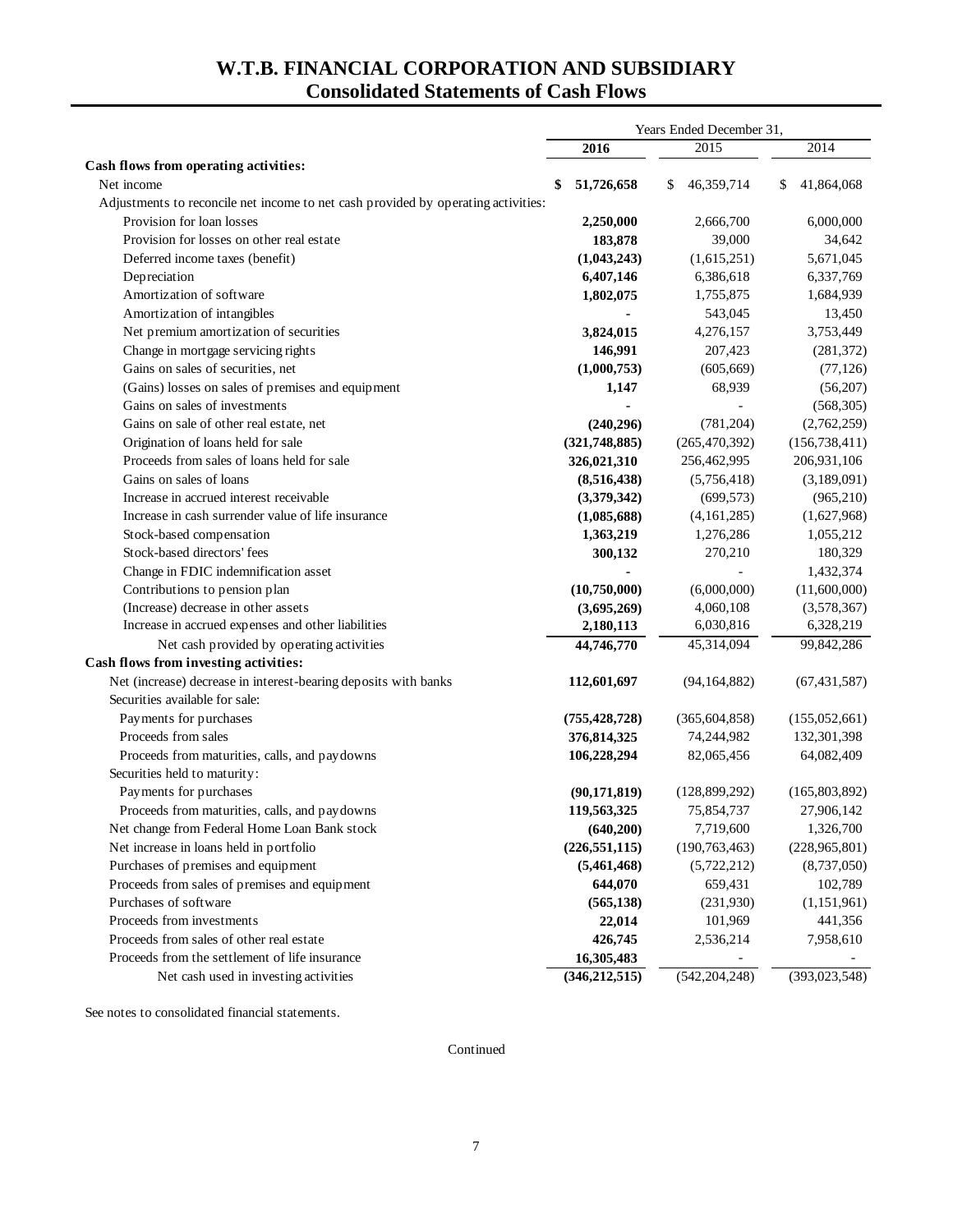# **W.T.B. FINANCIAL CORPORATION AND SUBSIDIARY Consolidated Statements of Cash Flows (continued)**

|                                                                        | Years Ended December 31, |                 |                  |  |  |
|------------------------------------------------------------------------|--------------------------|-----------------|------------------|--|--|
|                                                                        | 2016                     | 2015            | 2014             |  |  |
| Cash flows from financing activities:                                  |                          |                 |                  |  |  |
| Net increase in deposits                                               | \$383,141,758            | \$458,031,001   | \$289,437,426    |  |  |
| Net increase (decrease) in securities sold under repurchase agreements | (53, 424, 672)           | 58,593,195      | 33,767,996       |  |  |
| Repurchase and retirement of common stock                              | (3,000,000)              |                 |                  |  |  |
| Repurchase of preferred stock                                          |                          | (19,571,000)    | (25,000,000)     |  |  |
| Common stock dividends paid                                            | (7,634,318)              | (6,915,771)     | (6,080,080)      |  |  |
| Preferred stock dividends paid                                         |                          | (190, 274)      | (480, 432)       |  |  |
| Net cash provided by financing activities                              | 319,082,768              | 489,947,151     | 291,644,910      |  |  |
| Increase (decrease) in cash and cash equivalents                       | 17,617,023               | (6,943,003)     | (1, 536, 352)    |  |  |
| Cash and cash equivalents at beginning of year                         | 79,795,019               | 86,738,022      | 88,274,374       |  |  |
| Cash and cash equivalents at end of year                               | 97,412,042               | 79,795,019<br>S | 86,738,022<br>S  |  |  |
| Supplemental disclosures of cash flow information:                     |                          |                 |                  |  |  |
| Cash paid for interest                                                 | \$<br>4,025,701          | \$<br>5,022,367 | \$.<br>5,910,302 |  |  |
| Cash paid for income taxes                                             | 28,648,149               | 24,534,843      | 13,327,748       |  |  |
| Transfer from loans to other real estate                               | 885,327                  | 1,073,048       | 488,351          |  |  |
| Transfer from cash surrender value life insurance to other assets      |                          | 16,182,537      |                  |  |  |
| Transfer from premises and equipment to loans                          |                          |                 | 988,273          |  |  |
| Transfer between premises and equipment and prepaid                    |                          |                 |                  |  |  |
| expenses and other assets                                              | 81,989                   | 219,097         | 988,273          |  |  |
| Transfer from loans held in portfolio to loans held for sale           |                          |                 | 46,847,538       |  |  |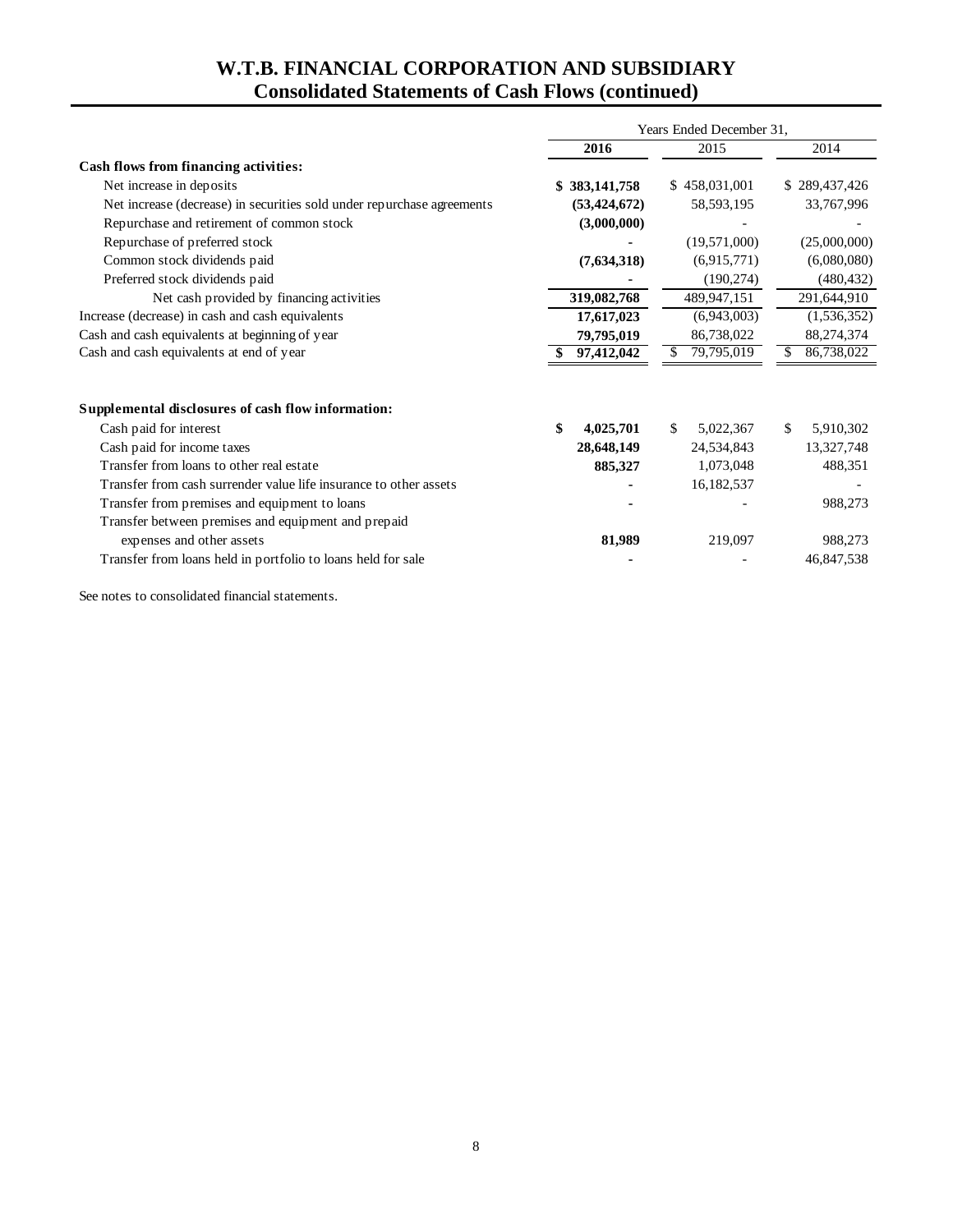### **Note 1: Summary of Significant Accounting Policies**

#### *Nature of Operations*

 services to corporate and individual customers. West Sprague Holding Company, LLC is a wholly-owned subsidiary of the Bank. W.T.B. Financial Corporation ("W.T.B.") is a bank holding company headquartered in Spokane, Washington, and through its subsidiary, Washington Trust Bank (the "Bank"), is primarily engaged in the business of financial services in Washington, Idaho and Oregon. The Bank was originally chartered in 1902 and provides a wide range of banking, fiduciary, asset management, mortgage banking, and other financial

#### *Basis of Financial Statement Presentation and Consolidation*

The consolidated financial statements of W.T.B. include the accounts of W.T.B. and its wholly-owned subsidiary. Intercompany transactions and balances have been eliminated in consolidation. The preparation of financial statements in conformity with generally accepted accounting principles ("GAAP") in the United States requires management to make certain estimates and assumptions that affect the amounts reported in the consolidated financial statements and accompanying notes. Actual results could differ from those estimates. Material estimates that are particularly susceptible to significant change relate to the determination of the allowance for loan losses, valuation of the defined benefit pension obligation, and valuation of other real estate.

#### *Segment Reporting*

 W.T.B. has not established any independent business activity apart from acting as the parent company of the Bank. W.T.B. and the Bank are managed as a single entity and not by departments or lines of business. Based on management's analysis, no department or line of business meets the criteria established in Accounting Standards Codification ("ASC") 280, *Segment Reporting*, for reporting of selected information about operating segments.

#### *Subsequent Events*

Subsequent events are events or transactions that occur after the date of the statement of financial condition but before the consolidated financial statements are available to be issued. W.T.B. recognizes in the financial statements the effects of all subsequent events that provide additional evidence about conditions that existed at the date of the statement of financial condition, including the estimates inherent in the process of preparing the financial statements. W.T.B.'s consolidated financial statements do not recognize subsequent events that provide evidence about conditions that did not exist at the date of the statement of financial condition but arose after the date of the statement of financial condition and before the financial statements are available to be issued.

W.T.B. has evaluated subsequent events through March 20, 2017, the date these consolidated financial statements were available to be issued.

#### *Cash Equivalents*

Cash equivalents include amounts due from banks, federal funds sold, and securities purchased under resale agreements. Federal funds sold and securities purchased under resale agreements all have maturities of three months or less.

#### *Securities*

 Gains and losses realized on the sale of securities are computed on the specific-identification method and are included in noninterest revenue. Interest and dividends on securities are included in interest revenue. Interest revenue includes amortization of purchase premiums or discounts. Securities are classified as held to maturity and carried at amortized cost when management has the positive intent and ability to hold them to maturity. Securities are classified as available for sale when they might be sold before maturity. Securities classified as available for sale are carried at fair value, with any unrealized gains and losses, net of tax, reported as a component of other comprehensive income ("OCI") and shareholders' equity. Other-than-temporary impairment ("OTTI") losses relating to credit impairment are included in noninterest revenue. Premiums and discounts on securities are amortized on the level-yield method without anticipating prepayments, except for mortgage backed securities where prepayments are factored into the amortization method.

 between the present value of the cash flows expected to be collected and fair value, is recognized as a charge to OCI. W.T.B. considers the following factors when determining OTTI for a security: the length of time and the extent to which the market value has been less than amortized cost, the financial condition and near-term prospects of the issuer, terms and structure of the security, the underlying fundamentals of the relevant market and the outlook for such market for the near future. Management also makes an assessment of whether W.T.B. has (1) the intent to sell the security, or (2) more likely than not will be required to sell the security before its anticipated market recovery. If the security is likely to be sold or if it is likely the security will be required to be sold before recovering its cost basis, the entire impairment loss would be recognized in earnings as OTTI. If W.T.B. does not intend to sell the security and it is not likely the security will be required to be sold, but management does not expect to recover the entire amortized cost basis of the security, only the portion of the impairment loss representing credit losses would be recognized in earnings as OTTI. The credit loss on a security is measured as the difference between the amortized cost basis and the present value of the cash flows expected to be collected. Projected cash flows are discounted by the original interest rate when a security is analyzed for potential OTTI. The remaining impairment related to all other factors, the difference

#### *Federal Home Loan Bank and Pacific Coast Bankers' Bancshares Stock*

The Bank is a member of the Federal Home Loan Bank ("FHLB") of Des Moines and is required to maintain a minimum level of investment in FHLB stock, plus additional investments in FHLB stock based on its outstanding FHLB borrowings. The FHLB provides a wide range of secured lending facilities and structures, which are an important source of supplemental funding and liquidity to the Bank. The Bank's investment in FHLB stock has no quoted market value and is carried at par value (\$100 per share). Ownership of FHLB stock is restricted to members and former members of the FHLB, and is purchased and redeemed at par. At December 31, 2016 and 2015, the Bank's investment in FHLB stock was \$6,361,500 and \$5,721,300, respectively.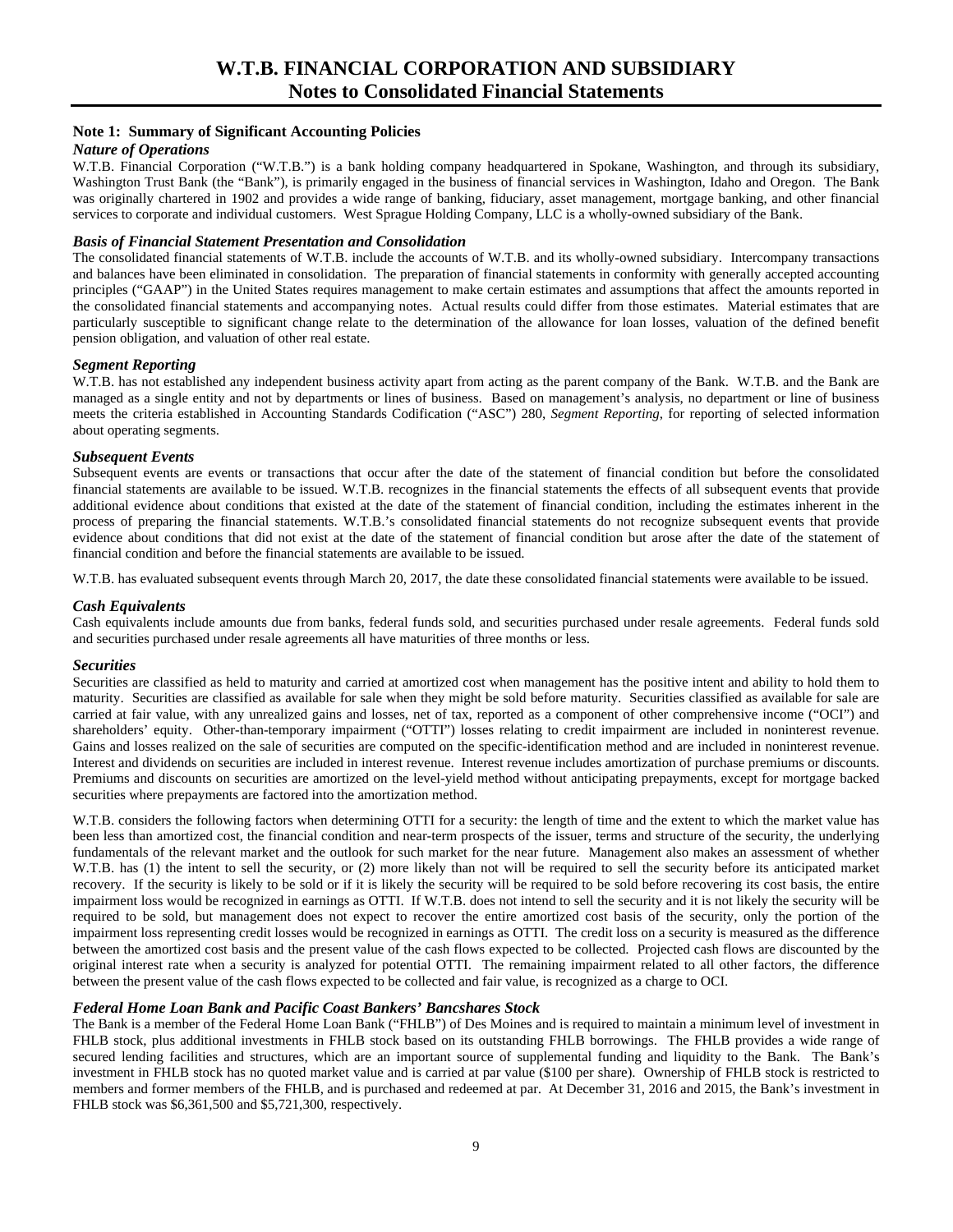#### *Federal Home Loan Bank and Pacific Coast Bankers' Bancshares Stock (continued)*

The Bank's investment in Pacific Coast Bankers' Bancshares ("PCBB") consists of shares of PCBB's common stock. No ready market exists for PCBB stock, and it has no quoted market value. This investment is carried at cost. At December 31, 2016 and 2015, the Bank's investment in PCBB stock was \$60,000.

 deterioration in earnings performance, credit rating or asset quality of the issuer, (2) the significance of any adverse changes in the regulatory or Management periodically evaluates FHLB and PCBB stock for impairment. Management's determination of whether these investments are impaired is based on its assessment of the ultimate recoverability of cost rather than by recognizing temporary declines in value. The determination of whether a decline affects the ultimate recoverability of cost is influenced by criteria such as (1) the significance of any economic environment, and (3) the significance of adverse changes in the general market condition of either the geographic area or the industry in which they operate. Management has determined there is not an other-than-temporary impairment on the stock investments as of December 31, 2016.

#### *Cash Surrender Value of Life Insurance*

The Bank has purchased life insurance policies on certain key executives. Bank owned life insurance is recorded at its cash surrender value, or the amount that can be realized.

#### *Loans*

Loans held in portfolio are carried at the principal amount outstanding, net of unearned income. Loans held for sale are carried at the lower of aggregate cost or market.

Interest income on loans is accrued on the principal amount outstanding. Loan origination fees and costs are capitalized and recognized as an adjustment to the yield of the related loan over its estimated life.

 observable market price, or for collateral dependent loans, at the fair value of the collateral, less selling costs. If the measurement of each Loans are classified as impaired when, based on current information and events, it is probable that the Bank will be unable to collect the scheduled payments of principal and interest when due, in accordance with the terms of the original loan agreement. The carrying value of impaired loans is based on the present value of expected future cash flows discounted at each loan's effective interest rate, the loan's impaired loan's value is less than the recorded investment in the loan, the Bank recognizes this impairment and adjusts the carrying value of the loan through the allowance for loan losses. This recognition of impairment is accomplished by charging-off the impaired portion of the loan, or establishing a specific amount to be provided for in the allowance for loan losses. In general, any portion of the recorded investment in a collateral dependent loan in excess of the fair value of the collateral that can be identified as uncollectible is a confirmed loss and charged-off against the allowance for loan losses.

#### *Income Recognition on Nonaccrual and Impaired Loans*

Loans are classified as nonaccrual if the collection of principal and interest is doubtful. Generally, this occurs when a loan is past due as to maturity, or payment of principal or interest by 90 days or more, unless such loans are well-secured and in the process of collection. Generally, if a loan, or portion thereof, is partially charged-off, the loan is considered impaired and classified as nonaccrual. Loans that are less than 90 days past due may also be classified as nonaccrual if repayment in full of principal and/or interest is in doubt.

When a loan is classified as nonaccrual, all uncollected accrued interest is reversed from interest income and the accrual of interest income is discontinued. Generally, any subsequent cash payments are applied as a reduction of principal outstanding. In cases where the future collectability of the principal balance in full is expected, interest income may be recognized on a cash basis. A loan may be restored to accrual status when the borrower's financial condition improves so that full collection of future contractual payments is considered likely. Restoration to accrual status for those loans placed on nonaccrual status due to payment delinquency will generally not occur until the borrower demonstrates repayment ability over a period of not less than six months.

#### *Troubled Debt Restructuring*

.

occurs when the financial condition of the borrower necessitates temporary or permanent relief from the original contractual terms of the loan. terms, the loan will remain on accrual status. Otherwise the loan will be placed on nonaccrual status until the borrower demonstrates Loans may occasionally be restructured due to economic or legal reasons relating to the borrower's financial condition by granting a concession in order to protect the Bank's investment. Examples of such concessions may include forgiving principal or accrued interest, extending maturity date(s), or providing lower interest rates than would normally be available for transactions of similar risk. This generally A loan restructured in a troubled debt restructuring ("TDR") is an impaired loan and is accounted for as such. If a borrower on a restructured accruing loan has demonstrated performance under the previous terms and shows the capacity to continue to perform under the restructured repayment ability over a period of not less than six months. A TDR that has been in compliance with its modified terms and which yields a market rate will not be reported as a troubled debt restructuring in calendar years after the year in which the restructuring took place.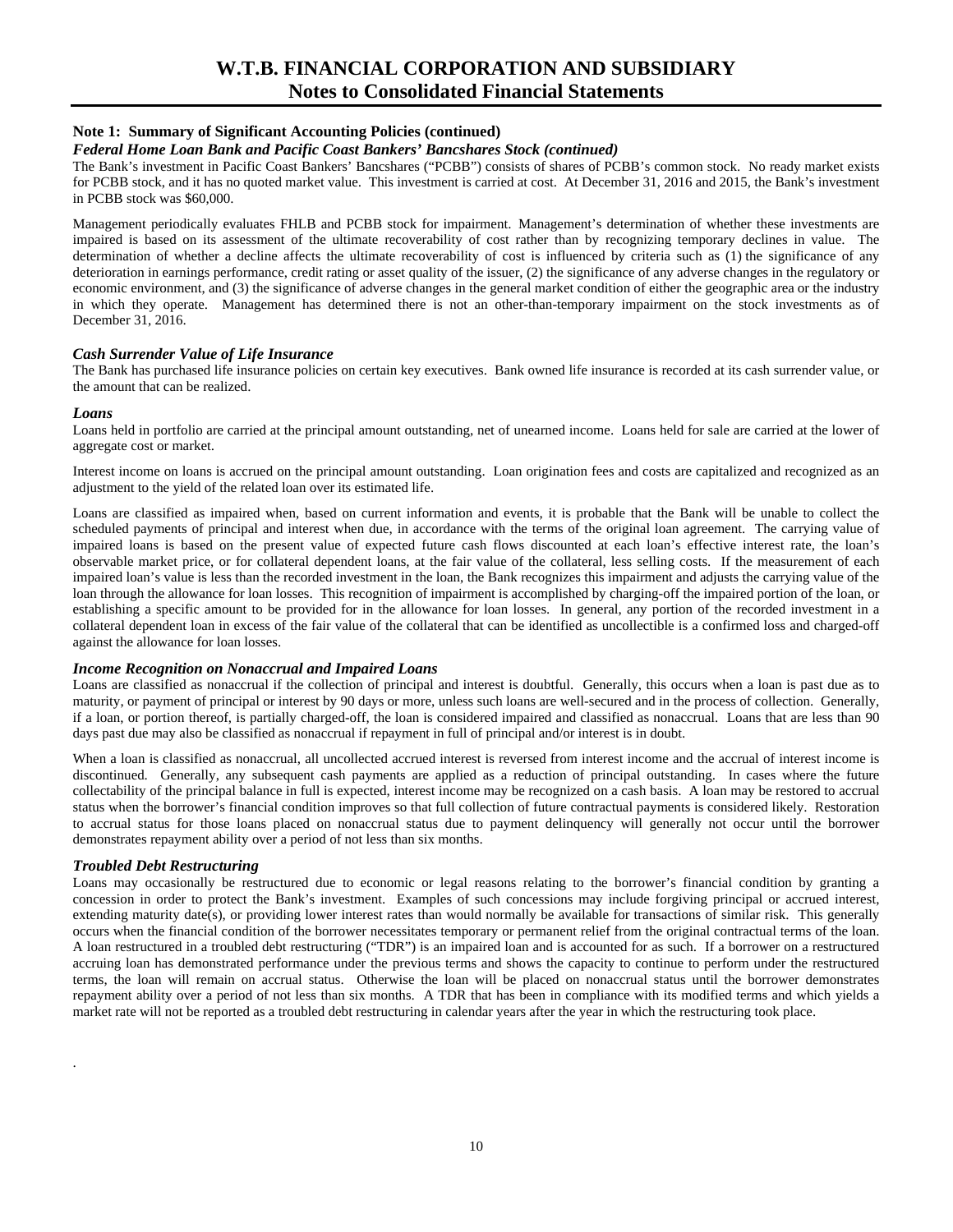#### *Allowance for Loan Losses*

 least quarterly, by reviewing relevant internal and external factors that affect credit quality. The allowance for loan losses is a valuation allowance for known and inherent losses in the portfolio. Management's determination of the allowance is based on an evaluation of the loan portfolio, impaired loans, past loan loss experience, economic conditions, volume, growth and composition of the loan portfolio, and other risks inherent in the portfolio. Management applies risk factors to categories of loans and individually reviews all impaired loans above a de minimus threshold. Management uses risk grades for loans in the commercial, agricultural, real estate secured, and consumer categories. For homogenous consumer portfolios, management relies heavily on statistical analysis, past loan loss experience, current payment performance and industry trends to estimate losses. Management evaluates the adequacy of the allowance at

#### *Mortgage Servicing Rights*

Mortgage servicing rights result from the sale of mortgage loans while retaining loan servicing responsibilities. Mortgage servicing rights are carried at the original capitalized fair value, net of accumulated amortization and impairment. The original capitalized value is determined using discounted cash flows of expected future loan servicing revenue based on market interest rates and loan prepayment assumptions at the time the loan is sold. Mortgage servicing rights are amortized in proportion to, and over the period of, the estimated net servicing revenues. Impairment of mortgage servicing rights is assessed based on the fair value of those rights. Fair values are estimated using discounted cash flows of expected future loan servicing revenue based on current market interest rates and current prepayment assumptions. The current market interest rate is to reflect expected marketplace yield requirements for loan servicing portfolios. For purposes of measuring impairment, mortgage servicing rights are stratified based on the characteristics of the underlying loans, including loan type, size, note rate, origination date and term. Subsequent loan prepayments and elevated prepayment assumptions in excess of those forecasted can adversely impact the carrying value of mortgage servicing rights. The amount of impairment recognized is the amount by which the capitalized mortgage servicing rights for each class exceed their fair value.

Servicing fee income is recorded as noninterest income for fees earned for servicing loans and included in mortgage banking revenue, net. The fees are based on a contractual percentage of the outstanding principal and are recorded as income when earned. The amortization of mortgage servicing rights is netted against loan servicing fee income.

#### *Derivatives*

Derivative financial instruments are used to meet the ongoing credit needs of customers and the market exposure of certain types of interest rate risk. Derivative instruments are recognized as either assets or liabilities in the consolidated statements of financial condition at fair value. Changes in the fair value of a derivative are recorded in the consolidated statements of income.

W.T.B.'s pipeline of rate-locked residential mortgage loan commitments and forward sales contracts to investors are considered derivatives. W.T.B. utilizes forward sales contracts to hedge the risk of changes in fair value, due to changes in interest rates, of both locked residential mortgage loan commitments and residential loans held for sale. The estimated fair values of these derivatives are determined by the changes in the market value of the related loans, caused by changes in market interest rates, during the period from the commitment date or contract date to the valuation date. At December 31, 2016, the estimated fair value of rate locks was \$6,786 and the estimated fair value of forward sales agreements was \$546,232. At December 31, 2015, the estimated fair value of rate locks was \$11,526 and the estimated fair value of forward sales agreements was \$36,300.

W.T.B. engages in interest rate swap transactions to meet customer needs that serve as hedges to an equal amount of fixed rate loans, which include market value prepayment penalties that mirror the termination costs of the specifically matched interest rate swaps. The fair value adjustments for these swaps and the related loans are reflected in other assets or other liabilities, as appropriate, and in the carrying value of the hedged loans.

#### *Transfers of Financial Assets*

 Transfers of financial assets are accounted for as sales when control over the assets has been surrendered. Control over transferred assets is deemed to be surrendered when (1) the assets have been isolated from the Bank, (2) the transferee obtains the right (free of conditions that constrain it from taking advantage of that right) to pledge or exchange the transferred assets, and (3) the Bank does not maintain effective control over the transferred assets through an agreement to repurchase them before their maturity.

#### *Premises and Equipment*

 Premises and equipment, including leasehold improvements, are stated at cost, less accumulated depreciation and amortization. Depreciation and amortization are computed on both the straight-line and accelerated methods over the estimated useful lives of the assets, or the terms of the associated operating leases. Gains or losses on disposition are reflected in current income. Normal costs of maintenance and repairs are treated as current expenses.

W.T.B. reviews long-lived and intangible assets any time that a change in circumstance indicates that the carrying amount of these assets may not be recoverable. Recoverability of these assets is determined by comparing the carrying value of the asset to the forecasted undiscounted cash flows of the operation associated with the asset. If the evaluation of the forecasted cash flows indicates that the carrying value of the asset is not recoverable, the asset is written down to fair value.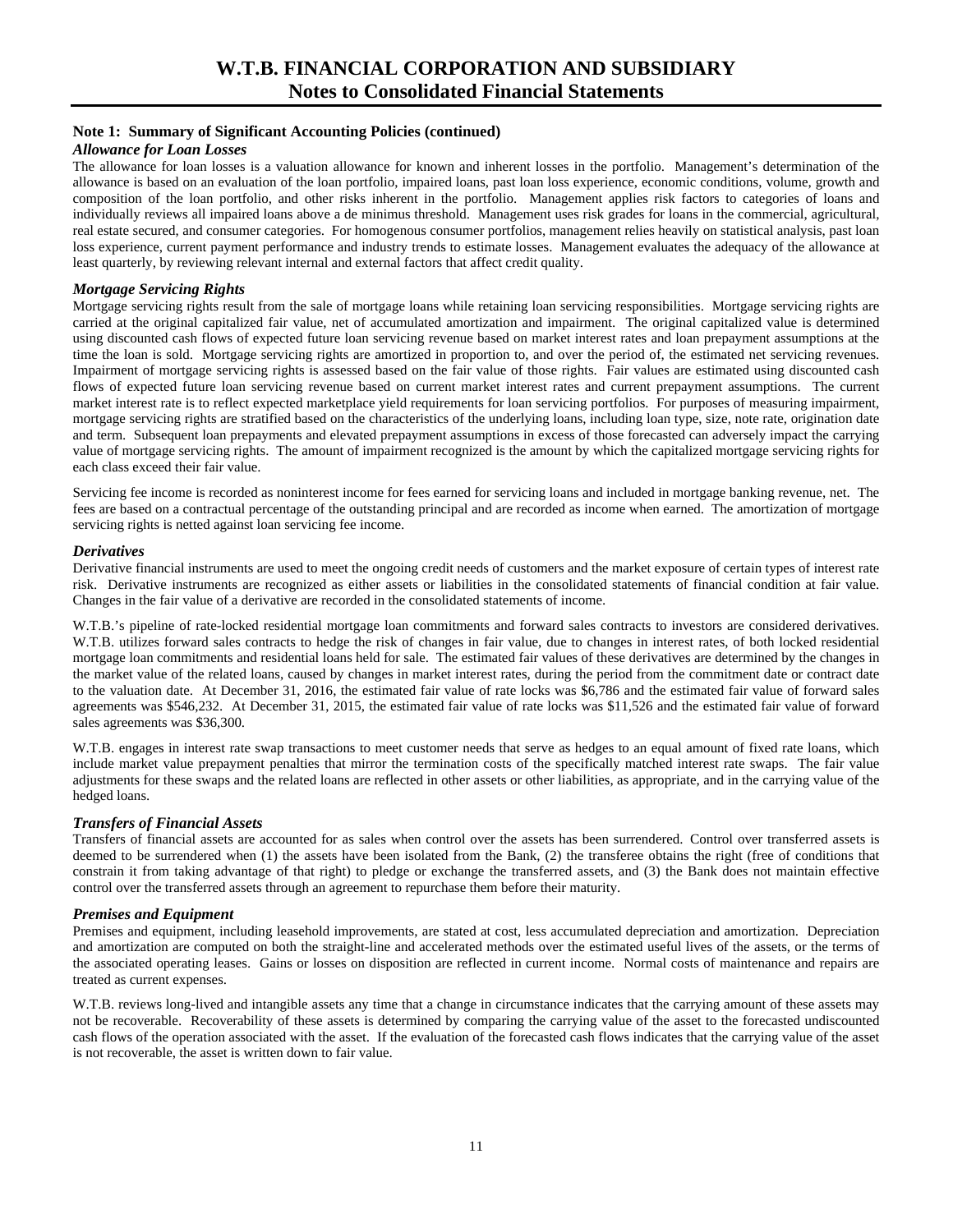#### *Other Real Estate*

Other real estate ("ORE") acquired through, or in lieu of, loan foreclosure is recorded at the fair value of the property, which becomes the property's new basis. A provision to the valuation allowance on ORE is made for subsequent declines in the fair value on a specific property basis. Direct costs incurred in connection with holding ORE are charged to expense when incurred.

#### *Advertising Costs*

W.T.B. expenses advertising costs as incurred, which are included in marketing and public relations expense. Advertising expenses were \$1,671,753, \$1,706,577 and \$1,770,216 for 2016, 2015 and 2014, respectively.

#### *Income Taxes*

Income tax expense is separated into two components: current and deferred. Current income tax expense reflects taxes to be paid or refunded for the current period by applying the provisions of the current tax law to the taxable income or excess of deductions over revenues. W.T.B. determines deferred income taxes using the liability (or balance sheet) method. Under this method, the net deferred tax asset or liability is based on the tax effects of the differences between the book and tax bases of assets and liabilities, and enacted changes in tax rates and laws are recognized in the period in which they occur.

 is more likely than not, based on the technical merits, that the tax position will be realized or sustained upon examination. The term more Deferred income tax expense results from changes in deferred tax assets and liabilities between periods. Deferred tax assets are recognized if it likely than not means a likelihood of more than 50 percent; the terms examined and upon examination also include resolution of the related appeals or litigation processes, if any. A tax position that meets the more-likely-than-not recognition threshold is initially and subsequently measured as the largest amount of tax benefit that has a greater than 50 percent likelihood of being realized upon settlement with a taxing authority that has full knowledge of all relevant information. The determination of whether or not a tax position has met the more-likely-thannot recognition threshold considers the facts, circumstances, and information available at the reporting date and is subject to management's judgment. Deferred tax assets are reduced by a valuation allowance if, based on the weight of evidence available, it is more likely than not that some portion or all of a deferred tax asset will not be realized.

W.T.B. recognizes interest and penalties on income taxes, if any, as a component of income tax expense.

#### *Stock-Based Compensation*

Compensation cost related to restricted stock awards issued to executive officers is based on fair value at the date of grant. The fair value of the awards is estimated using the market value of W.T.B.'s common stock. Compensation cost is recognized over the required service period, generally defined as the vesting period. For awards with graded vesting, compensation cost is recognized on a straight-line basis over the requisite service period for the entire award.

#### *Earnings per Common Share*

W.T.B.'s basic earnings per common share is computed by dividing net income available to common shareholders by the weighted-average number of common shares outstanding during the period, excluding nonvested restricted stock. Diluted earnings per common share is computed using the weighted-average number of common shares outstanding for basic earnings per share computation plus the dilutive effects of nonvested restricted stock using the treasury stock method.

#### *Class C Stock*

During 2011, 89,142 shares of Class C Series C-3 preferred stock were issued in connection with W.T.B.'s participation in the United States Treasury Department's Small Business Lending Fund program. During 2015 and 2014, 19,571 and 25,000 shares, respectively, were redeemed. There were no Class C Series C-3 preferred stock shares outstanding at December 31, 2016 and 2015. Authorized Class C shares totaled 500,000 at December 31, 2016 and 2015.

#### *Common Stock*

At December 31, 2016 and 2015, 25,000 shares of Class A voting common stock were outstanding. Class B nonvoting common stock shares outstanding were 2,537,618 and 2,543,805 at December 31, 2016 and 2015, respectively.

#### *Treasury Stock*

Repurchased common stock shares are recorded as treasury stock at cost. Treasury shares are not deemed outstanding for earnings per share calculations. During 2015, all 126,190 Class B treasury shares were retired. There were no Class B treasury shares held for reissue at December 31, 2016 and 2015.

#### *Comprehensive Income*

Comprehensive income consists of net income and other comprehensive income (loss). Other comprehensive income (loss) includes unrealized gains and losses on securities available for sale and unrealized gains and losses related to the defined benefit pension plan, which are reported as a separate component of equity.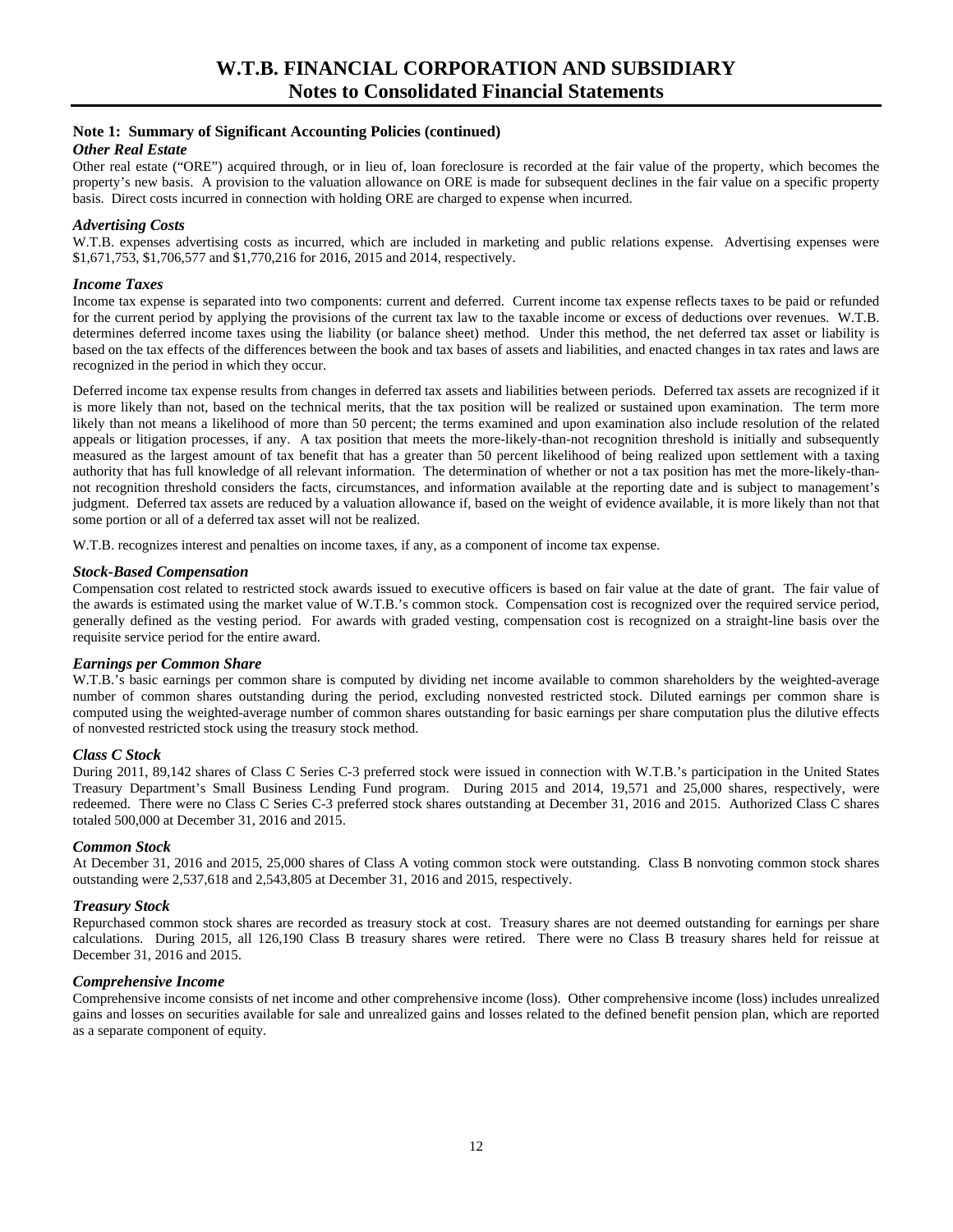#### *Fair Value of Financial Instruments*

 markets for particular items. Changes in assumptions or in market conditions could significantly affect these estimates. See Note 16 for further Fair values of financial instruments are estimated using relevant market information and other assumptions. Fair value estimates involve uncertainties and matters of significant judgment regarding interest rates, credit risk, and other factors, especially in the absence of broad discussion.

#### *Reclassifications*

 been reclassified to conform to the December 31, 2016 presentation. These reclassifications had no effect on retained earnings or net income as previously reported and the effect of these reclassifications is not considered material. Certain amounts appearing in the consolidated financial statements and notes thereto for the years ended December 31, 2015 and 2014 have

#### *Recent Accounting Pronouncements*

ASU 2016-02, *Leases (Topic 842)*. This new standard requires substantially all leases to be recognized by lessees on their balance sheets as a right-of-use asset and a corresponding lease liability but recognize expenses in their income statements in a manner similar to current practice. For lessors, the guidance modifies the classification criteria and the accounting for sales-type and direct financing leases. The amendments of this update are effective for annual periods, and interim periods within those annual periods, beginning after December 15, 2018. W.T.B. is currently evaluating the provisions of this ASU to determine the potential impact the new standard will have on W.T.B.'s consolidated financial statements.

ASU 2016-09, *Compensation – Stock Compensation (Topic 718)*. This new standard is intended to simplify several aspects of the accounting for share-based payment transactions, including income tax consequences, classification of awards as either equity or liabilities, and classification on the statement of cash flows. In particular, excess tax benefits and deficiencies will now be recognized through earnings, eliminating the tracking of windfalls recorded in additional paid in capital. The amendments for this update are effective for annual periods beginning after December 15, 2016, and interim periods within those annual periods. W.T.B. is currently evaluating the provisions of this ASU to determine the potential impact the new standard will have on W.T.B.'s consolidated financial statements.

ASU 2016-13, *Financial Instruments – Credit Losses (Topic 326)*. This new standard broadens the information that an entity must consider in developing its expected credit loss estimate for loans and other financial assets measured either collectively or individually. This standard becomes effective for annual periods beginning after December 15, 2020, and interim periods within those annual periods for W.T.B. Current U.S. GAAP delays recognition of credit losses until it is probable a loss has occurred, generally only considering past events and current conditions in measuring the incurred loss. Once implemented, this new standard will eliminate the probable initial recognition threshold and instead, will require the measurement of expected credit losses based on historical experience, current conditions, and reasonable and supportable forecasts covering the entire term of the instrument through contractual maturity. An entity must use judgement in determining the relevant information and estimation methods that are appropriate in its circumstances. This standard requires enhanced disclosures around significant estimates and judgments used in estimating credit losses, as well as the credit quality and underwriting standards of the portfolio. In addition, this standard amends the accounting for credit losses on available-for-sale debt securities and purchased financial assets with credit deterioration. W.T.B. is currently evaluating the provisions of this ASU to determine the potential impact the new standard will have on W.T.B.'s consolidated financial statements, once it becomes effective for periods beginning after December 15, 2020.

ASU 2016-15, *Statement of Cash Flows (Topic 230)*. This new standard addresses eight specific cash flow issues with the intent of reducing diversity in practice. Those eight issues are as follows: (1) debt prepayment or debt extinguishment costs, (2) settlement of zero-coupon debt instruments or other debt instruments with coupon interest rates that are insignificant in relation to the effective interest rate of the borrowing, (3) contingent consideration payments made after a business combination, (4) proceeds from the settlement of insurance claims, (5) proceeds from the settlement of corporate-owned life insurance policies, including bank-owned life insurance policies, (6) distributions received from equity method investees, (7) beneficial interests in securitization transactions, and (8) separately identifiable cash flows and application of the predominance principle. The amendments for this update are effective for annual periods beginning after December 15, 2017, and interim periods within those annual periods. This ASU is not expected to have a significant impact on W.T.B.'s consolidated financial statements.

#### **Note 2: Cash and Due from Banks**

Federal Reserve Board regulations require depository institutions to maintain minimum reserve balances in the form of cash on hand or deposits with the Federal Reserve Bank. At December 31, 2016 and 2015, these reserve balance requirements were \$23,073,000 and \$20,953,000, respectively, which were met by the Bank.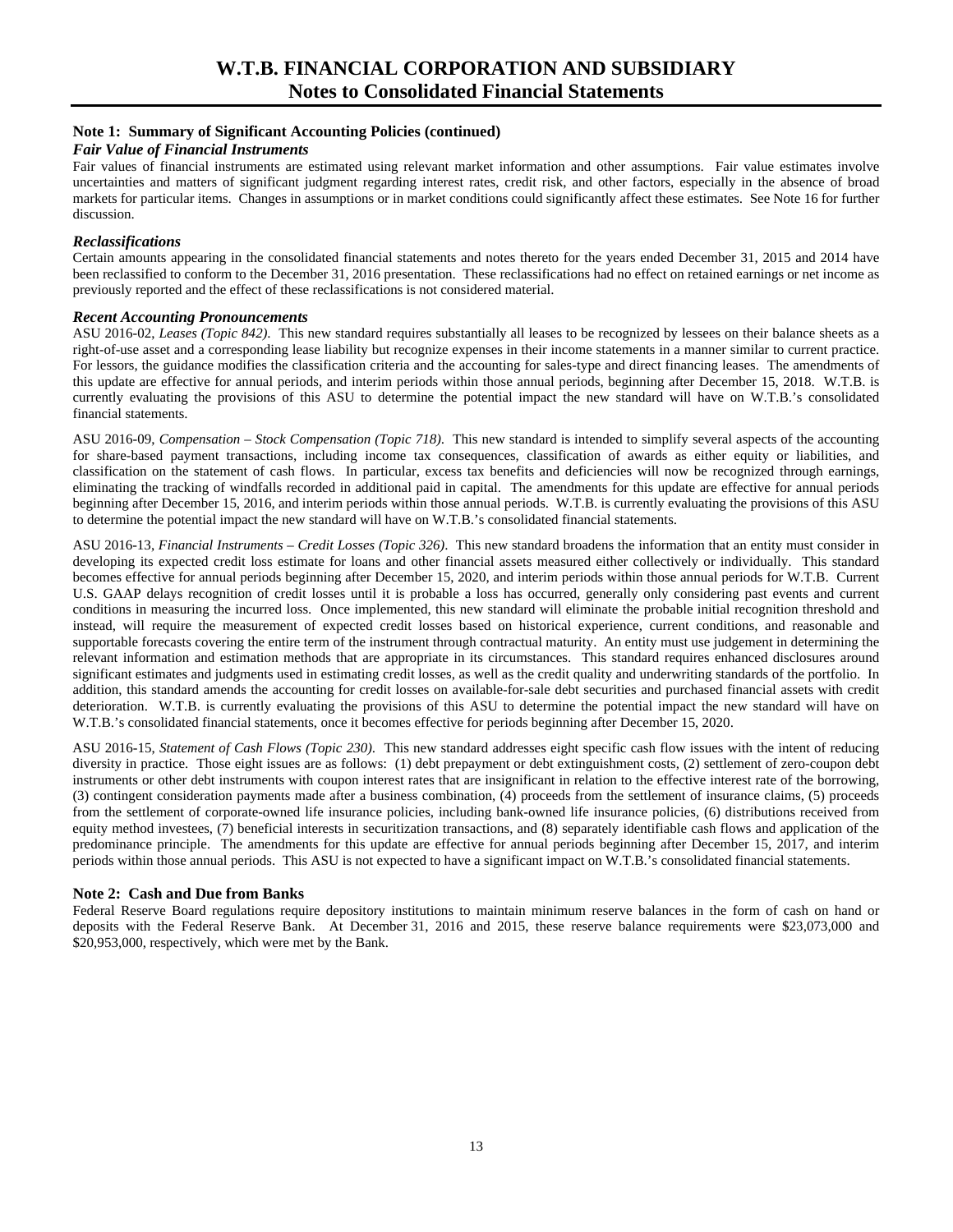#### **Note 3: Securities**

The amortized costs and fair values for securities as of December 31, 2016 and 2015 were as follows:

| <b>Securities Available for Sale:</b> | <b>Amortized Cost</b>        | <b>Unrealized Gains</b> | <b>Unrealized Losses</b>  | Fair Value          |
|---------------------------------------|------------------------------|-------------------------|---------------------------|---------------------|
| U.S. Treasury and federal agencies    | 544,703,591<br>\$            | \$<br>1,486             | \$<br>14,900,457          | \$.<br>529,804,620  |
| States and political subdivisions     | 1,292,481                    | 61,075                  |                           | 1,353,556           |
| M ortgage-backed securities           | 406,889,257                  | 697,724                 | 5,956,696                 | 401,630,285         |
|                                       | 952,885,329<br>\$            | \$<br>760,285           | \$<br>20,857,153          | \$<br>932,788,461   |
|                                       |                              |                         | 2015                      |                     |
| <b>Securities Available for Sale:</b> | <b>Amortized Cost</b>        | <b>Unrealized Gains</b> | <b>Unrealized Losses</b>  | Fair Value          |
| U.S. Treasury and federal agencies    | 208, 344, 764<br>\$          | $\mathbb{S}$<br>137,136 | \$<br>836,078             | \$<br>207, 645, 822 |
| States and political subdivisions     | 1,510,804                    | 71,642                  |                           | 1,582,446           |
| M ortgage-backed securities           | 472,472,981                  | 1,624,665               | 3,447,968                 | 470,649,678         |
|                                       | 682,328,549<br>S             | \$<br>1,833,443         | $\mathbb{S}$<br>4,284,046 | \$<br>679,877,946   |
|                                       |                              |                         | 2016                      |                     |
| <b>Securities Held to Maturity:</b>   | <b>Amortized Cost</b>        | <b>Unrealized Gains</b> | <b>Unrealized Losses</b>  | Fair Value          |
| U.S. Treasury and federal agencies    | 308, 333, 577<br>S           | \$<br>615,268           | \$<br>2,147,898           | \$<br>306,800,947   |
| States and political subdivisions     | 2,472,524                    |                         | 11.310                    | 2,461,214           |
| Mortgage-backed securities            | 141,222,905                  | 185,348                 | 1,229,053                 | 140,179,200         |
|                                       | <sup>\$</sup><br>452,029,006 | $\mathbb{S}$<br>800,616 | \$<br>3,388,261           | \$<br>449, 441, 361 |
|                                       |                              |                         | 2015                      |                     |
| <b>Securities Held to Maturity:</b>   | <b>Amortized Cost</b>        | <b>Unrealized Gains</b> | <b>Unrealized Losses</b>  | Fair Value          |
| U.S. Treasury and federal agencies    | 302,005,672<br>S             | \$<br>598,724           | \$<br>1,069,710           | \$<br>301,534,686   |
| States and political subdivisions     | 2,533,835                    | 14,157                  | 488                       | 2,547,504           |
| Mortgage-backed securities            | 177,874,938                  | 281,052                 | 1,249,722                 | 176,906,268         |
|                                       | 482,414,445                  | \$<br>893,933           | 2,319,920<br>\$           | 480,988,458<br>\$   |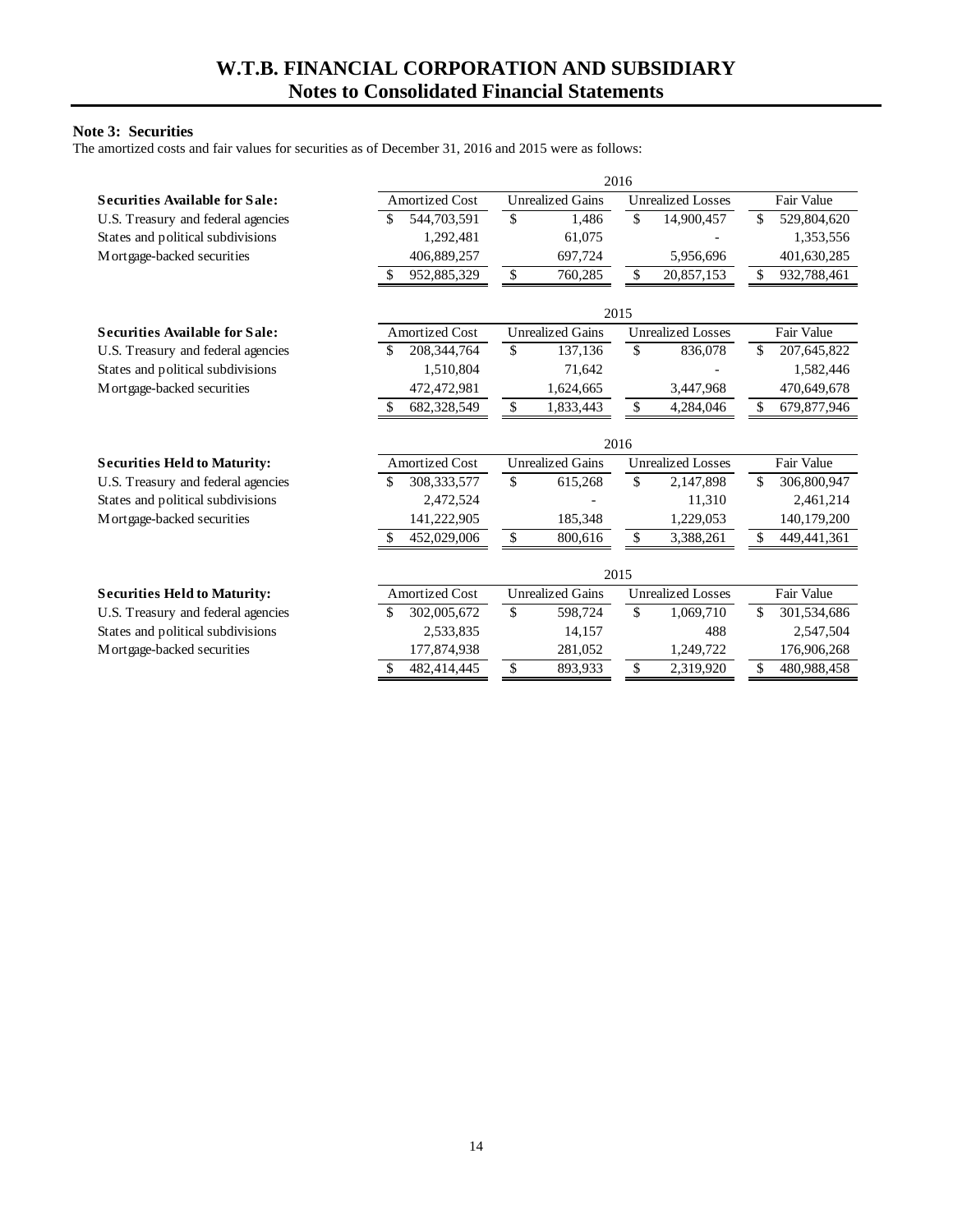### **Note 3: Securities (continued)**

The following tables show the gross unrealized losses and fair value, aggregated by category and the length of time that individual securities have been in a continuous unrealized loss position at December 31, 2016 and 2015.

|                                       |               |                     |                          | 2016                 |               |                 |  |  |  |  |  |
|---------------------------------------|---------------|---------------------|--------------------------|----------------------|---------------|-----------------|--|--|--|--|--|
|                                       |               | Less Than 12 Months |                          | 12 Months or More    | Total         |                 |  |  |  |  |  |
|                                       |               | Unrealized          |                          | Unrealized           |               | Unrealized      |  |  |  |  |  |
| <b>Securities Available for Sale:</b> | Fair Value    | Losses              | Fair Value               | Losses               | Fair Value    | Losses          |  |  |  |  |  |
| U.S. Treasury and federal agencies    | \$528,804,541 | 14,900,457<br>\$    | \$                       | \$                   | \$528,804,541 | \$14,900,457    |  |  |  |  |  |
| M ortgage-backed securities           | 353,966,367   | 5,670,858           | 17,763,402               | 285,838              | 371,729,769   | 5,956,696       |  |  |  |  |  |
|                                       | \$882,770,908 | \$ 20,571,315       | \$17,763,402             | \$<br>285,838        | \$900,534,310 | \$20,857,153    |  |  |  |  |  |
|                                       |               |                     |                          | 2015                 |               |                 |  |  |  |  |  |
|                                       |               | Less Than 12 Months |                          | 12 Months or More    |               | Total           |  |  |  |  |  |
|                                       |               | Unrealized          |                          | Unrealized           |               | Unrealized      |  |  |  |  |  |
| <b>Securities Available for Sale:</b> | Fair Value    | Losses              | Fair Value               | Losses               | Fair Value    | Losses          |  |  |  |  |  |
| U.S. Treasury and federal agencies    | \$142,271,573 | \$<br>836,078       | $\overline{\mathcal{S}}$ | \$<br>$\overline{a}$ | \$142,271,573 | \$<br>836,078   |  |  |  |  |  |
| Mortgage-backed securities            | 372,052,858   | 3,135,905           | 15,838,192               | 312,063              | 387,891,050   | 3,447,968       |  |  |  |  |  |
|                                       | \$514,324,431 | \$<br>3,971,983     | \$15,838,192             | \$<br>312,063        | \$530,162,623 | \$<br>4,284,046 |  |  |  |  |  |
|                                       | 2016          |                     |                          |                      |               |                 |  |  |  |  |  |
|                                       |               | Less Than 12 Months |                          | 12 Months or More    |               | Total           |  |  |  |  |  |
|                                       |               | Unrealized          |                          | Unrealized           |               | Unrealized      |  |  |  |  |  |
| <b>Securities Held to Maturity:</b>   | Fair Value    | Losses              | Fair Value               | Losses               | Fair Value    | Losses          |  |  |  |  |  |
| U.S. Treasury and federal agencies    | \$210,453,245 | 2,147,898           | $\overline{\mathcal{S}}$ | $\overline{\$}$      | \$210,453,245 | \$<br>2,147,898 |  |  |  |  |  |
| States and political subdivisions     | 2,461,214     | 11,310              |                          |                      | 2,461,214     | 11,310          |  |  |  |  |  |
| Mortgage-backed securities            | 107,933,188   | 1,229,053           |                          |                      | 107,933,188   | 1,229,053       |  |  |  |  |  |
|                                       | \$320,847,647 | \$<br>3,388,261     | \$                       | \$<br>$\sim$         | \$320,847,647 | \$<br>3,388,261 |  |  |  |  |  |
|                                       |               |                     |                          | 2015                 |               |                 |  |  |  |  |  |
|                                       |               | Less Than 12 Months |                          | 12 Months or More    |               | Total           |  |  |  |  |  |
|                                       |               | Unrealized          |                          | Unrealized           |               | Unrealized      |  |  |  |  |  |
| <b>Securities Held to Maturity:</b>   | Fair Value    | Losses              | Fair Value               | Losses               | Fair Value    | Losses          |  |  |  |  |  |
| U.S. Treasury and federal agencies    | \$70,795,807  | \$<br>455,248       | \$57,301,470             | \$<br>614,462        | \$128,097,277 | \$<br>1,069,710 |  |  |  |  |  |
| States and political subdivisions     | 597,230       | 488                 |                          |                      | 597,230       | 488             |  |  |  |  |  |
| Mortgage-backed securities            | 100,833,184   | 658,072             | 33,564,481               | 591,650              | 134,397,665   | 1,249,722       |  |  |  |  |  |
|                                       | \$172,226,221 | \$<br>1,113,808     | \$90,865,951             | \$<br>1,206,112      | \$263,092,172 | \$<br>2,319,920 |  |  |  |  |  |

The above table represents 60 available-for-sale and 36 held-to-maturity securities for which the fair value at December 31, 2016, was less than the amortized cost. There were 49 available-for-sale securities and 25 held-to-maturity securities in an unrealized loss position as of December 31, 2015.

W.T.B. reviews investment securities on an ongoing basis for the presence of OTTI. As of December 31, 2016, there were 2 available-for-sale securities in the gross unrealized loss position for twelve months or more. Management takes into consideration current market conditions, fair value in relationship to cost, extent and nature of the decline in fair value, issuer rating changes and trends, intent to sell the security or if it is likely that we will be required to sell the security before recovery of our amortized cost basis, or recorded cost if previously written down, of the investment and other factors. We do not consider the unrealized losses on these securities to be OTTI as of December 31, 2016.

 the decrease in cash flows expected to be collected from the debt security (the credit loss) that is recognized in earnings and (b) the amount of W.T.B. adopted a provision of GAAP that provides for the bifurcation of OTTI into two categories: (a) the amount of the total OTTI related to the total OTTI related to all other factors that is recognized net of income taxes, as a component of OCI. W.T.B. recorded, during the years ended December 31, 2016, 2015 and 2014, no impairments through OCI or through earnings. There were no securities with OTTI losses recognized as of December 31, 2016 and 2015.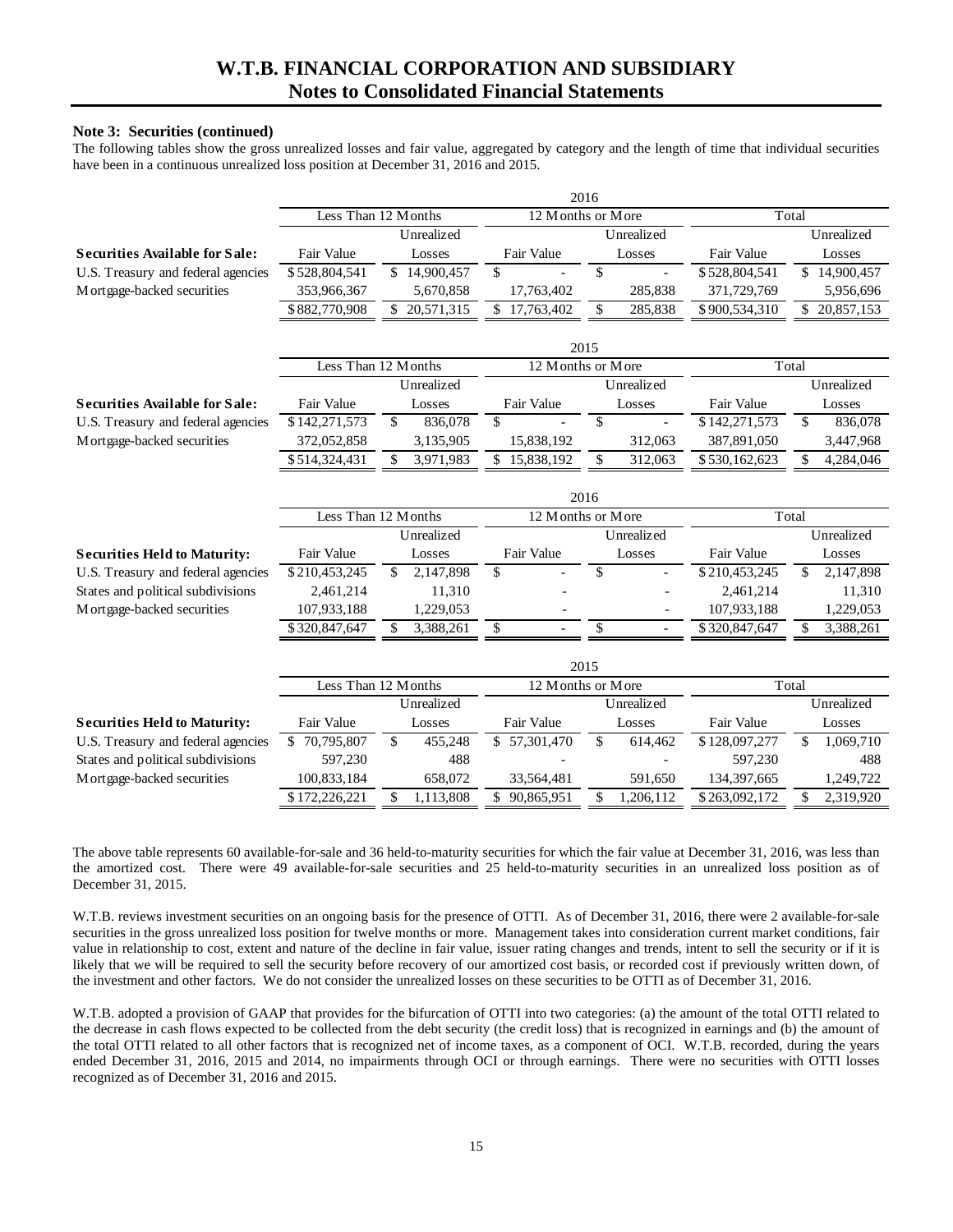### **Note 3: Securities (continued)**

As of December 31, 2016, investment securities were pledged for the following obligations:

|                                            | Securities Available for Sale |              |            |             |                       | Securities Held to Maturity |  |             |
|--------------------------------------------|-------------------------------|--------------|------------|-------------|-----------------------|-----------------------------|--|-------------|
|                                            | <b>Amortized Cost</b>         |              | Fair Value |             | <b>Amortized Cost</b> |                             |  | Fair Value  |
| Repurchase agreements                      |                               | 123,390,870  |            | 119,733,362 |                       | 140,956,466                 |  | 140,361,901 |
| State and local government public deposits |                               | 36,051,453   |            | 35,535,290  |                       | 27,898,876                  |  | 27,816,174  |
| Other                                      |                               | 39, 387, 796 |            | 38.987.912  |                       | 38,980,723                  |  | 38,852,640  |
|                                            |                               | 198,830,119  |            | 194,256,564 |                       | 207,836,065                 |  | 207,030,715 |

Proceeds from the sale of available-for-sale securities in 2016 were \$376,814,325 resulting in gross gains of \$1,890,392 and gross losses of \$889,639. Proceeds from the sale of available-for-sale securities in 2015 were \$74,244,982, resulting in gross gains of \$605,669 and no gross losses. Proceeds from the sale of available-for-sale securities in 2014 were \$132,301,398, resulting in gross gains of \$271,129 and gross losses of \$194,003.

The amortized costs and fair values of debt securities by years to maturity as of December 31, 2016 are in the table below. Maturities of mortgage-backed securities are classified in accordance with the contractual maturity dates. Expected maturities will differ from contractual maturities since issuers may have the right to call or prepay obligations.

|                                        | Securities Available for Sale |                          |            |             | Securities Held to Maturity |             |            |               |
|----------------------------------------|-------------------------------|--------------------------|------------|-------------|-----------------------------|-------------|------------|---------------|
|                                        | <b>Amortized Cost</b>         |                          | Fair Value |             | <b>Amortized Cost</b>       |             | Fair Value |               |
| Due in one year or less                |                               | $\overline{\phantom{0}}$ |            |             |                             | 88.460.634  |            | 88,334,149    |
| Due after one year through five years  |                               | 191,787,894              |            | 187,409,296 |                             |             |            |               |
| Due after five years through ten years |                               | 383,481,136              |            | 373,369,969 |                             | 160,610,370 |            | 160,789,382   |
| Due after ten years                    |                               | 377.616.299              |            | 372,009,196 |                             | 202,958,002 |            | 200, 317, 830 |
|                                        |                               | 952,885,329              |            | 932,788,461 |                             | 452,029,006 |            | 449, 441, 361 |

# **Note 4: Loans and Allowance for Loan Losses**

*Loans* 

Loans held in portfolio as of December 31 were as follows:

|                              | 2016             | 2015            |
|------------------------------|------------------|-----------------|
| Commercial and industrial    | \$1,182,806,988  | \$1,107,661,571 |
| Agricultural                 | 203, 373, 873    | 205,604,698     |
| Commercial real estate       |                  |                 |
| Owner occupied               | 589,880,088      | 548,585,051     |
| Non-owner occupied           | 643,024,655      | 587,725,001     |
| Construction and development |                  |                 |
| Commercial                   | 230,863,039      | 221.231.546     |
| Residential                  | 165,083,605      | 167,483,319     |
| Residential real estate      |                  |                 |
| First mortgage               | 394,217,072      | 356, 365, 041   |
| Junior mortgage              | 36,336,329       | 30,633,446      |
| Revolving                    | 209, 367, 515    | 211,930,363     |
| Consumer                     | 102,150,346      | 95,649,828      |
| Total portfolio loans        | \$ 3,757,103,510 | \$3.532,869,864 |

 Loans are presented net of unamortized deferred fees and costs of \$6,963,653 and \$5,346,239 at December 31, 2016 and 2015, respectively. Loans of \$1,729,377,067 and \$1,866,780,759 were pledged at December 31, 2016 and 2015, respectively, to the FHLB and Federal Reserve to secure open borrowing lines of credit.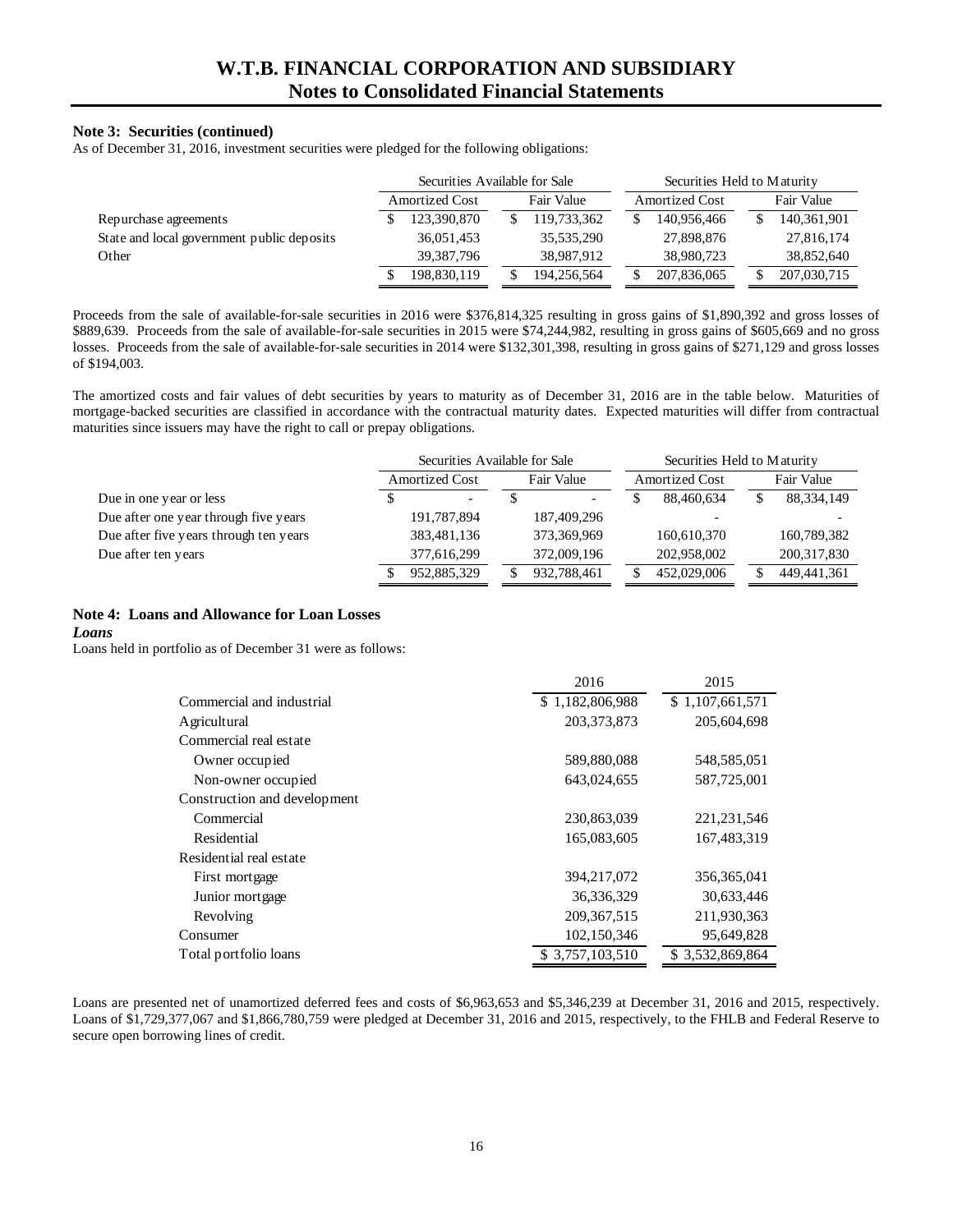# **Note 4: Loans and Allowance for Loan Losses (continued)**

# *Allowance for Loan Losses*

The following table summarizes activity related to the allowance for loan losses by loan category and the recorded investment in loans by loan category and balances individually or collectively evaluated for impairment as of December 31:

| Commercial<br><b>Real Estate Secured</b><br>and<br>Residential<br>Agricultural<br>Commercial<br>Construction<br>Unallocated<br>Consumer<br>Total<br>Allowance for loan losses:<br>Beginning balance<br>33,258,039<br>1,538,567<br>\$<br>\$<br>10,637,229<br>\$19,677,414<br>\$19,016,008<br>841,628<br>\$<br>84,968,885<br>S<br>\$<br>(1,587)<br>(862,999)<br>Charge-offs<br>(3,744,991)<br>(1,444,149)<br>(556, 075)<br>(6,609,801)<br>Recoveries<br>185,020<br>622,742<br>970,874<br>588,841<br>5,177,659<br>2,810,182<br>Provision (recapture)<br>2,097,734<br>1,382,553<br>2,772,306<br>(4,185,956)<br>(39, 642)<br>223,005<br>2,250,000<br>13,592,968<br>33,705,783<br>\$<br>14,670,051<br>19,391,165<br>\$<br>1,487,414<br>2,939,362<br>85,786,743<br>Ending balance<br>\$<br>\$<br>\$<br>\$<br>Ending allowance balance<br>attributable to loans:<br>Individually evaluated<br>\$<br>78,950<br>\$<br>1,027,989<br>\$<br>513,152<br>\$<br>133,609<br>\$<br>1,753,700<br>for impairment<br>\$<br>\$<br>Collectively evaluated<br>for impairment<br>33,626,833<br>13,592,968<br>13,642,062<br>18,878,013<br>1,353,805<br>2,939,362<br>84,033,043<br>$\mathbb{S}$<br>33,705,783<br><sup>\$</sup><br>13,592,968<br>\$14,670,051<br>19,391,165<br>$\mathbb{S}$<br>1,487,414<br>\$<br>2,939,362<br>\$<br>85,786,743<br>Total allowance for loan losses<br>\$<br>Loans:<br>Portfolio loans:<br>Loans individually<br>evaluated for impairment<br>\$<br>1,489,503<br>\$<br>9,147,084<br>1,517,600<br>\$<br>133,609<br>12,287,796<br>\$<br>\$<br>\$<br>Loans collectively<br>evaluated for impairment<br>1,384,691,358<br>386,799,560<br>638,403,316<br>102,016,737<br>3,744,815,714<br>1,232,904,743<br>\$1,232,904,743<br>\$102,150,346<br>\$3,757,103,510<br>Total portfolio loans<br>\$1,386,180,861<br>\$395,946,644<br>\$639,920,916<br>2015<br>Commercial<br><b>Real Estate Secured</b><br>and |
|----------------------------------------------------------------------------------------------------------------------------------------------------------------------------------------------------------------------------------------------------------------------------------------------------------------------------------------------------------------------------------------------------------------------------------------------------------------------------------------------------------------------------------------------------------------------------------------------------------------------------------------------------------------------------------------------------------------------------------------------------------------------------------------------------------------------------------------------------------------------------------------------------------------------------------------------------------------------------------------------------------------------------------------------------------------------------------------------------------------------------------------------------------------------------------------------------------------------------------------------------------------------------------------------------------------------------------------------------------------------------------------------------------------------------------------------------------------------------------------------------------------------------------------------------------------------------------------------------------------------------------------------------------------------------------------------------------------------------------------------------------------------------------------------------------------------------------------------------------------------------------------------------|
|                                                                                                                                                                                                                                                                                                                                                                                                                                                                                                                                                                                                                                                                                                                                                                                                                                                                                                                                                                                                                                                                                                                                                                                                                                                                                                                                                                                                                                                                                                                                                                                                                                                                                                                                                                                                                                                                                                    |
|                                                                                                                                                                                                                                                                                                                                                                                                                                                                                                                                                                                                                                                                                                                                                                                                                                                                                                                                                                                                                                                                                                                                                                                                                                                                                                                                                                                                                                                                                                                                                                                                                                                                                                                                                                                                                                                                                                    |
|                                                                                                                                                                                                                                                                                                                                                                                                                                                                                                                                                                                                                                                                                                                                                                                                                                                                                                                                                                                                                                                                                                                                                                                                                                                                                                                                                                                                                                                                                                                                                                                                                                                                                                                                                                                                                                                                                                    |
|                                                                                                                                                                                                                                                                                                                                                                                                                                                                                                                                                                                                                                                                                                                                                                                                                                                                                                                                                                                                                                                                                                                                                                                                                                                                                                                                                                                                                                                                                                                                                                                                                                                                                                                                                                                                                                                                                                    |
|                                                                                                                                                                                                                                                                                                                                                                                                                                                                                                                                                                                                                                                                                                                                                                                                                                                                                                                                                                                                                                                                                                                                                                                                                                                                                                                                                                                                                                                                                                                                                                                                                                                                                                                                                                                                                                                                                                    |
|                                                                                                                                                                                                                                                                                                                                                                                                                                                                                                                                                                                                                                                                                                                                                                                                                                                                                                                                                                                                                                                                                                                                                                                                                                                                                                                                                                                                                                                                                                                                                                                                                                                                                                                                                                                                                                                                                                    |
|                                                                                                                                                                                                                                                                                                                                                                                                                                                                                                                                                                                                                                                                                                                                                                                                                                                                                                                                                                                                                                                                                                                                                                                                                                                                                                                                                                                                                                                                                                                                                                                                                                                                                                                                                                                                                                                                                                    |
|                                                                                                                                                                                                                                                                                                                                                                                                                                                                                                                                                                                                                                                                                                                                                                                                                                                                                                                                                                                                                                                                                                                                                                                                                                                                                                                                                                                                                                                                                                                                                                                                                                                                                                                                                                                                                                                                                                    |
|                                                                                                                                                                                                                                                                                                                                                                                                                                                                                                                                                                                                                                                                                                                                                                                                                                                                                                                                                                                                                                                                                                                                                                                                                                                                                                                                                                                                                                                                                                                                                                                                                                                                                                                                                                                                                                                                                                    |
|                                                                                                                                                                                                                                                                                                                                                                                                                                                                                                                                                                                                                                                                                                                                                                                                                                                                                                                                                                                                                                                                                                                                                                                                                                                                                                                                                                                                                                                                                                                                                                                                                                                                                                                                                                                                                                                                                                    |
|                                                                                                                                                                                                                                                                                                                                                                                                                                                                                                                                                                                                                                                                                                                                                                                                                                                                                                                                                                                                                                                                                                                                                                                                                                                                                                                                                                                                                                                                                                                                                                                                                                                                                                                                                                                                                                                                                                    |
|                                                                                                                                                                                                                                                                                                                                                                                                                                                                                                                                                                                                                                                                                                                                                                                                                                                                                                                                                                                                                                                                                                                                                                                                                                                                                                                                                                                                                                                                                                                                                                                                                                                                                                                                                                                                                                                                                                    |
|                                                                                                                                                                                                                                                                                                                                                                                                                                                                                                                                                                                                                                                                                                                                                                                                                                                                                                                                                                                                                                                                                                                                                                                                                                                                                                                                                                                                                                                                                                                                                                                                                                                                                                                                                                                                                                                                                                    |
|                                                                                                                                                                                                                                                                                                                                                                                                                                                                                                                                                                                                                                                                                                                                                                                                                                                                                                                                                                                                                                                                                                                                                                                                                                                                                                                                                                                                                                                                                                                                                                                                                                                                                                                                                                                                                                                                                                    |
|                                                                                                                                                                                                                                                                                                                                                                                                                                                                                                                                                                                                                                                                                                                                                                                                                                                                                                                                                                                                                                                                                                                                                                                                                                                                                                                                                                                                                                                                                                                                                                                                                                                                                                                                                                                                                                                                                                    |
|                                                                                                                                                                                                                                                                                                                                                                                                                                                                                                                                                                                                                                                                                                                                                                                                                                                                                                                                                                                                                                                                                                                                                                                                                                                                                                                                                                                                                                                                                                                                                                                                                                                                                                                                                                                                                                                                                                    |
|                                                                                                                                                                                                                                                                                                                                                                                                                                                                                                                                                                                                                                                                                                                                                                                                                                                                                                                                                                                                                                                                                                                                                                                                                                                                                                                                                                                                                                                                                                                                                                                                                                                                                                                                                                                                                                                                                                    |
|                                                                                                                                                                                                                                                                                                                                                                                                                                                                                                                                                                                                                                                                                                                                                                                                                                                                                                                                                                                                                                                                                                                                                                                                                                                                                                                                                                                                                                                                                                                                                                                                                                                                                                                                                                                                                                                                                                    |
|                                                                                                                                                                                                                                                                                                                                                                                                                                                                                                                                                                                                                                                                                                                                                                                                                                                                                                                                                                                                                                                                                                                                                                                                                                                                                                                                                                                                                                                                                                                                                                                                                                                                                                                                                                                                                                                                                                    |
|                                                                                                                                                                                                                                                                                                                                                                                                                                                                                                                                                                                                                                                                                                                                                                                                                                                                                                                                                                                                                                                                                                                                                                                                                                                                                                                                                                                                                                                                                                                                                                                                                                                                                                                                                                                                                                                                                                    |
|                                                                                                                                                                                                                                                                                                                                                                                                                                                                                                                                                                                                                                                                                                                                                                                                                                                                                                                                                                                                                                                                                                                                                                                                                                                                                                                                                                                                                                                                                                                                                                                                                                                                                                                                                                                                                                                                                                    |
|                                                                                                                                                                                                                                                                                                                                                                                                                                                                                                                                                                                                                                                                                                                                                                                                                                                                                                                                                                                                                                                                                                                                                                                                                                                                                                                                                                                                                                                                                                                                                                                                                                                                                                                                                                                                                                                                                                    |
|                                                                                                                                                                                                                                                                                                                                                                                                                                                                                                                                                                                                                                                                                                                                                                                                                                                                                                                                                                                                                                                                                                                                                                                                                                                                                                                                                                                                                                                                                                                                                                                                                                                                                                                                                                                                                                                                                                    |
|                                                                                                                                                                                                                                                                                                                                                                                                                                                                                                                                                                                                                                                                                                                                                                                                                                                                                                                                                                                                                                                                                                                                                                                                                                                                                                                                                                                                                                                                                                                                                                                                                                                                                                                                                                                                                                                                                                    |
|                                                                                                                                                                                                                                                                                                                                                                                                                                                                                                                                                                                                                                                                                                                                                                                                                                                                                                                                                                                                                                                                                                                                                                                                                                                                                                                                                                                                                                                                                                                                                                                                                                                                                                                                                                                                                                                                                                    |
|                                                                                                                                                                                                                                                                                                                                                                                                                                                                                                                                                                                                                                                                                                                                                                                                                                                                                                                                                                                                                                                                                                                                                                                                                                                                                                                                                                                                                                                                                                                                                                                                                                                                                                                                                                                                                                                                                                    |
|                                                                                                                                                                                                                                                                                                                                                                                                                                                                                                                                                                                                                                                                                                                                                                                                                                                                                                                                                                                                                                                                                                                                                                                                                                                                                                                                                                                                                                                                                                                                                                                                                                                                                                                                                                                                                                                                                                    |
| Agricultural<br>Commercial<br>Construction<br>Residential<br>Unallocated<br>Total<br>Consumer                                                                                                                                                                                                                                                                                                                                                                                                                                                                                                                                                                                                                                                                                                                                                                                                                                                                                                                                                                                                                                                                                                                                                                                                                                                                                                                                                                                                                                                                                                                                                                                                                                                                                                                                                                                                      |
|                                                                                                                                                                                                                                                                                                                                                                                                                                                                                                                                                                                                                                                                                                                                                                                                                                                                                                                                                                                                                                                                                                                                                                                                                                                                                                                                                                                                                                                                                                                                                                                                                                                                                                                                                                                                                                                                                                    |
| Allowance for loan losses:                                                                                                                                                                                                                                                                                                                                                                                                                                                                                                                                                                                                                                                                                                                                                                                                                                                                                                                                                                                                                                                                                                                                                                                                                                                                                                                                                                                                                                                                                                                                                                                                                                                                                                                                                                                                                                                                         |
| \$19,247,065<br>81,209,935<br>\$<br>30,588,023<br>\$<br>13,777,999<br>\$14,738,825<br>\$<br>1,812,074<br>1,045,949<br>\$<br>Beginning balance<br>\$                                                                                                                                                                                                                                                                                                                                                                                                                                                                                                                                                                                                                                                                                                                                                                                                                                                                                                                                                                                                                                                                                                                                                                                                                                                                                                                                                                                                                                                                                                                                                                                                                                                                                                                                                |
| Charge-offs<br>(2,982,942)<br>(281,300)<br>(678, 300)<br>(580, 941)<br>(4,523,483)                                                                                                                                                                                                                                                                                                                                                                                                                                                                                                                                                                                                                                                                                                                                                                                                                                                                                                                                                                                                                                                                                                                                                                                                                                                                                                                                                                                                                                                                                                                                                                                                                                                                                                                                                                                                                 |
| Recoveries<br>2,775,492<br>79,737<br>930,445<br>1,315,341<br>514,718<br>5,615,733<br>$\overline{a}$                                                                                                                                                                                                                                                                                                                                                                                                                                                                                                                                                                                                                                                                                                                                                                                                                                                                                                                                                                                                                                                                                                                                                                                                                                                                                                                                                                                                                                                                                                                                                                                                                                                                                                                                                                                                |
| Provision (recapture)<br>(3,220,507)<br>2,666,700<br>2,877,466<br>4,289,444<br>(868,098)<br>(207, 284)<br>(204, 321)                                                                                                                                                                                                                                                                                                                                                                                                                                                                                                                                                                                                                                                                                                                                                                                                                                                                                                                                                                                                                                                                                                                                                                                                                                                                                                                                                                                                                                                                                                                                                                                                                                                                                                                                                                               |
| 33,258,039<br>$\mathcal{S}$<br>10,637,229<br>\$<br>19,677,414<br>\$<br>\$<br>$\mathcal{S}$<br>\$<br>19,016,008<br>1,538,567<br>841,628<br>84,968,885<br><b>Ending balance</b><br>S                                                                                                                                                                                                                                                                                                                                                                                                                                                                                                                                                                                                                                                                                                                                                                                                                                                                                                                                                                                                                                                                                                                                                                                                                                                                                                                                                                                                                                                                                                                                                                                                                                                                                                                 |
|                                                                                                                                                                                                                                                                                                                                                                                                                                                                                                                                                                                                                                                                                                                                                                                                                                                                                                                                                                                                                                                                                                                                                                                                                                                                                                                                                                                                                                                                                                                                                                                                                                                                                                                                                                                                                                                                                                    |
| Ending allowance balance                                                                                                                                                                                                                                                                                                                                                                                                                                                                                                                                                                                                                                                                                                                                                                                                                                                                                                                                                                                                                                                                                                                                                                                                                                                                                                                                                                                                                                                                                                                                                                                                                                                                                                                                                                                                                                                                           |
| attributable to loans:                                                                                                                                                                                                                                                                                                                                                                                                                                                                                                                                                                                                                                                                                                                                                                                                                                                                                                                                                                                                                                                                                                                                                                                                                                                                                                                                                                                                                                                                                                                                                                                                                                                                                                                                                                                                                                                                             |
| Individually evaluated                                                                                                                                                                                                                                                                                                                                                                                                                                                                                                                                                                                                                                                                                                                                                                                                                                                                                                                                                                                                                                                                                                                                                                                                                                                                                                                                                                                                                                                                                                                                                                                                                                                                                                                                                                                                                                                                             |
| \$<br>983,702<br>\$<br>\$<br>\$<br>520,208<br>\$<br>\$<br>\$<br>4,424,677<br>for impairment<br>2.920.767                                                                                                                                                                                                                                                                                                                                                                                                                                                                                                                                                                                                                                                                                                                                                                                                                                                                                                                                                                                                                                                                                                                                                                                                                                                                                                                                                                                                                                                                                                                                                                                                                                                                                                                                                                                           |
| Collectively evaluated                                                                                                                                                                                                                                                                                                                                                                                                                                                                                                                                                                                                                                                                                                                                                                                                                                                                                                                                                                                                                                                                                                                                                                                                                                                                                                                                                                                                                                                                                                                                                                                                                                                                                                                                                                                                                                                                             |
| 32,274,337<br>10,637,229<br>16,756,647<br>18,495,800<br>1,538,567<br>80,544,208<br>for impairment<br>841,628                                                                                                                                                                                                                                                                                                                                                                                                                                                                                                                                                                                                                                                                                                                                                                                                                                                                                                                                                                                                                                                                                                                                                                                                                                                                                                                                                                                                                                                                                                                                                                                                                                                                                                                                                                                       |
| \$<br>Total allowance for loan losses<br>33,258,039<br>10,637,229<br>\$19,677,414<br>\$19,016,008<br>\$<br>1,538,567<br>\$<br>841,628<br>\$<br>84,968,885<br>\$                                                                                                                                                                                                                                                                                                                                                                                                                                                                                                                                                                                                                                                                                                                                                                                                                                                                                                                                                                                                                                                                                                                                                                                                                                                                                                                                                                                                                                                                                                                                                                                                                                                                                                                                    |
|                                                                                                                                                                                                                                                                                                                                                                                                                                                                                                                                                                                                                                                                                                                                                                                                                                                                                                                                                                                                                                                                                                                                                                                                                                                                                                                                                                                                                                                                                                                                                                                                                                                                                                                                                                                                                                                                                                    |
|                                                                                                                                                                                                                                                                                                                                                                                                                                                                                                                                                                                                                                                                                                                                                                                                                                                                                                                                                                                                                                                                                                                                                                                                                                                                                                                                                                                                                                                                                                                                                                                                                                                                                                                                                                                                                                                                                                    |
| Loans:                                                                                                                                                                                                                                                                                                                                                                                                                                                                                                                                                                                                                                                                                                                                                                                                                                                                                                                                                                                                                                                                                                                                                                                                                                                                                                                                                                                                                                                                                                                                                                                                                                                                                                                                                                                                                                                                                             |
| Portfolio loans:                                                                                                                                                                                                                                                                                                                                                                                                                                                                                                                                                                                                                                                                                                                                                                                                                                                                                                                                                                                                                                                                                                                                                                                                                                                                                                                                                                                                                                                                                                                                                                                                                                                                                                                                                                                                                                                                                   |
| Loans individually                                                                                                                                                                                                                                                                                                                                                                                                                                                                                                                                                                                                                                                                                                                                                                                                                                                                                                                                                                                                                                                                                                                                                                                                                                                                                                                                                                                                                                                                                                                                                                                                                                                                                                                                                                                                                                                                                 |
| 26,759,320<br>evaluated for impairment<br>\$<br>7,310,168<br>\$<br>645,355<br>\$17,478,235<br>1,325,562<br>\$<br>\$<br>\$                                                                                                                                                                                                                                                                                                                                                                                                                                                                                                                                                                                                                                                                                                                                                                                                                                                                                                                                                                                                                                                                                                                                                                                                                                                                                                                                                                                                                                                                                                                                                                                                                                                                                                                                                                          |
| Loans collectively<br>evaluated for impairment<br>1,305,956,101<br>1,135,664,697<br>371,236,630<br>597,603,288<br>95,649,828<br>3,506,110,544                                                                                                                                                                                                                                                                                                                                                                                                                                                                                                                                                                                                                                                                                                                                                                                                                                                                                                                                                                                                                                                                                                                                                                                                                                                                                                                                                                                                                                                                                                                                                                                                                                                                                                                                                      |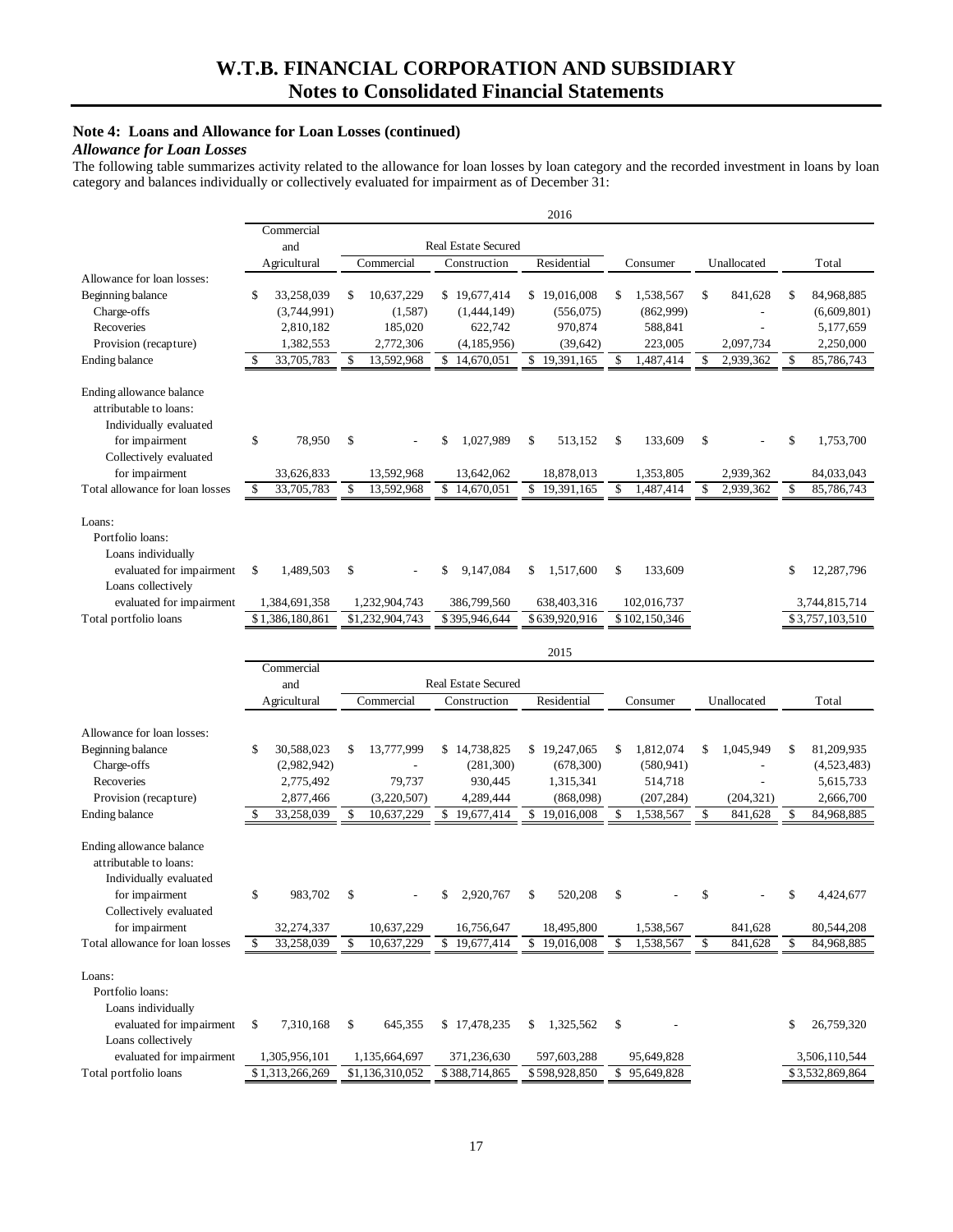### **Note 4: Loans and Allowance for Loan Losses (continued)**

 *Allowance for Loan Losses (continued)* 

|                                                                              | 2014 |                 |              |                 |    |                            |             |               |     |               |    |             |    |                 |
|------------------------------------------------------------------------------|------|-----------------|--------------|-----------------|----|----------------------------|-------------|---------------|-----|---------------|----|-------------|----|-----------------|
|                                                                              |      | Commercial      |              |                 |    |                            |             |               |     |               |    |             |    |                 |
|                                                                              |      | and             |              |                 |    | <b>Real Estate Secured</b> |             |               |     |               |    |             |    |                 |
|                                                                              |      | Agricultural    |              | Commercial      |    | Construction               | Residential |               |     | Consumer      |    | Unallocated |    | Total           |
| Allowance for loan losses:                                                   |      |                 |              |                 |    |                            |             |               |     |               |    |             |    |                 |
| Beginning balance                                                            | \$   | 23,252,033      | -S           | 11.759.551      |    | \$18,576,408               |             | \$25,332,948  | S   | 1,831,323     | S. | 1,674,469   | S. | 82,426,732      |
| Charge-offs                                                                  |      | (9, 387, 313)   |              | (230,679)       |    | (299, 858)                 |             | (1,768,128)   |     | (1,498,800)   |    |             |    | (13, 184, 778)  |
| Recoveries                                                                   |      | 3,472,628       |              | 129.449         |    | 618.474                    |             | 1,452,856     |     | 294,574       |    |             |    | 5,967,981       |
| Provision (recapture)                                                        |      | 13,250,675      |              | 2.119.678       |    | (4, 156, 199)              |             | (5.770.611)   |     | 1,184,977     |    | (628, 520)  |    | 6,000,000       |
| Ending balance                                                               |      | 30,588,023      |              | 13,777,999      |    | 14,738,825                 | \$          | 19,247,065    |     | 1,812,074     |    | 1,045,949   | \$ | 81,209,935      |
|                                                                              |      |                 |              |                 |    |                            |             |               |     |               |    |             |    |                 |
| Ending allowance balance<br>attributable to loans:<br>Individually evaluated |      |                 |              |                 |    |                            |             |               |     |               |    |             |    |                 |
| for impairment<br>Collectively evaluated                                     | \$   | 784,367         | $\mathbb{S}$ |                 | \$ | 2,393,961                  | \$          | 164,220       | \$  |               | \$ |             | \$ | 3,342,548       |
| for impairment                                                               |      | 29,803,656      |              | 13,777,999      |    | 12.344.864                 |             | 19.082.845    |     | 1,812,074     |    | 1.045.949   |    | 77,867,387      |
| Total allowance for loan losses                                              | -S   | 30,588,023      | \$.          | 13,777,999      | \$ | 14,738,825                 |             | \$19,247,065  | \$. | 1,812,074     |    | 1,045,949   |    | 81,209,935      |
| Loans:<br>Portfolio loans:                                                   |      |                 |              |                 |    |                            |             |               |     |               |    |             |    |                 |
| Loans individually<br>evaluated for impairment<br>Loans collectively         | \$   | 8,624,262       | \$           | 2.508.036       |    | \$21,763,952               | \$.         | 3.554.463     | \$  |               |    |             | \$ | 36,450,713      |
| evaluated for impairment                                                     |      | 1,217,811,234   |              | 1,040,901,260   |    | 344,738,748                |             | 590,962,023   |     | 111,223,221   |    |             |    | 3,305,636,486   |
| Total portfolio loans                                                        |      | \$1,226,435,496 |              | \$1,043,409,296 |    | \$366,502,700              |             | \$594,516,486 |     | \$111,223,221 |    |             |    | \$3,342,087,199 |

### *Impaired Loans*

The following table presents impaired loans and the related valuation allowance.

|                                                   | 2016          |            | 2015             |                    | 2014         |
|---------------------------------------------------|---------------|------------|------------------|--------------------|--------------|
| December 31:                                      |               |            |                  |                    |              |
| Nonaccrual loans                                  | \$            | 14,275,269 | \$<br>18,426,803 | \$                 | 28, 281, 113 |
| Accruing troubled debt restructurings             |               | 3,384,419  | 14,814,920       |                    | 15,646,589   |
| Loans past due 90 days or more and still accruing |               | 80,673     | 289,618          |                    | 177,990      |
| Total impaired loans                              |               | 17.740.361 | \$<br>33,531,341 | $\mathbf{\hat{s}}$ | 44, 105, 692 |
|                                                   |               |            |                  |                    |              |
| Impaired loans with no valuation allowance        | \$            | 4,194,624  | \$<br>5,512,082  | \$                 | 13,500,330   |
| Impaired loans with a valuation allowance         |               | 13,545,737 | 28,019,259       |                    | 30,605,362   |
| Total impaired loans                              | $\mathcal{S}$ | 17,740,361 | \$<br>33,531,341 | \$                 | 44, 105, 692 |
| Allowance on impaired loans                       |               | 2,514,877  | \$<br>5,361,248  | \$.                | 4,260,046    |
| For the years ended December 31:                  |               |            |                  |                    |              |
| Average impaired loans                            | \$            | 25,103,380 | \$<br>38,162,910 | \$                 | 50,312,765   |
| Cash-basis interest income                        | \$            | 501,685    | \$<br>1,131,725  | \$                 | 1.770.940    |

Commitments to advance additional funds in connection with impaired loans were \$11,856 and \$935,369 at December 31, 2016 and 2015, respectively.

 W.T.B. recognizes the charge-off in the period in which it arises for collateral dependent loans. Therefore, impaired collateral dependent loans have been written-down to their estimated net realizable value, based on disposition value.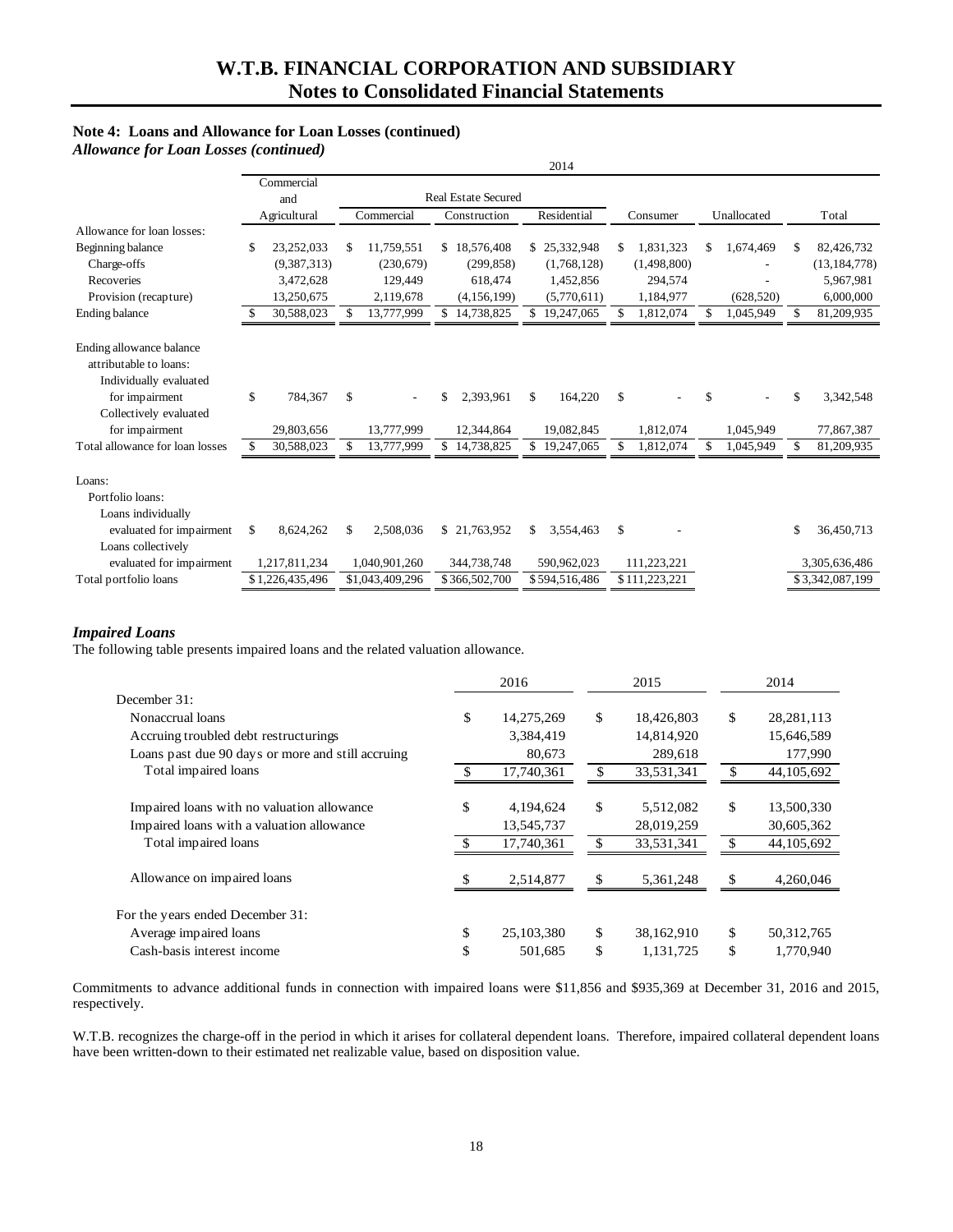# **Note 4: Loans and Allowance for Loan Losses (continued)**

*Impaired Loans (continued)* 

The following table presents impaired loans by category as of December 31:

| Unpaid<br>Contractual<br>Average<br>Interest<br>Recorded<br>Principal<br>Related<br>Recorded<br>Income<br><b>Balance</b><br>Allowance<br>Recognized<br>Investment<br>Investment<br>Loans with no related allowance recorded:<br>\$<br>\$<br>\$<br>\$<br>\$<br>Commercial and industrial<br>75,612<br>20,553<br>948,380<br>Agricultural<br>953,364<br>1,536,781<br>43,446<br>Commercial real estate<br>Owner occupied<br>413,062<br>82,487<br>Non-owner occupied<br>Construction and development<br>Commercial<br>3,396<br>1,047<br>Residential<br>3,246,244<br>4,790,183<br>3,388,887<br>531<br>Residential real estate<br>355,968<br>First mortgage<br>493<br>Junior mortgage<br>2,173<br>Revolving<br>Consumer<br>Total loans with no related<br>allowance recorded<br>4,194,624<br>5.743.547<br>5,775,879<br>148,557<br>Loans with related allowance recorded:<br>Commercial and industrial<br>193,737<br>100,812<br>1,363,384<br>1,450,886<br>3,897,897<br>Agricultural<br>523,995<br>544,202<br>73,150<br>458,405<br>Commercial real estate<br>Owner occupied<br>525,180<br>73,315<br>25,249<br>544,137<br>727,625<br>Non-owner occupied<br>36,414<br>259,909<br>11,562<br>260,848<br>364,831<br>Construction and development<br>Commercial<br>80,905<br>1,111,686<br>6,025,854<br>18,906,109<br>1,045,441<br>Residential<br>8,386,149<br>67,251<br>Residential real estate<br>2,355,103<br>4,572,801<br>627,017<br>2,169,684<br>5,703<br>First mortgage<br>Junior mortgage<br>1,404,971<br>196,134<br>52,633<br>1,694,171<br>1,395,208<br>Revolving<br>117,016<br>669,678<br>816,375<br>1,124,817<br>2,201<br>Consumer<br>270,027<br>270,027<br>152,653<br>251,260<br>6,812<br>Total loans with related<br>allowance recorded<br>13,545,737<br>353,128<br>29,471,981<br>2,514,877<br>19,327,501<br>Total impaired loans:<br>Commercial and industrial<br>1,363,384<br>1,450,886<br>193,737<br>3,973,509<br>121,365<br>Agricultural<br>1,472,375<br>1,497,566<br>73,150<br>1,995,186<br>43,446<br>Commercial real estate<br>Owner occupied<br>525,180<br>544,137<br>73,315<br>1,140,687<br>107,736<br>Non-owner occupied<br>36,414<br>260,848<br>364,831<br>259,909<br>11,562<br>Construction and development<br>Commercial<br>1,115,082<br>81,952<br>Residential<br>9,272,098<br>23,696,292<br>1,045,441<br>11,775,036<br>67,782<br>Residential real estate<br>4,572,801<br>627,017<br>6,196<br>First mortgage<br>2,355,103<br>2,525,652<br>Junior mortgage<br>196,134<br>52,633<br>1,404,971<br>1,694,171<br>1,395,208<br>Revolving<br>816,375<br>1,124,817<br>117,016<br>671,851<br>2,201<br>Consumer<br>270,027<br>270,027<br>152,653<br>251,260<br>6,812<br>Total impaired loans<br>\$17,740,361<br>$\mathbb{S}$<br>\$35,215,528<br>\$<br>2,514,877<br>\$25,103,380<br>501,685 |  | 2016 |  |
|------------------------------------------------------------------------------------------------------------------------------------------------------------------------------------------------------------------------------------------------------------------------------------------------------------------------------------------------------------------------------------------------------------------------------------------------------------------------------------------------------------------------------------------------------------------------------------------------------------------------------------------------------------------------------------------------------------------------------------------------------------------------------------------------------------------------------------------------------------------------------------------------------------------------------------------------------------------------------------------------------------------------------------------------------------------------------------------------------------------------------------------------------------------------------------------------------------------------------------------------------------------------------------------------------------------------------------------------------------------------------------------------------------------------------------------------------------------------------------------------------------------------------------------------------------------------------------------------------------------------------------------------------------------------------------------------------------------------------------------------------------------------------------------------------------------------------------------------------------------------------------------------------------------------------------------------------------------------------------------------------------------------------------------------------------------------------------------------------------------------------------------------------------------------------------------------------------------------------------------------------------------------------------------------------------------------------------------------------------------------------------------------------------------------------------------------------------------------------------------------------------------------------------------------------------------------------------------------------------------------------------------------------------------------------------------------------------------------------------------------------------------------------------------|--|------|--|
|                                                                                                                                                                                                                                                                                                                                                                                                                                                                                                                                                                                                                                                                                                                                                                                                                                                                                                                                                                                                                                                                                                                                                                                                                                                                                                                                                                                                                                                                                                                                                                                                                                                                                                                                                                                                                                                                                                                                                                                                                                                                                                                                                                                                                                                                                                                                                                                                                                                                                                                                                                                                                                                                                                                                                                                          |  |      |  |
|                                                                                                                                                                                                                                                                                                                                                                                                                                                                                                                                                                                                                                                                                                                                                                                                                                                                                                                                                                                                                                                                                                                                                                                                                                                                                                                                                                                                                                                                                                                                                                                                                                                                                                                                                                                                                                                                                                                                                                                                                                                                                                                                                                                                                                                                                                                                                                                                                                                                                                                                                                                                                                                                                                                                                                                          |  |      |  |
|                                                                                                                                                                                                                                                                                                                                                                                                                                                                                                                                                                                                                                                                                                                                                                                                                                                                                                                                                                                                                                                                                                                                                                                                                                                                                                                                                                                                                                                                                                                                                                                                                                                                                                                                                                                                                                                                                                                                                                                                                                                                                                                                                                                                                                                                                                                                                                                                                                                                                                                                                                                                                                                                                                                                                                                          |  |      |  |
|                                                                                                                                                                                                                                                                                                                                                                                                                                                                                                                                                                                                                                                                                                                                                                                                                                                                                                                                                                                                                                                                                                                                                                                                                                                                                                                                                                                                                                                                                                                                                                                                                                                                                                                                                                                                                                                                                                                                                                                                                                                                                                                                                                                                                                                                                                                                                                                                                                                                                                                                                                                                                                                                                                                                                                                          |  |      |  |
|                                                                                                                                                                                                                                                                                                                                                                                                                                                                                                                                                                                                                                                                                                                                                                                                                                                                                                                                                                                                                                                                                                                                                                                                                                                                                                                                                                                                                                                                                                                                                                                                                                                                                                                                                                                                                                                                                                                                                                                                                                                                                                                                                                                                                                                                                                                                                                                                                                                                                                                                                                                                                                                                                                                                                                                          |  |      |  |
|                                                                                                                                                                                                                                                                                                                                                                                                                                                                                                                                                                                                                                                                                                                                                                                                                                                                                                                                                                                                                                                                                                                                                                                                                                                                                                                                                                                                                                                                                                                                                                                                                                                                                                                                                                                                                                                                                                                                                                                                                                                                                                                                                                                                                                                                                                                                                                                                                                                                                                                                                                                                                                                                                                                                                                                          |  |      |  |
|                                                                                                                                                                                                                                                                                                                                                                                                                                                                                                                                                                                                                                                                                                                                                                                                                                                                                                                                                                                                                                                                                                                                                                                                                                                                                                                                                                                                                                                                                                                                                                                                                                                                                                                                                                                                                                                                                                                                                                                                                                                                                                                                                                                                                                                                                                                                                                                                                                                                                                                                                                                                                                                                                                                                                                                          |  |      |  |
|                                                                                                                                                                                                                                                                                                                                                                                                                                                                                                                                                                                                                                                                                                                                                                                                                                                                                                                                                                                                                                                                                                                                                                                                                                                                                                                                                                                                                                                                                                                                                                                                                                                                                                                                                                                                                                                                                                                                                                                                                                                                                                                                                                                                                                                                                                                                                                                                                                                                                                                                                                                                                                                                                                                                                                                          |  |      |  |
|                                                                                                                                                                                                                                                                                                                                                                                                                                                                                                                                                                                                                                                                                                                                                                                                                                                                                                                                                                                                                                                                                                                                                                                                                                                                                                                                                                                                                                                                                                                                                                                                                                                                                                                                                                                                                                                                                                                                                                                                                                                                                                                                                                                                                                                                                                                                                                                                                                                                                                                                                                                                                                                                                                                                                                                          |  |      |  |
|                                                                                                                                                                                                                                                                                                                                                                                                                                                                                                                                                                                                                                                                                                                                                                                                                                                                                                                                                                                                                                                                                                                                                                                                                                                                                                                                                                                                                                                                                                                                                                                                                                                                                                                                                                                                                                                                                                                                                                                                                                                                                                                                                                                                                                                                                                                                                                                                                                                                                                                                                                                                                                                                                                                                                                                          |  |      |  |
|                                                                                                                                                                                                                                                                                                                                                                                                                                                                                                                                                                                                                                                                                                                                                                                                                                                                                                                                                                                                                                                                                                                                                                                                                                                                                                                                                                                                                                                                                                                                                                                                                                                                                                                                                                                                                                                                                                                                                                                                                                                                                                                                                                                                                                                                                                                                                                                                                                                                                                                                                                                                                                                                                                                                                                                          |  |      |  |
|                                                                                                                                                                                                                                                                                                                                                                                                                                                                                                                                                                                                                                                                                                                                                                                                                                                                                                                                                                                                                                                                                                                                                                                                                                                                                                                                                                                                                                                                                                                                                                                                                                                                                                                                                                                                                                                                                                                                                                                                                                                                                                                                                                                                                                                                                                                                                                                                                                                                                                                                                                                                                                                                                                                                                                                          |  |      |  |
|                                                                                                                                                                                                                                                                                                                                                                                                                                                                                                                                                                                                                                                                                                                                                                                                                                                                                                                                                                                                                                                                                                                                                                                                                                                                                                                                                                                                                                                                                                                                                                                                                                                                                                                                                                                                                                                                                                                                                                                                                                                                                                                                                                                                                                                                                                                                                                                                                                                                                                                                                                                                                                                                                                                                                                                          |  |      |  |
|                                                                                                                                                                                                                                                                                                                                                                                                                                                                                                                                                                                                                                                                                                                                                                                                                                                                                                                                                                                                                                                                                                                                                                                                                                                                                                                                                                                                                                                                                                                                                                                                                                                                                                                                                                                                                                                                                                                                                                                                                                                                                                                                                                                                                                                                                                                                                                                                                                                                                                                                                                                                                                                                                                                                                                                          |  |      |  |
|                                                                                                                                                                                                                                                                                                                                                                                                                                                                                                                                                                                                                                                                                                                                                                                                                                                                                                                                                                                                                                                                                                                                                                                                                                                                                                                                                                                                                                                                                                                                                                                                                                                                                                                                                                                                                                                                                                                                                                                                                                                                                                                                                                                                                                                                                                                                                                                                                                                                                                                                                                                                                                                                                                                                                                                          |  |      |  |
|                                                                                                                                                                                                                                                                                                                                                                                                                                                                                                                                                                                                                                                                                                                                                                                                                                                                                                                                                                                                                                                                                                                                                                                                                                                                                                                                                                                                                                                                                                                                                                                                                                                                                                                                                                                                                                                                                                                                                                                                                                                                                                                                                                                                                                                                                                                                                                                                                                                                                                                                                                                                                                                                                                                                                                                          |  |      |  |
|                                                                                                                                                                                                                                                                                                                                                                                                                                                                                                                                                                                                                                                                                                                                                                                                                                                                                                                                                                                                                                                                                                                                                                                                                                                                                                                                                                                                                                                                                                                                                                                                                                                                                                                                                                                                                                                                                                                                                                                                                                                                                                                                                                                                                                                                                                                                                                                                                                                                                                                                                                                                                                                                                                                                                                                          |  |      |  |
|                                                                                                                                                                                                                                                                                                                                                                                                                                                                                                                                                                                                                                                                                                                                                                                                                                                                                                                                                                                                                                                                                                                                                                                                                                                                                                                                                                                                                                                                                                                                                                                                                                                                                                                                                                                                                                                                                                                                                                                                                                                                                                                                                                                                                                                                                                                                                                                                                                                                                                                                                                                                                                                                                                                                                                                          |  |      |  |
|                                                                                                                                                                                                                                                                                                                                                                                                                                                                                                                                                                                                                                                                                                                                                                                                                                                                                                                                                                                                                                                                                                                                                                                                                                                                                                                                                                                                                                                                                                                                                                                                                                                                                                                                                                                                                                                                                                                                                                                                                                                                                                                                                                                                                                                                                                                                                                                                                                                                                                                                                                                                                                                                                                                                                                                          |  |      |  |
|                                                                                                                                                                                                                                                                                                                                                                                                                                                                                                                                                                                                                                                                                                                                                                                                                                                                                                                                                                                                                                                                                                                                                                                                                                                                                                                                                                                                                                                                                                                                                                                                                                                                                                                                                                                                                                                                                                                                                                                                                                                                                                                                                                                                                                                                                                                                                                                                                                                                                                                                                                                                                                                                                                                                                                                          |  |      |  |
|                                                                                                                                                                                                                                                                                                                                                                                                                                                                                                                                                                                                                                                                                                                                                                                                                                                                                                                                                                                                                                                                                                                                                                                                                                                                                                                                                                                                                                                                                                                                                                                                                                                                                                                                                                                                                                                                                                                                                                                                                                                                                                                                                                                                                                                                                                                                                                                                                                                                                                                                                                                                                                                                                                                                                                                          |  |      |  |
|                                                                                                                                                                                                                                                                                                                                                                                                                                                                                                                                                                                                                                                                                                                                                                                                                                                                                                                                                                                                                                                                                                                                                                                                                                                                                                                                                                                                                                                                                                                                                                                                                                                                                                                                                                                                                                                                                                                                                                                                                                                                                                                                                                                                                                                                                                                                                                                                                                                                                                                                                                                                                                                                                                                                                                                          |  |      |  |
|                                                                                                                                                                                                                                                                                                                                                                                                                                                                                                                                                                                                                                                                                                                                                                                                                                                                                                                                                                                                                                                                                                                                                                                                                                                                                                                                                                                                                                                                                                                                                                                                                                                                                                                                                                                                                                                                                                                                                                                                                                                                                                                                                                                                                                                                                                                                                                                                                                                                                                                                                                                                                                                                                                                                                                                          |  |      |  |
|                                                                                                                                                                                                                                                                                                                                                                                                                                                                                                                                                                                                                                                                                                                                                                                                                                                                                                                                                                                                                                                                                                                                                                                                                                                                                                                                                                                                                                                                                                                                                                                                                                                                                                                                                                                                                                                                                                                                                                                                                                                                                                                                                                                                                                                                                                                                                                                                                                                                                                                                                                                                                                                                                                                                                                                          |  |      |  |
|                                                                                                                                                                                                                                                                                                                                                                                                                                                                                                                                                                                                                                                                                                                                                                                                                                                                                                                                                                                                                                                                                                                                                                                                                                                                                                                                                                                                                                                                                                                                                                                                                                                                                                                                                                                                                                                                                                                                                                                                                                                                                                                                                                                                                                                                                                                                                                                                                                                                                                                                                                                                                                                                                                                                                                                          |  |      |  |
|                                                                                                                                                                                                                                                                                                                                                                                                                                                                                                                                                                                                                                                                                                                                                                                                                                                                                                                                                                                                                                                                                                                                                                                                                                                                                                                                                                                                                                                                                                                                                                                                                                                                                                                                                                                                                                                                                                                                                                                                                                                                                                                                                                                                                                                                                                                                                                                                                                                                                                                                                                                                                                                                                                                                                                                          |  |      |  |
|                                                                                                                                                                                                                                                                                                                                                                                                                                                                                                                                                                                                                                                                                                                                                                                                                                                                                                                                                                                                                                                                                                                                                                                                                                                                                                                                                                                                                                                                                                                                                                                                                                                                                                                                                                                                                                                                                                                                                                                                                                                                                                                                                                                                                                                                                                                                                                                                                                                                                                                                                                                                                                                                                                                                                                                          |  |      |  |
|                                                                                                                                                                                                                                                                                                                                                                                                                                                                                                                                                                                                                                                                                                                                                                                                                                                                                                                                                                                                                                                                                                                                                                                                                                                                                                                                                                                                                                                                                                                                                                                                                                                                                                                                                                                                                                                                                                                                                                                                                                                                                                                                                                                                                                                                                                                                                                                                                                                                                                                                                                                                                                                                                                                                                                                          |  |      |  |
|                                                                                                                                                                                                                                                                                                                                                                                                                                                                                                                                                                                                                                                                                                                                                                                                                                                                                                                                                                                                                                                                                                                                                                                                                                                                                                                                                                                                                                                                                                                                                                                                                                                                                                                                                                                                                                                                                                                                                                                                                                                                                                                                                                                                                                                                                                                                                                                                                                                                                                                                                                                                                                                                                                                                                                                          |  |      |  |
|                                                                                                                                                                                                                                                                                                                                                                                                                                                                                                                                                                                                                                                                                                                                                                                                                                                                                                                                                                                                                                                                                                                                                                                                                                                                                                                                                                                                                                                                                                                                                                                                                                                                                                                                                                                                                                                                                                                                                                                                                                                                                                                                                                                                                                                                                                                                                                                                                                                                                                                                                                                                                                                                                                                                                                                          |  |      |  |
|                                                                                                                                                                                                                                                                                                                                                                                                                                                                                                                                                                                                                                                                                                                                                                                                                                                                                                                                                                                                                                                                                                                                                                                                                                                                                                                                                                                                                                                                                                                                                                                                                                                                                                                                                                                                                                                                                                                                                                                                                                                                                                                                                                                                                                                                                                                                                                                                                                                                                                                                                                                                                                                                                                                                                                                          |  |      |  |
|                                                                                                                                                                                                                                                                                                                                                                                                                                                                                                                                                                                                                                                                                                                                                                                                                                                                                                                                                                                                                                                                                                                                                                                                                                                                                                                                                                                                                                                                                                                                                                                                                                                                                                                                                                                                                                                                                                                                                                                                                                                                                                                                                                                                                                                                                                                                                                                                                                                                                                                                                                                                                                                                                                                                                                                          |  |      |  |
|                                                                                                                                                                                                                                                                                                                                                                                                                                                                                                                                                                                                                                                                                                                                                                                                                                                                                                                                                                                                                                                                                                                                                                                                                                                                                                                                                                                                                                                                                                                                                                                                                                                                                                                                                                                                                                                                                                                                                                                                                                                                                                                                                                                                                                                                                                                                                                                                                                                                                                                                                                                                                                                                                                                                                                                          |  |      |  |
|                                                                                                                                                                                                                                                                                                                                                                                                                                                                                                                                                                                                                                                                                                                                                                                                                                                                                                                                                                                                                                                                                                                                                                                                                                                                                                                                                                                                                                                                                                                                                                                                                                                                                                                                                                                                                                                                                                                                                                                                                                                                                                                                                                                                                                                                                                                                                                                                                                                                                                                                                                                                                                                                                                                                                                                          |  |      |  |
|                                                                                                                                                                                                                                                                                                                                                                                                                                                                                                                                                                                                                                                                                                                                                                                                                                                                                                                                                                                                                                                                                                                                                                                                                                                                                                                                                                                                                                                                                                                                                                                                                                                                                                                                                                                                                                                                                                                                                                                                                                                                                                                                                                                                                                                                                                                                                                                                                                                                                                                                                                                                                                                                                                                                                                                          |  |      |  |
|                                                                                                                                                                                                                                                                                                                                                                                                                                                                                                                                                                                                                                                                                                                                                                                                                                                                                                                                                                                                                                                                                                                                                                                                                                                                                                                                                                                                                                                                                                                                                                                                                                                                                                                                                                                                                                                                                                                                                                                                                                                                                                                                                                                                                                                                                                                                                                                                                                                                                                                                                                                                                                                                                                                                                                                          |  |      |  |
|                                                                                                                                                                                                                                                                                                                                                                                                                                                                                                                                                                                                                                                                                                                                                                                                                                                                                                                                                                                                                                                                                                                                                                                                                                                                                                                                                                                                                                                                                                                                                                                                                                                                                                                                                                                                                                                                                                                                                                                                                                                                                                                                                                                                                                                                                                                                                                                                                                                                                                                                                                                                                                                                                                                                                                                          |  |      |  |
|                                                                                                                                                                                                                                                                                                                                                                                                                                                                                                                                                                                                                                                                                                                                                                                                                                                                                                                                                                                                                                                                                                                                                                                                                                                                                                                                                                                                                                                                                                                                                                                                                                                                                                                                                                                                                                                                                                                                                                                                                                                                                                                                                                                                                                                                                                                                                                                                                                                                                                                                                                                                                                                                                                                                                                                          |  |      |  |
|                                                                                                                                                                                                                                                                                                                                                                                                                                                                                                                                                                                                                                                                                                                                                                                                                                                                                                                                                                                                                                                                                                                                                                                                                                                                                                                                                                                                                                                                                                                                                                                                                                                                                                                                                                                                                                                                                                                                                                                                                                                                                                                                                                                                                                                                                                                                                                                                                                                                                                                                                                                                                                                                                                                                                                                          |  |      |  |
|                                                                                                                                                                                                                                                                                                                                                                                                                                                                                                                                                                                                                                                                                                                                                                                                                                                                                                                                                                                                                                                                                                                                                                                                                                                                                                                                                                                                                                                                                                                                                                                                                                                                                                                                                                                                                                                                                                                                                                                                                                                                                                                                                                                                                                                                                                                                                                                                                                                                                                                                                                                                                                                                                                                                                                                          |  |      |  |
|                                                                                                                                                                                                                                                                                                                                                                                                                                                                                                                                                                                                                                                                                                                                                                                                                                                                                                                                                                                                                                                                                                                                                                                                                                                                                                                                                                                                                                                                                                                                                                                                                                                                                                                                                                                                                                                                                                                                                                                                                                                                                                                                                                                                                                                                                                                                                                                                                                                                                                                                                                                                                                                                                                                                                                                          |  |      |  |
|                                                                                                                                                                                                                                                                                                                                                                                                                                                                                                                                                                                                                                                                                                                                                                                                                                                                                                                                                                                                                                                                                                                                                                                                                                                                                                                                                                                                                                                                                                                                                                                                                                                                                                                                                                                                                                                                                                                                                                                                                                                                                                                                                                                                                                                                                                                                                                                                                                                                                                                                                                                                                                                                                                                                                                                          |  |      |  |
|                                                                                                                                                                                                                                                                                                                                                                                                                                                                                                                                                                                                                                                                                                                                                                                                                                                                                                                                                                                                                                                                                                                                                                                                                                                                                                                                                                                                                                                                                                                                                                                                                                                                                                                                                                                                                                                                                                                                                                                                                                                                                                                                                                                                                                                                                                                                                                                                                                                                                                                                                                                                                                                                                                                                                                                          |  |      |  |
|                                                                                                                                                                                                                                                                                                                                                                                                                                                                                                                                                                                                                                                                                                                                                                                                                                                                                                                                                                                                                                                                                                                                                                                                                                                                                                                                                                                                                                                                                                                                                                                                                                                                                                                                                                                                                                                                                                                                                                                                                                                                                                                                                                                                                                                                                                                                                                                                                                                                                                                                                                                                                                                                                                                                                                                          |  |      |  |
|                                                                                                                                                                                                                                                                                                                                                                                                                                                                                                                                                                                                                                                                                                                                                                                                                                                                                                                                                                                                                                                                                                                                                                                                                                                                                                                                                                                                                                                                                                                                                                                                                                                                                                                                                                                                                                                                                                                                                                                                                                                                                                                                                                                                                                                                                                                                                                                                                                                                                                                                                                                                                                                                                                                                                                                          |  |      |  |
|                                                                                                                                                                                                                                                                                                                                                                                                                                                                                                                                                                                                                                                                                                                                                                                                                                                                                                                                                                                                                                                                                                                                                                                                                                                                                                                                                                                                                                                                                                                                                                                                                                                                                                                                                                                                                                                                                                                                                                                                                                                                                                                                                                                                                                                                                                                                                                                                                                                                                                                                                                                                                                                                                                                                                                                          |  |      |  |
|                                                                                                                                                                                                                                                                                                                                                                                                                                                                                                                                                                                                                                                                                                                                                                                                                                                                                                                                                                                                                                                                                                                                                                                                                                                                                                                                                                                                                                                                                                                                                                                                                                                                                                                                                                                                                                                                                                                                                                                                                                                                                                                                                                                                                                                                                                                                                                                                                                                                                                                                                                                                                                                                                                                                                                                          |  |      |  |
|                                                                                                                                                                                                                                                                                                                                                                                                                                                                                                                                                                                                                                                                                                                                                                                                                                                                                                                                                                                                                                                                                                                                                                                                                                                                                                                                                                                                                                                                                                                                                                                                                                                                                                                                                                                                                                                                                                                                                                                                                                                                                                                                                                                                                                                                                                                                                                                                                                                                                                                                                                                                                                                                                                                                                                                          |  |      |  |
|                                                                                                                                                                                                                                                                                                                                                                                                                                                                                                                                                                                                                                                                                                                                                                                                                                                                                                                                                                                                                                                                                                                                                                                                                                                                                                                                                                                                                                                                                                                                                                                                                                                                                                                                                                                                                                                                                                                                                                                                                                                                                                                                                                                                                                                                                                                                                                                                                                                                                                                                                                                                                                                                                                                                                                                          |  |      |  |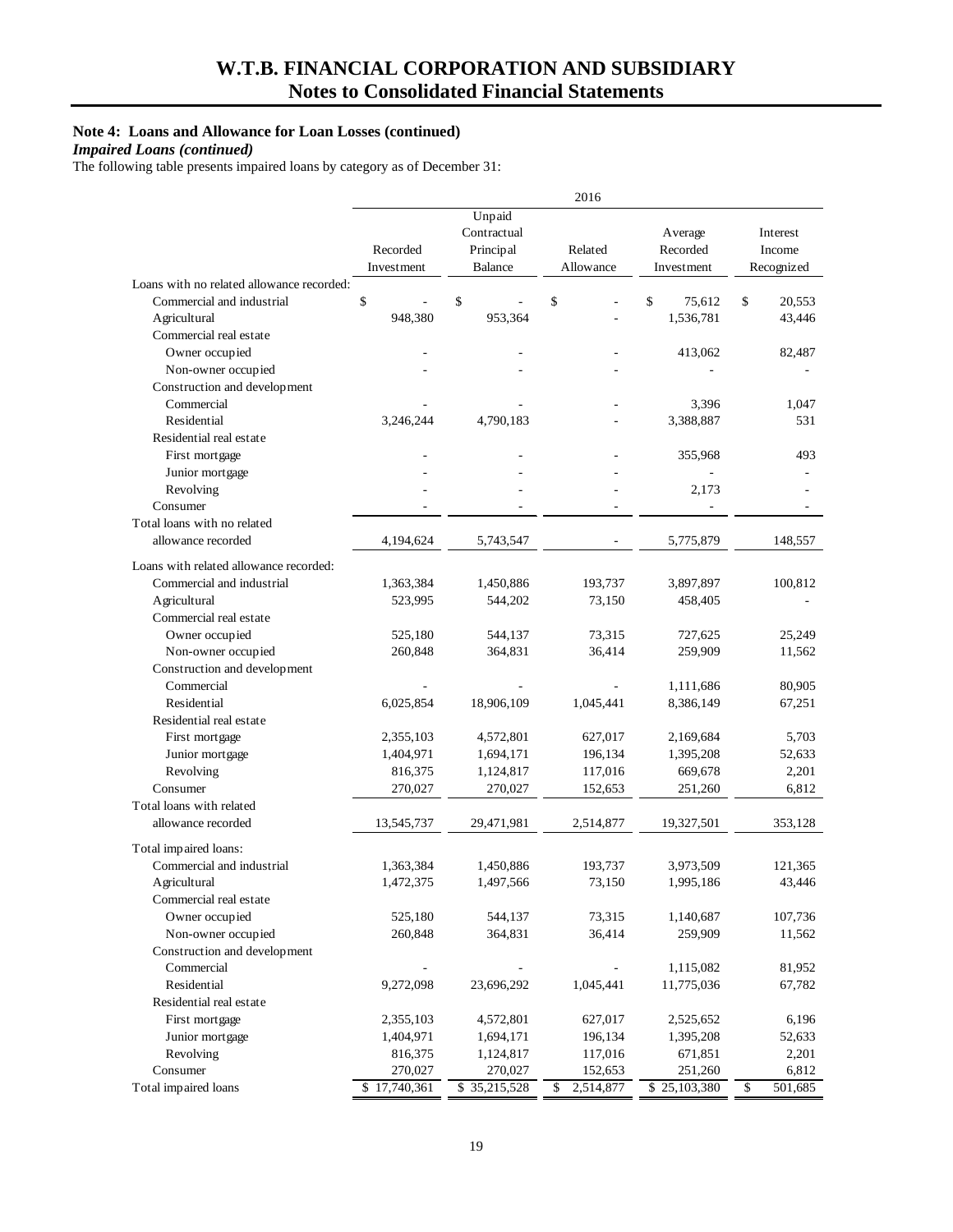# **Note 4: Loans and Allowance for Loan Losses (continued)**

*Impaired Loans (continued)* 

|                                           |               |                 | 2015            |               |                 |
|-------------------------------------------|---------------|-----------------|-----------------|---------------|-----------------|
|                                           |               | Unpaid          |                 |               |                 |
|                                           |               | Contractual     |                 | Average       | Interest        |
|                                           | Recorded      | Principal       | Related         | Recorded      | Income          |
|                                           | Investment    | <b>Balance</b>  | Allowance       | Investment    | Recognized      |
| Loans with no related allowance recorded: |               |                 |                 |               |                 |
| Commercial and industrial                 | \$<br>266,000 | \$<br>1,495,203 | \$              | \$<br>431,935 | \$<br>34,889    |
| Agricultural                              | 393,017       | 1,170,457       |                 | 483,469       | 693             |
| Commercial real estate                    |               |                 |                 |               |                 |
| Owner occupied                            | 645,354       | 937,112         |                 | 1,231,830     | 358,789         |
| Non-owner occupied                        |               |                 |                 | 34,601        |                 |
| Construction and development              |               |                 |                 |               |                 |
| Commercial                                |               |                 |                 | 574,192       |                 |
| Residential                               | 3,707,519     | 5,790,436       |                 | 6,719,439     | 9,662           |
| Residential real estate                   |               |                 |                 |               |                 |
| First mortgage                            | 500,192       | 709,476         |                 | 954,134       |                 |
| Junior mortgage                           |               |                 |                 |               |                 |
| Revolving                                 |               |                 |                 |               |                 |
| Consumer                                  |               |                 |                 |               |                 |
| Total loans with no related               |               |                 |                 |               |                 |
| allowance recorded                        | 5,512,082     | 10,102,684      |                 | 10,429,600    | 404.033         |
| Loans with related allowance recorded:    |               |                 |                 |               |                 |
| Commercial and industrial                 | 7,772,127     | 8,241,249       | 1,120,029       | 8,660,227     | 261,760         |
| Agricultural                              | 721,788       | 734,304         | 118,528         | 803,388       |                 |
| Commercial real estate                    |               |                 |                 |               |                 |
| Owner occupied                            | 477,001       | 578,747         | 65,969          | 708,366       | 51,843          |
| Non-owner occupied                        | 273,870       | 291,155         | 37,876          | 341,664       | 13,961          |
| Construction and development              |               |                 |                 |               |                 |
| Commercial                                | 48,696        | 128,528         | 2,570           | 4,641,167     |                 |
| Residential                               | 14,170,943    | 25,258,259      | 2,980,283       | 8,095,599     | 340,579         |
| Residential real estate                   |               |                 |                 |               |                 |
| First mortgage                            | 2,206,782     | 4,092,596       | 711,257         | 2,124,082     | 7,359           |
| Junior mortgage                           | 1,279,743     | 1,541,620       | 176,989         | 1,356,275     | 33,408          |
| Revolving                                 | 681,882       | 971,582         | 94,304          | 728,036       | 2,369           |
| Consumer                                  | 386,427       | 385,154         | 53,443          | 274,506       | 16,413          |
| Total loans with related                  |               |                 |                 |               |                 |
| allowance recorded                        | 28,019,259    | 42,223,194      | 5,361,248       | 27,733,310    | 727,692         |
| Total impaired loans:                     |               |                 |                 |               |                 |
| Commercial and industrial                 | 8,038,127     | 9,736,452       | 1,120,029       | 9,092,162     | 296,649         |
| Agricultural                              | 1,114,805     | 1,904,761       | 118,528         | 1,286,857     | 693             |
| Commercial real estate                    |               |                 |                 |               |                 |
| Owner occupied                            | 1,122,355     | 1,515,859       | 65,969          | 1,940,196     | 410,632         |
| Non-owner occupied                        | 273,870       | 291,155         | 37,876          | 376,265       | 13,961          |
| Construction and development              |               |                 |                 |               |                 |
| Commercial                                | 48,696        | 128,528         | 2,570           | 5,215,359     |                 |
| Residential                               | 17,878,462    | 31,048,695      | 2,980,283       | 14,815,038    | 350,241         |
| Residential real estate                   |               |                 |                 |               |                 |
| First mortgage                            | 2,706,974     | 4,802,072       | 711,257         | 3,078,216     | 7,359           |
| Junior mortgage                           | 1,279,743     | 1,541,620       | 176,989         | 1,356,275     | 33,408          |
| Revolving                                 | 681,882       | 971,582         | 94,304          | 728,036       | 2,369           |
| Consumer                                  | 386,427       | 385,154         | 53,443          | 274,506       | 16,413          |
| Total impaired loans                      | \$33,531,341  | \$52,325,878    | 5,361,248<br>\$ | \$38,162,910  | \$<br>1,131,725 |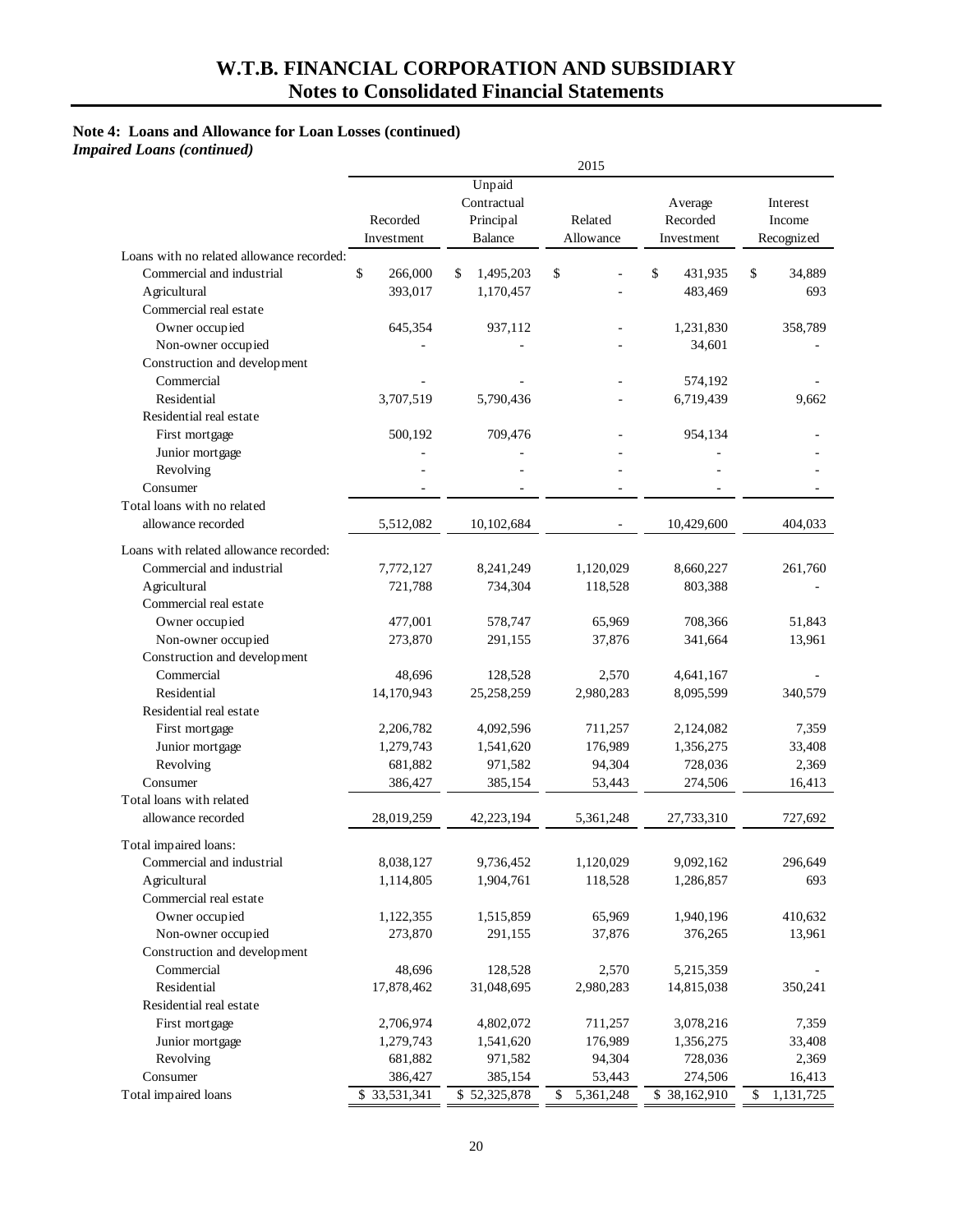# **Note 4: Loans and Allowance for Loan Losses (continued)**

*Impaired Loans (continued)* 

|                                           |                        |                                                      | 2014                 |                                   |                                  |
|-------------------------------------------|------------------------|------------------------------------------------------|----------------------|-----------------------------------|----------------------------------|
|                                           | Recorded<br>Investment | Unpaid<br>Contractual<br>Principal<br><b>Balance</b> | Related<br>Allowance | Average<br>Recorded<br>Investment | Interest<br>Income<br>Recognized |
| Loans with no related allowance recorded: |                        |                                                      |                      |                                   |                                  |
| Commercial and industrial                 | \$<br>263,198          | \$<br>304,425                                        | \$                   | \$<br>955,695                     | \$<br>56,855                     |
| Agricultural                              | 569,729                | 587,935                                              |                      | 444,833                           | 296,810                          |
| Commercial real estate                    |                        |                                                      |                      |                                   |                                  |
| Owner occupied                            | 2,001,541              | 2,593,443                                            |                      | 2,950,725                         | 15,030                           |
| Non-owner occupied                        | 780,159                | 891,593                                              |                      | 1,102,520                         | 26,411                           |
| Construction and development              |                        |                                                      |                      |                                   |                                  |
| Commercial                                |                        |                                                      |                      | 291,688                           |                                  |
| Residential                               | 8,064,881              | 18,815,897                                           |                      | 9,208,198                         | 190,418                          |
| Residential real estate                   |                        |                                                      |                      |                                   |                                  |
| First mortgage                            | 1,820,822              | 1,976,170                                            |                      | 1,991,213                         | 89,802                           |
| Junior mortgage                           |                        |                                                      |                      | 23,025                            | 33,497                           |
| Revolving                                 |                        |                                                      |                      |                                   |                                  |
| Consumer                                  |                        |                                                      |                      |                                   |                                  |
| Total loans with no related               |                        |                                                      |                      |                                   |                                  |
| allowance recorded                        | 13,500,330             | 25,169,463                                           |                      | 16,967,897                        | 708,823                          |
| Loans with related allowance recorded:    |                        |                                                      |                      |                                   |                                  |
| Commercial and industrial                 | 9,393,115              | 10,353,173                                           | 983,468              | 7,842,748                         | 256,023                          |
| Agricultural                              | 260,857                | 265,166                                              | 32,424               | 239,102                           |                                  |
| Commercial real estate                    |                        |                                                      |                      |                                   |                                  |
| Owner occupied                            | 573,300                | 618,378                                              | 71,261               | 1,230,538                         | 34,699                           |
| Non-owner occupied                        | 445,780                | 457,752                                              | 55,410               | 2,255,523                         | 94,284                           |
| Construction and development              |                        |                                                      |                      |                                   |                                  |
| Commercial                                | 604,622                | 664,462                                              | 45,614               | 434,961                           | 167,474                          |
| Residential                               | 13,417,970             | 16,540,850                                           | 2,388,561            | 14,524,187                        | 356,144                          |
| Residential real estate                   |                        |                                                      |                      |                                   |                                  |
| First mortgage                            | 3,320,597              | 5,592,295                                            | 361,479              | 4,022,905                         | 50,555                           |
| Junior mortgage                           | 1,393,922              | 1,615,625                                            | 173,265              | 1,522,326                         | 55,246                           |
| Revolving                                 | 890,857                | 1,201,222                                            | 110,734              | 875,221                           | 4,876                            |
| Consumer                                  | 304,342                | 304,343                                              | 37,830               | 397,357                           | 42,816                           |
| Total loans with related                  |                        |                                                      |                      |                                   |                                  |
| allowance recorded                        | 30,605,362             | 37,613,266                                           | 4,260,046            | 33,344,868                        | 1,062,117                        |
| Total impaired loans:                     |                        |                                                      |                      |                                   |                                  |
| Commercial and industrial                 | 9,656,313              | 10,657,598                                           | 983,468              | 8,798,443                         | 312,878                          |
| Agricultural                              | 830,586                | 853,101                                              | 32,424               | 683,935                           | 296,810                          |
| Commercial real estate                    |                        |                                                      |                      |                                   |                                  |
| Owner occupied                            | 2,574,841              | 3,211,821                                            | 71,261               | 4,181,263                         | 49,729                           |
| Non-owner occupied                        | 1,225,939              | 1,349,345                                            | 55,410               | 3,358,043                         | 120,695                          |
| Construction and development              |                        |                                                      |                      |                                   |                                  |
| Commercial                                | 604,622                | 664,462                                              | 45,614               | 726,649                           | 167,474                          |
| Residential                               | 21,482,851             | 35,356,747                                           | 2,388,561            | 23,732,385                        | 546,562                          |
| Residential real estate                   |                        |                                                      |                      |                                   |                                  |
| First mortgage                            | 5, 141, 419            | 7,568,465                                            | 361,479              | 6,014,118                         | 140,357                          |
| Junior mortgage                           | 1,393,922              | 1,615,625                                            | 173,265              | 1,545,351                         | 88,743                           |
| Revolving                                 | 890,857                | 1,201,222                                            | 110,734              | 875,221                           | 4,876                            |
| Consumer                                  | 304,342                | 304,343                                              | 37,830               | 397,357                           | 42,816                           |
| Total impaired loans                      | \$44,105,692           | \$62,782,729                                         | \$<br>4,260,046      | \$50,312,765                      | \$<br>1,770,940                  |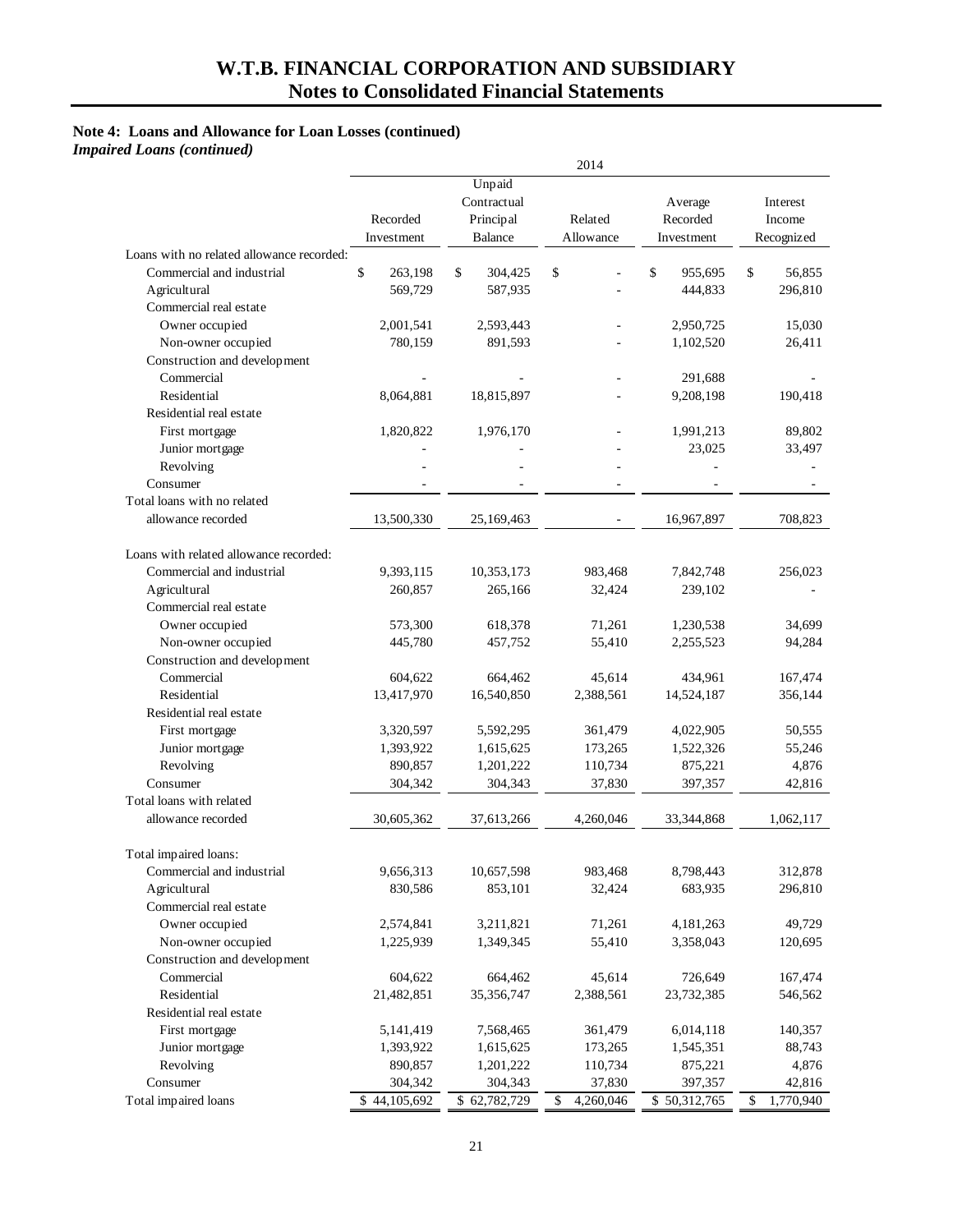### **Note 4: Loans and Allowance for Loan Losses (continued)**

#### *Troubled Debt Restructurings*

 \$8,878,409 and \$12,019,757 that were troubled debt restructurings and on nonaccrual status. In addition to these amounts, W.T.B. had Included in impaired loans are troubled debt restructurings. At December 31, 2016 and 2015, respectively, W.T.B. reported loans totaling troubled debt restructurings of \$3,384,419 and \$14,814,920 at December 31, 2016 and 2015, respectively, which were performing in accordance with their modified terms and were on accrual status. W.T.B. has committed to lend additional amounts totaling up to \$4,959 and \$865,836 to customers with outstanding loans that were classified as troubled debt restructurings as of December 31, 2016 and 2015, respectively.

The carrying value of loans modified in troubled debt restructurings is measured by either the present value of expected future cash flows, or for collateral dependent loans, at the fair value of the collateral, less selling costs. If the measurement of each troubled debt restructuring's value is less than the recorded investment in the loan, the Bank recognizes this impairment and adjusts the carrying value of the loan through the allowance for loan losses.

In certain circumstances, W.T.B. may offer one, or more, loan modifications to borrowers. The types of loan modifications offered typically impact loan payment amounts in the following ways:

- Rate Modification: A modification in which the interest rate is changed.
- Term Modification: A modification in which the maturity date, timing of payments, or frequency of payments is changed.
- Interest Only Modification: A modification in which the loan is converted to interest only payments for a period of time.
- Payment Modification: A modification in which the dollar amount of the payment is changed, other than as a result of any of the modifications described above.
- Combination Modification: Any other type of modification, including the use of multiple categories above. Loans modified and recorded as troubled debt restructurings during the years ended December 31:

4

\$ 81,927

|                           |           |            | 2016             |                                    | 2015              |           |    |                  |                         |                   |  |  |
|---------------------------|-----------|------------|------------------|------------------------------------|-------------------|-----------|----|------------------|-------------------------|-------------------|--|--|
|                           |           |            | Pre-Modification |                                    | Post-Modification |           |    | Pre-Modification |                         | Post-Modification |  |  |
|                           |           |            | Outstanding      |                                    | Outstanding       |           |    | Outstanding      | Outstanding<br>Recorded |                   |  |  |
|                           | Number of |            | Recorded         |                                    | Recorded          | Number of |    | Recorded         |                         |                   |  |  |
|                           | Contracts |            | Investment       |                                    | Investment        | Contracts |    | Investment       |                         | Investment        |  |  |
| Commercial and industrial |           | S          |                  | \$                                 |                   | 3         | \$ | 943,831          | \$                      | 950,916           |  |  |
| Residential real estate   |           |            |                  |                                    |                   |           |    |                  |                         |                   |  |  |
| First mortgage            | 1         |            | 340,000          |                                    | 340,000           |           |    | 4,948            |                         | 4,698             |  |  |
| Consumer                  |           |            |                  |                                    |                   |           |    | 27,833           |                         | 27,833            |  |  |
| Total                     |           | \$.        | 340,000          | \$                                 | 340,000           | 5         | \$ | 976,612          | \$                      | 983,447           |  |  |
|                           |           |            | 2014             |                                    |                   |           |    |                  |                         |                   |  |  |
|                           |           |            |                  | Pre-Modification Post-Modification |                   |           |    |                  |                         |                   |  |  |
|                           |           |            | Outstanding      | Outstanding                        |                   |           |    |                  |                         |                   |  |  |
|                           | Number of |            | Recorded         | Recorded                           |                   |           |    |                  |                         |                   |  |  |
|                           | Contracts | Investment |                  |                                    | Investment        |           |    |                  |                         |                   |  |  |
| Commercial and industrial |           | \$         |                  | \$                                 |                   |           |    |                  |                         |                   |  |  |
| Residential real estate   |           |            |                  |                                    |                   |           |    |                  |                         |                   |  |  |
| First mortgage            |           |            |                  |                                    |                   |           |    |                  |                         |                   |  |  |
| Consumer                  | 4         |            | 81,927           |                                    | 77,000            |           |    |                  |                         |                   |  |  |

\$ 77,000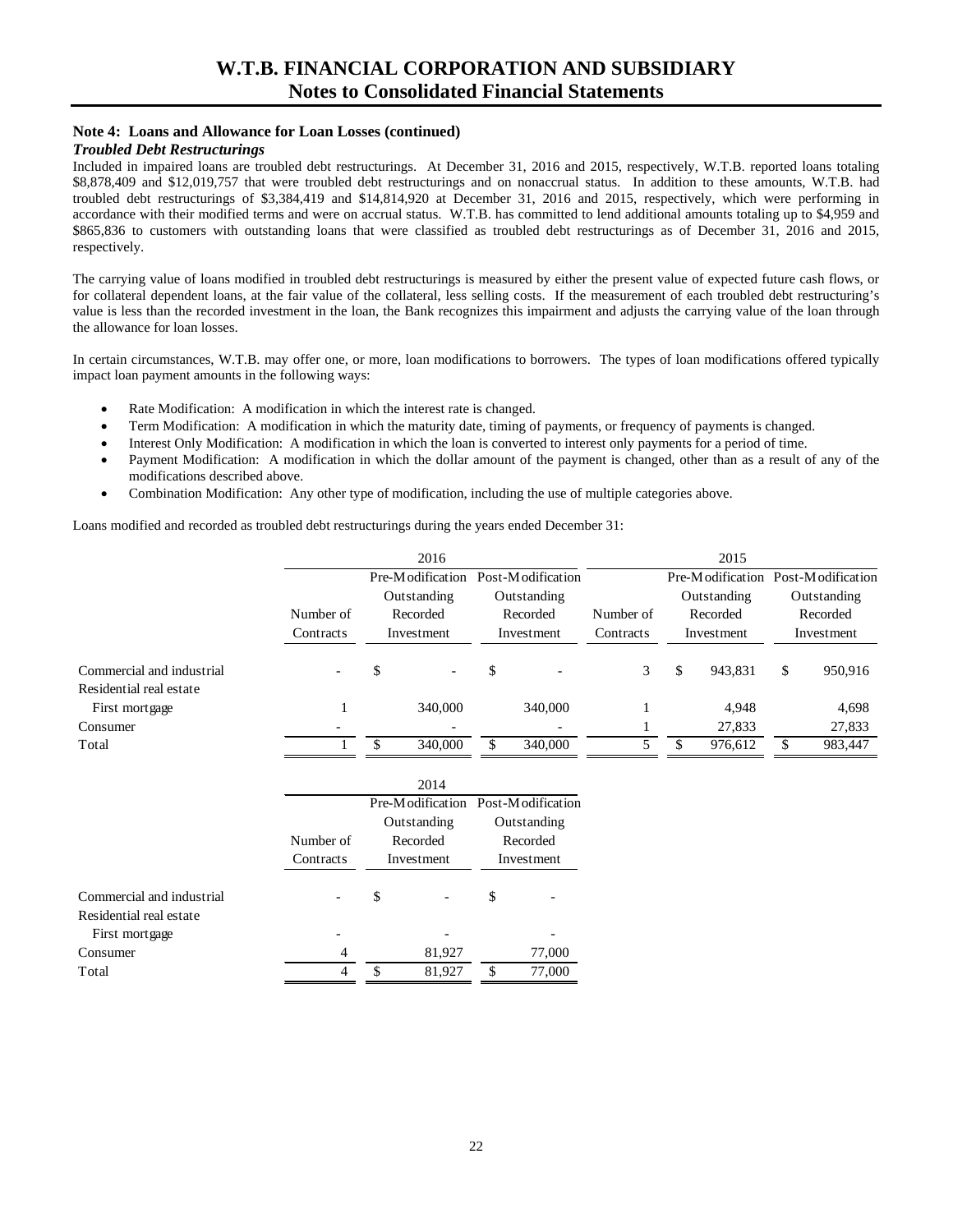### **Note 4: Loans and Allowance for Loan Losses (continued)**

### *Troubled Debt Restructurings (continued)*

During 2016, the Bank had one restructured loan that was a combination modification. During 2015, there was one restructured consumer loan with an interest only modification, which had no change in the recorded investment balance of \$27,833 as a result of the modification. All other loans in 2015 were combination modifications. All restructured loans during 2014 were combination modifications.

A default on a troubled debt restructuring is when a loan is more than 90 days delinquent on its contractual payment subsequent to restructuring. The following table presents restructured loans which incurred a default within the years ended December 31, 2016, 2015 and 2014, respectively, for which the default occurred within twelve months of the restructure date.

|                                   | 2016      |            |                          |                          | 2015 |                          | 2014      |            |         |  |
|-----------------------------------|-----------|------------|--------------------------|--------------------------|------|--------------------------|-----------|------------|---------|--|
|                                   | Number of |            | Recorded                 | Number of                |      | Recorded                 | Number of | Recorded   |         |  |
|                                   | Contracts | Investment |                          | Contracts                |      | Investment               | Contracts | Investment |         |  |
| Troubled debt restructurings that |           |            |                          |                          |      |                          |           |            |         |  |
| subsequently defaulted:           |           |            |                          |                          |      |                          |           |            |         |  |
| Commercial and industrial         |           | \$         | 147,867                  |                          | D    |                          | 2         |            | 115,586 |  |
| Agricultural                      |           |            | 782,970                  |                          |      |                          |           |            |         |  |
| Consumer                          |           |            | $\overline{\phantom{0}}$ | $\overline{\phantom{a}}$ |      | $\overline{\phantom{a}}$ |           |            | 9,313   |  |
|                                   |           |            | 930.837                  | $\overline{\phantom{0}}$ |      |                          |           |            | 124,899 |  |

#### *Credit Quality Indicators*

The following table presents the recorded investment in noncurrent loans by payment status as of December 31:

|                              |            | 2016             |                  |                |                 |                    |  |  |  |  |  |  |
|------------------------------|------------|------------------|------------------|----------------|-----------------|--------------------|--|--|--|--|--|--|
|                              |            | Noncurrent Loans |                  | Loans          |                 |                    |  |  |  |  |  |  |
|                              |            | Past Due 90 or   |                  | Past Due       |                 |                    |  |  |  |  |  |  |
|                              |            | More Days and    |                  | 30-89 Days     | Current         |                    |  |  |  |  |  |  |
|                              | Nonaccrual | Still Accruing   | Total            | Still Accruing | Loans           | <b>Total Loans</b> |  |  |  |  |  |  |
| Commercial and industrial    | .043,458   | \$<br>6,039      | \$.<br>1,049,497 | \$<br>506,382  | \$1,181,251,109 | \$1,182,806,988    |  |  |  |  |  |  |
| Agricultural                 | 1,472,375  |                  | 1,472,375        | 39,919         | 201,861,579     | 203, 373, 873      |  |  |  |  |  |  |
| Commercial real estate       |            |                  |                  |                |                 |                    |  |  |  |  |  |  |
| Owner occupied               | 242,229    |                  | 242,229          | 20,679         | 589,617,180     | 589,880,088        |  |  |  |  |  |  |
| Non-owner occupied           | 43,106     |                  | 43,106           |                | 642,981,549     | 643,024,655        |  |  |  |  |  |  |
| Construction and development |            |                  |                  |                |                 |                    |  |  |  |  |  |  |
| Commercial                   |            |                  |                  |                | 230,863,039     | 230,863,039        |  |  |  |  |  |  |
| Residential                  | 7,594,163  |                  | 7,594,163        | 46,953         | 157,442,489     | 165,083,605        |  |  |  |  |  |  |
| Residential real estate      |            |                  |                  |                |                 |                    |  |  |  |  |  |  |
| First mortgage               | 2,239,823  | 18,667           | 2,258,490        | 2,325,995      | 389,632,587     | 394,217,072        |  |  |  |  |  |  |
| Junior mortgage              | 755,190    | 36,266           | 791,456          | 594,043        | 34,950,830      | 36,336,329         |  |  |  |  |  |  |
| Revolving                    | 751,316    |                  | 751,316          | 400,914        | 208, 215, 285   | 209, 367, 515      |  |  |  |  |  |  |
| Consumer                     | 133,609    | 19,701           | 153,310          | 223,598        | 101,773,438     | 102,150,346        |  |  |  |  |  |  |
| Total portfolio loans        | 14,275,269 | 80,673<br>\$     | 14,355,942       | 4,158,483      | \$3,738,589,085 | \$ 3,757,103,510   |  |  |  |  |  |  |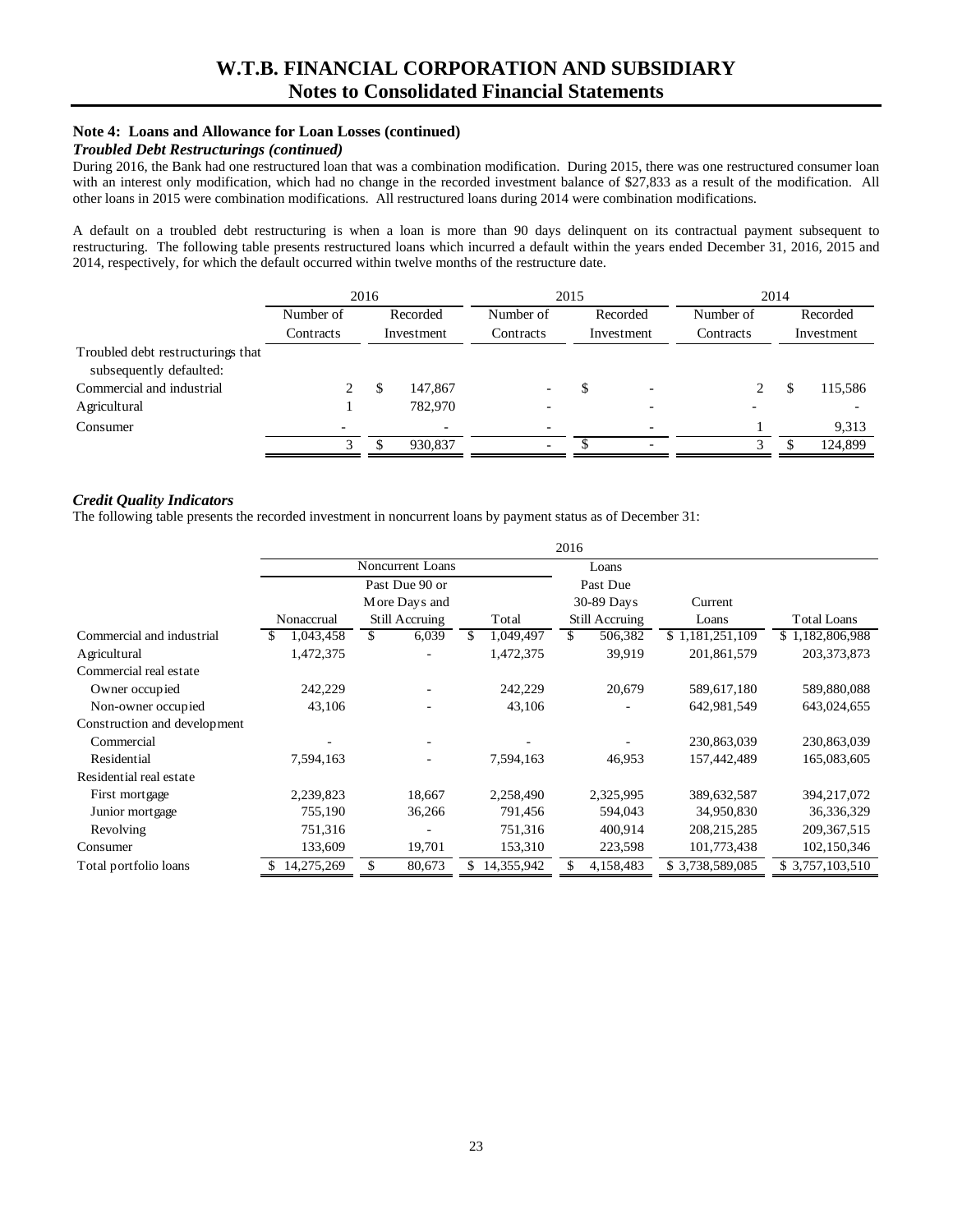# **Note 4: Loans and Allowance for Loan Losses (continued)**

*Credit Quality Indicators (continued)* 

|                              |            | 2015             |                 |                |                 |                    |  |  |  |  |  |  |
|------------------------------|------------|------------------|-----------------|----------------|-----------------|--------------------|--|--|--|--|--|--|
|                              |            | Noncurrent Loans |                 | Loans          |                 |                    |  |  |  |  |  |  |
|                              |            | Past Due 90 or   |                 | Past Due       |                 |                    |  |  |  |  |  |  |
|                              |            | More Days and    |                 | 30-89 Days     | Current         |                    |  |  |  |  |  |  |
|                              | Nonaccrual | Still Accruing   | Total           | Still Accruing | Loans           | <b>Total Loans</b> |  |  |  |  |  |  |
| Commercial and industrial    | 1,369,891  | 500<br>\$        | \$<br>1,370,391 | \$<br>948,830  | \$1,105,342,350 | \$1,107,661,571    |  |  |  |  |  |  |
| Agricultural                 | 1,114,805  |                  | 1,114,805       |                | 204,489,893     | 205,604,698        |  |  |  |  |  |  |
| Commercial real estate       |            |                  |                 |                |                 |                    |  |  |  |  |  |  |
| Owner occupied               | 821,630    |                  | 821,630         | 87,957         | 547,675,464     | 548,585,051        |  |  |  |  |  |  |
| Non-owner occupied           | 62,304     |                  | 62,304          |                | 587,662,697     | 587,725,001        |  |  |  |  |  |  |
| Construction and development |            |                  |                 |                |                 |                    |  |  |  |  |  |  |
| Commercial                   | 48,696     |                  | 48,696          |                | 221,182,850     | 221, 231, 546      |  |  |  |  |  |  |
| Residential                  | 11,290,085 |                  | 11,290,085      | 1,733,119      | 154,460,115     | 167,483,319        |  |  |  |  |  |  |
| Residential real estate      |            |                  |                 |                |                 |                    |  |  |  |  |  |  |
| First mortgage               | 2,585,121  | 13,001           | 2,598,122       | 2,022,131      | 351,744,788     | 356, 365, 041      |  |  |  |  |  |  |
| Junior mortgage              | 578,547    |                  | 578,547         | 93,877         | 29,961,022      | 30,633,446         |  |  |  |  |  |  |
| Revolving                    | 530,724    | 85,000           | 615,724         | 225,887        | 211,088,752     | 211,930,363        |  |  |  |  |  |  |
| Consumer                     | 25,000     | 191,117          | 216,117         | 208,528        | 95,225,183      | 95,649,828         |  |  |  |  |  |  |
| Total portfolio loans        | 18,426,803 | \$<br>289,618    | 18,716,421      | 5,320,329      | \$3,508,833,114 | \$3,532,869,864    |  |  |  |  |  |  |

 The Bank categorizes loans into risk categories based on relevant information about the ability of borrowers to service their debt such as: current financial information, historical payment experience, credit documentation, public information, and current economic trends, among other factors.

The Bank analyzes all loans as to credit risk. All extensions of credit have a loan risk grade assigned either individually or on a pooled basis. This analysis is performed on a monthly basis.

The Bank uses risk categories that have the following definitions:

- Pass: Loans classified as pass have minimal risk to acceptable risk, but may require additional monitoring, and do not meet the criteria of the higher risk grade categories.
- Special Mention: Loans classified as special mention have potential weaknesses that deserve management's close attention. If left uncorrected, these potential weaknesses may result in deterioration of the repayment prospects for the loan or of the institution's credit position at some future date.
- Substandard: Loans classified as substandard are inadequately protected by the current net worth and/or paying capacity of the obligor or of the collateral pledged, if any. Loans so classified have a well-defined weakness or weaknesses that jeopardize the liquidation of the debt in full. Substandard loans are characterized by the distinct possibility that the institution will sustain some loss if the deficiencies are not corrected.
- Doubtful: Loans classified as doubtful have all the weaknesses inherent in those classified as substandard, with the added characteristic that the weaknesses make collection or liquidation in full, on the basis of currently existing facts, conditions, and collateral values, highly questionable and improbable.
- warranted. This classification does not mean that the asset has absolutely no recovery or salvage value, but rather it is not practical or Loss: Loans classified as loss are considered uncollectible, and therefore, continuing to reflect their balances on the books is not desirable to defer writing off the asset, even though partial recovery may be possible in the future.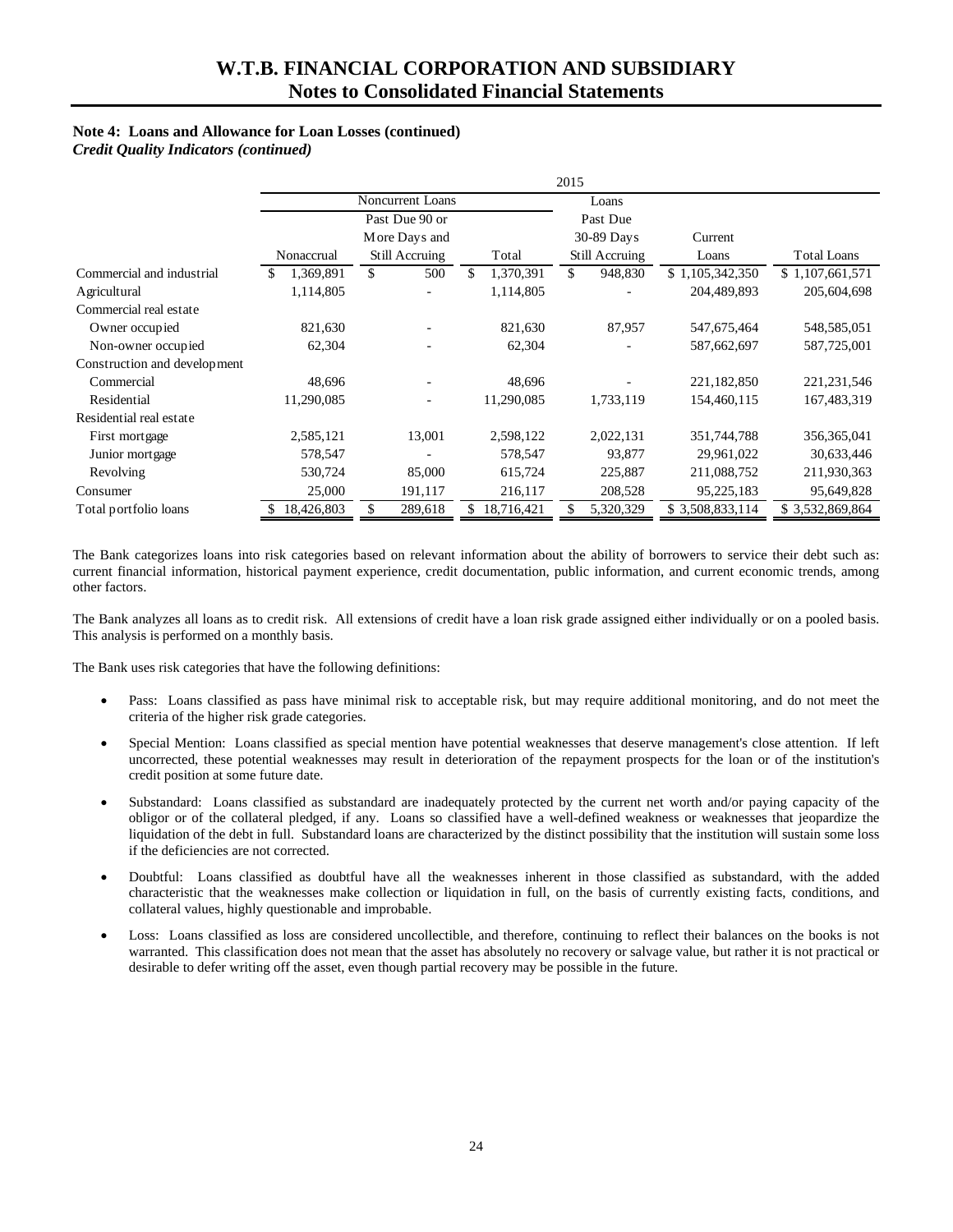### **Note 4: Loans and Allowance for Loan Losses (continued)**

# *Credit Quality Indicators (continued)*

The following loan categories are classified as impaired: loss, doubtful, non-accruing loans classified substandard, loans over 90 days past due and still accruing interest, and troubled debt restructurings (accruing interest and those on nonaccrual). Impaired loans are risk rated for internal and regulatory purposes, but presented separately for clarification.

Loans by risk categories as of December 31 were as follows:

|                              | 2016                |    |            |    |             |    |                 |                 |  |  |
|------------------------------|---------------------|----|------------|----|-------------|----|-----------------|-----------------|--|--|
|                              |                     |    | Special    |    |             |    |                 |                 |  |  |
|                              | Pass                |    | Mention    |    | Substandard |    | <b>Impaired</b> | Total           |  |  |
| Commercial and industrial    | \$<br>1,127,878,282 | \$ | 38,678,439 | \$ | 14,886,883  | \$ | 1,363,384       | \$1,182,806,988 |  |  |
| Agricultural                 | 190,862,273         |    | 11,039,225 |    |             |    | 1,472,375       | 203, 373, 873   |  |  |
| Commercial real estate       |                     |    |            |    |             |    |                 |                 |  |  |
| Owner occupied               | 573,557,330         |    | 15,489,482 |    | 308,096     |    | 525,180         | 589,880,088     |  |  |
| Non-owner occupied           | 639,680,590         |    | 3,069,279  |    | 13,938      |    | 260,848         | 643,024,655     |  |  |
| Construction and development |                     |    |            |    |             |    |                 |                 |  |  |
| Commercial                   | 227, 192, 409       |    | 2,914,164  |    | 756,466     |    |                 | 230,863,039     |  |  |
| Residential                  | 153,276,528         |    | 13,663     |    | 2,521,316   |    | 9,272,098       | 165,083,605     |  |  |
| Residential real estate      |                     |    |            |    |             |    |                 |                 |  |  |
| First mortgage               | 386,013,130         |    | 3,689,409  |    | 2,159,430   |    | 2,355,103       | 394,217,072     |  |  |
| Junior mortgage              | 34,022,826          |    | 390,780    |    | 517,752     |    | 1,404,971       | 36,336,329      |  |  |
| Revolving                    | 207,435,549         |    | 232,608    |    | 882,983     |    | 816,375         | 209, 367, 515   |  |  |
| Consumer                     | 101,444,795         |    | 158,350    |    | 277,174     |    | 270,027         | 102,150,346     |  |  |
| Total portfolio loans        | 3,641,363,712       |    | 75,675,399 |    | 22,324,038  | \$ | 17,740,361      | \$3,757,103,510 |  |  |

|                              | 2015 |               |    |            |    |             |    |            |                 |
|------------------------------|------|---------------|----|------------|----|-------------|----|------------|-----------------|
|                              |      |               |    | Special    |    |             |    |            |                 |
|                              |      | Pass          |    | Mention    |    | Substandard |    | Impaired   | Total           |
| Commercial and industrial    | \$   | 1,039,007,469 | \$ | 45,273,136 | \$ | 15,342,839  | \$ | 8,038,127  | \$1,107,661,571 |
| Agricultural                 |      | 192,775,480   |    | 9,344,432  |    | 2,369,981   |    | 1,114,805  | 205,604,698     |
| Commercial real estate       |      |               |    |            |    |             |    |            |                 |
| Owner occupied               |      | 529,675,765   |    | 16,880,994 |    | 905,937     |    | 1,122,355  | 548,585,051     |
| Non-owner occupied           |      | 583,081,187   |    | 3,268,849  |    | 1,101,095   |    | 273,870    | 587,725,001     |
| Construction and development |      |               |    |            |    |             |    |            |                 |
| Commercial                   |      | 208,003,999   |    | 4,843,822  |    | 8,335,029   |    | 48,696     | 221, 231, 546   |
| Residential                  |      | 146,319,401   |    | 476,562    |    | 2,808,894   |    | 17,878,462 | 167,483,319     |
| Residential real estate      |      |               |    |            |    |             |    |            |                 |
| First mortgage               |      | 347,286,220   |    | 3,891,708  |    | 2,480,139   |    | 2,706,974  | 356, 365, 041   |
| Junior mortgage              |      | 28,056,925    |    | 660,651    |    | 636,127     |    | 1,279,743  | 30,633,446      |
| Revolving                    |      | 208,260,379   |    | 947,832    |    | 2,040,270   |    | 681,882    | 211,930,363     |
| Consumer                     |      | 94,638,626    |    | 238,208    |    | 386,567     |    | 386,427    | 95,649,828      |
| Total portfolio loans        |      | 3,377,105,451 | \$ | 85,826,194 | \$ | 36,406,878  | \$ | 33,531,341 | \$3,532,869,864 |

### **Note 5: Loan Servicing**

Mortgage loans serviced for others are not assets of the Bank and therefore are not included in the accompanying consolidated statements of financial condition. The unpaid principal balances of mortgage loans serviced for others at December 31, 2016 and 2015, were \$164,195,633 and \$191,161,497, respectively. Custodial escrow balances maintained in connection with the loan servicing, and included in the Bank's demand deposits, were \$915,505 and \$1,020,666 at December 31, 2016 and 2015, respectively. The balances of loans serviced for others related to servicing rights that have been capitalized at December 31, 2016 and 2015, were \$163,745,924 and \$190,403,907, respectively.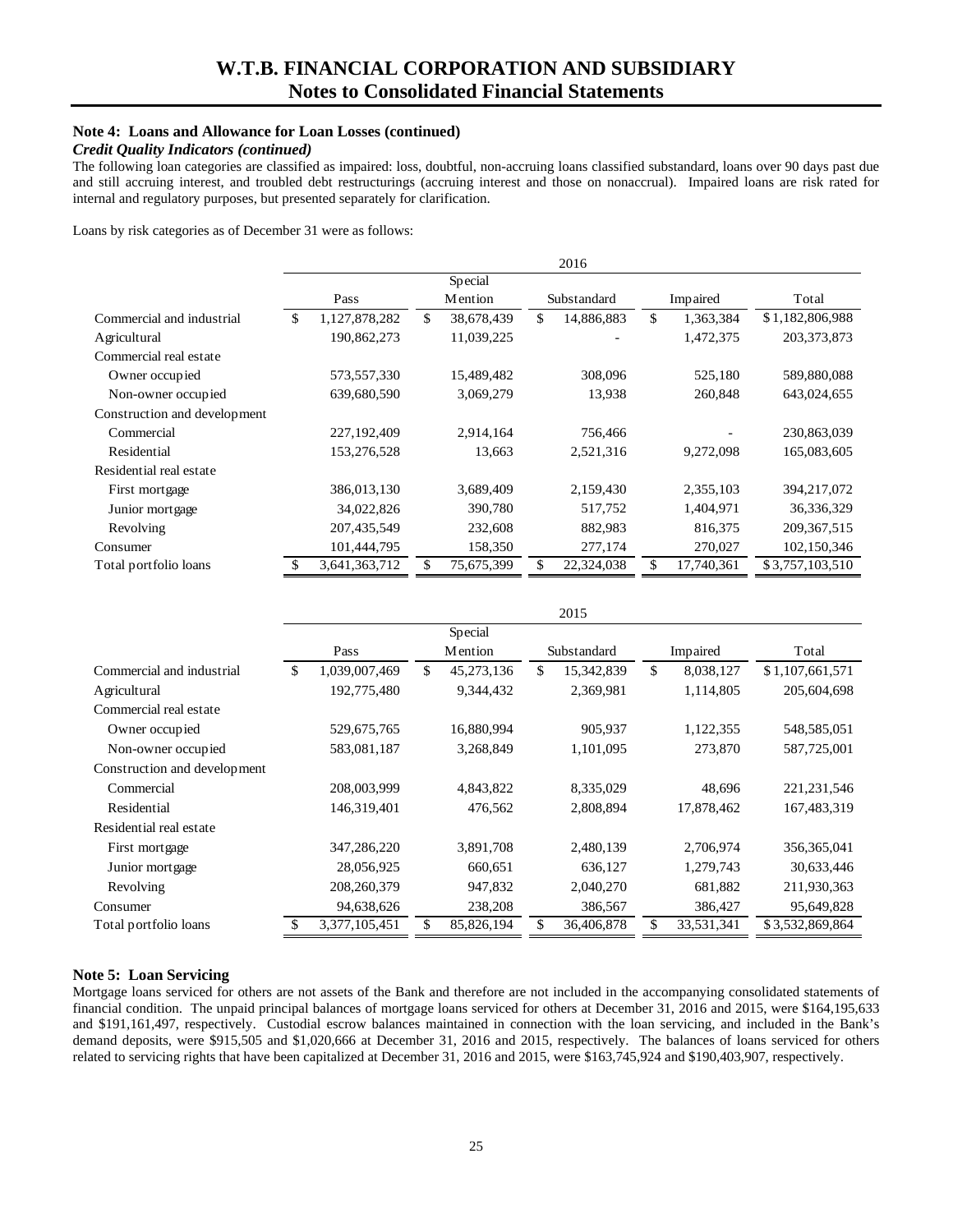#### **Note 5: Loan Servicing (continued)**

A summary of the carrying values and fair values of mortgage servicing rights, included in other assets, at December 31 follows:

|                     | 2016 |            |  | 2015       |  |  |
|---------------------|------|------------|--|------------|--|--|
| Unamortized cost    |      | 953.728    |  | 1,134,504  |  |  |
| Valuation allowance |      | (398, 615) |  | (432, 400) |  |  |
| Carry ing value     |      | 555.113    |  | 702.104    |  |  |
| Fair value          |      | .212.228   |  | 1.336.194  |  |  |

 Originated loans that were sold with servicing retained were \$8,525,805, \$8,626,814 and \$59,952,951 in 2016, 2015 and 2014, respectively. Following is an analysis of the activity for mortgage servicing rights and the related valuation allowance for the years ended December 31:

|                                        | 2016             | 2015            |     | 2014       |
|----------------------------------------|------------------|-----------------|-----|------------|
| Unamortized cost:                      |                  |                 |     |            |
| Balance at beginning of year           | \$<br>1,134,504  | \$<br>1.374.246 | \$  | 1,156,214  |
| M ortgage servicing rights capitalized | 60,930           | 63.764          |     | 536,086    |
| Amortization                           | (241,706)        | (303, 506)      |     | (318, 054) |
| Balance at end of year                 | 953.728          | \$<br>1.134.504 | \$. | 1,374,246  |
|                                        | 2016             | 2015            |     | 2014       |
| Valuation allowance:                   |                  |                 |     |            |
| Balance at beginning of year           | \$<br>(432, 400) | \$<br>(464,719) | \$  | (528,059)  |
| <b>Additions</b>                       | (71, 945)        | (91,673)        |     | (20, 745)  |
| Reductions                             | 105,730          | 123,992         |     | 84,085     |
| Balance at end of year                 | (398, 615)       | \$<br>(432.400) | \$  | (464, 719) |

At December 31, 2016 and 2015, the key economic assumptions of the current fair value of mortgage servicing rights were as follows:

|                                                        | 2016   | 2015   |
|--------------------------------------------------------|--------|--------|
| Prepayment speed assumption (constant prepayment rate) | 13.99% | 15.09% |
| Discount rate                                          | 9.50%  | 9.51%  |

#### **Note 6: Other Real Estate**

The following table summarizes activity related to other real estate for the years ended December 31:

|                                     |   | 2016       |  | 2015        |
|-------------------------------------|---|------------|--|-------------|
| Balance at beginning of year        | S | 355,500    |  | 1,076,462   |
| Properties acquired                 |   | 885,327    |  | 1,073,048   |
| Sales of foreclosed properties, net |   | (186, 449) |  | (1,755,010) |
| Valuation adjustments               |   | (183, 878) |  | (39,000)    |
| Balance at end of year              | S | 870,500    |  | 355,500     |

Revenues and expenses related to maintaining, operating and disposing of other real estate included the following:

|                                                   |   | 2016       |   | 2015      | 2014            |
|---------------------------------------------------|---|------------|---|-----------|-----------------|
| Gains on sales                                    | S | 240,296    | S | 781.204   | \$<br>2,762,259 |
| Valuation adjustments on other real estate        |   | (183, 878) |   | (39,000)  | (34, 642)       |
| Net gains on other real estate                    |   | 56,418     |   | 742.204   | 2,727,617       |
| Operating expenses                                |   | (87, 470)  |   | (87, 483) | (489,905)       |
| Total other real estate related net income (loss) |   | (31,052)   |   | 654.721   | 2,237,712       |

The recorded investment of consumer mortgage loans secured by residential real estate properties for which formal foreclosure proceedings are in process was zero as of December 31, 2016.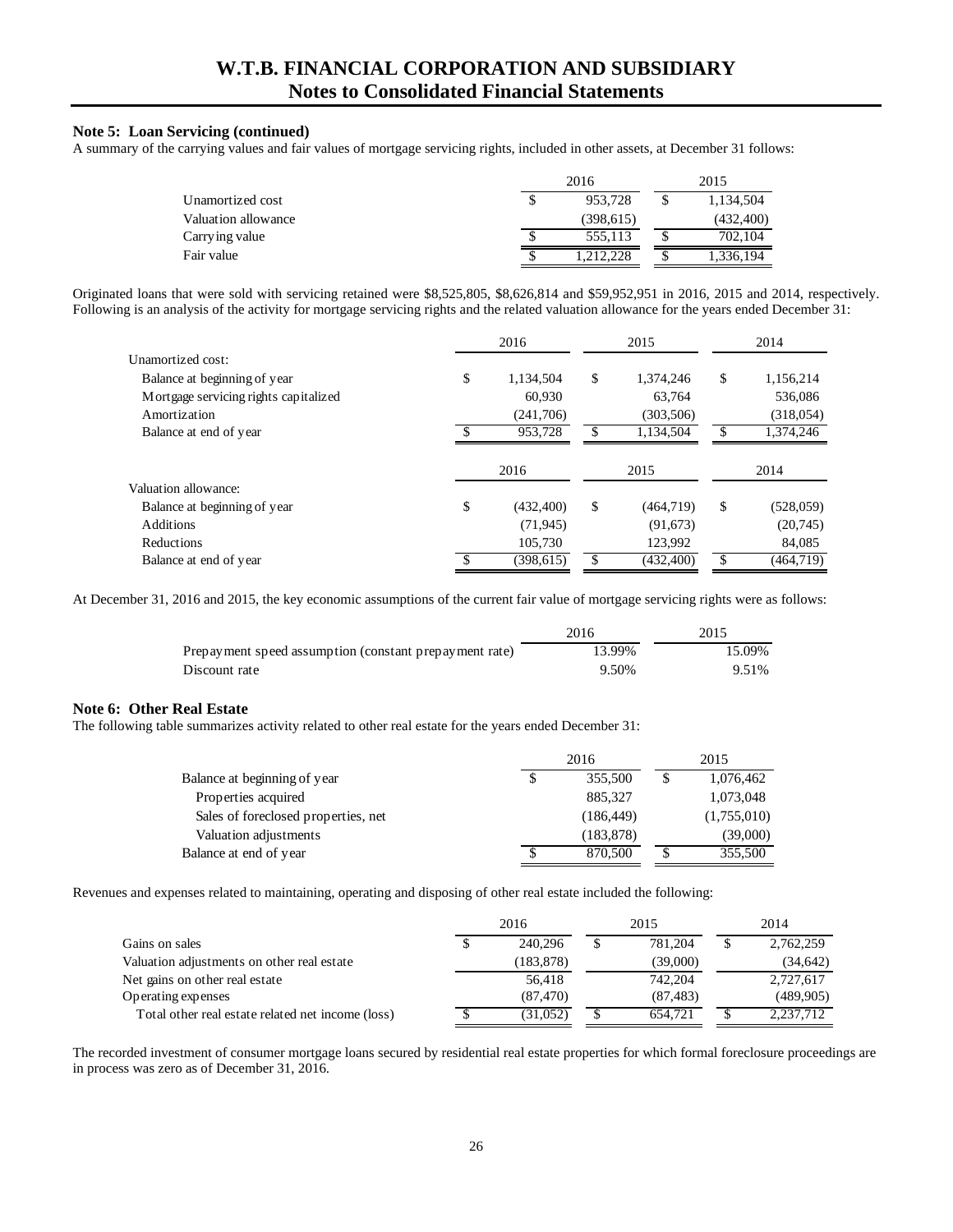### **Note 7: Premises and Equipment**

A summary of bank premises and equipment at December 31 follows:

|                               |   | 2016          | 2015           |
|-------------------------------|---|---------------|----------------|
| Land                          | S | 15, 192, 217  | 15,793,508     |
| <b>Buildings</b>              |   | 68,886,457    | 67,094,972     |
| Furniture and equipment       |   | 59,007,187    | 56,544,458     |
|                               |   | 143,085,861   | 139,432,938    |
| Less accumulated depreciation |   | (100,099,246) | (94, 773, 439) |
|                               | S | 42,986,615    | 44,659,499     |

Depreciation on bank premises and equipment was charged to occupancy expense or furniture and equipment expense in the amounts of \$6,407,146, \$6,386,618 and \$6,337,769 in 2016, 2015 and 2014, respectively.

#### **Note 8: Deposits**

At December 31 deposits were as follows:

|                                 | 2016               | 2015                |
|---------------------------------|--------------------|---------------------|
| Noninterest-bearing demand      | 2,028,445,434<br>S | 1,825,070,343<br>\$ |
| Interest-bearing:               |                    |                     |
| Demand                          | 811,139,949        | 723, 201, 104       |
| Savings                         | 1,793,797,921      | 1,650,771,784       |
| Time deposits under \$250,000   | 203,476,045        | 235,087,067         |
| Time deposits \$250,000 or more | 64,601,264         | 72,427,451          |
| Brokered time deposits          | 22,229,195         | 33,990,301          |
| Total interest-bearing          | 2,895,244,374      | 2,715,477,707       |
|                                 | 4,923,689,808      | 4.540.548.050       |

At December 31, 2016, the scheduled maturities of time deposits, including brokered time deposits, were as follows:

| 2017                | 218,413,469 |
|---------------------|-------------|
| 2018                | 36,988,872  |
| 2019                | 12,282,450  |
| 2020                | 11,407,719  |
| 2021 and thereafter | 11,213,994  |
|                     | 290,306,504 |

At December 31, 2016 and 2015, overdraft deposit accounts with balances of \$825,589 and \$1,548,477, respectively, have been reclassified and were reported as loans.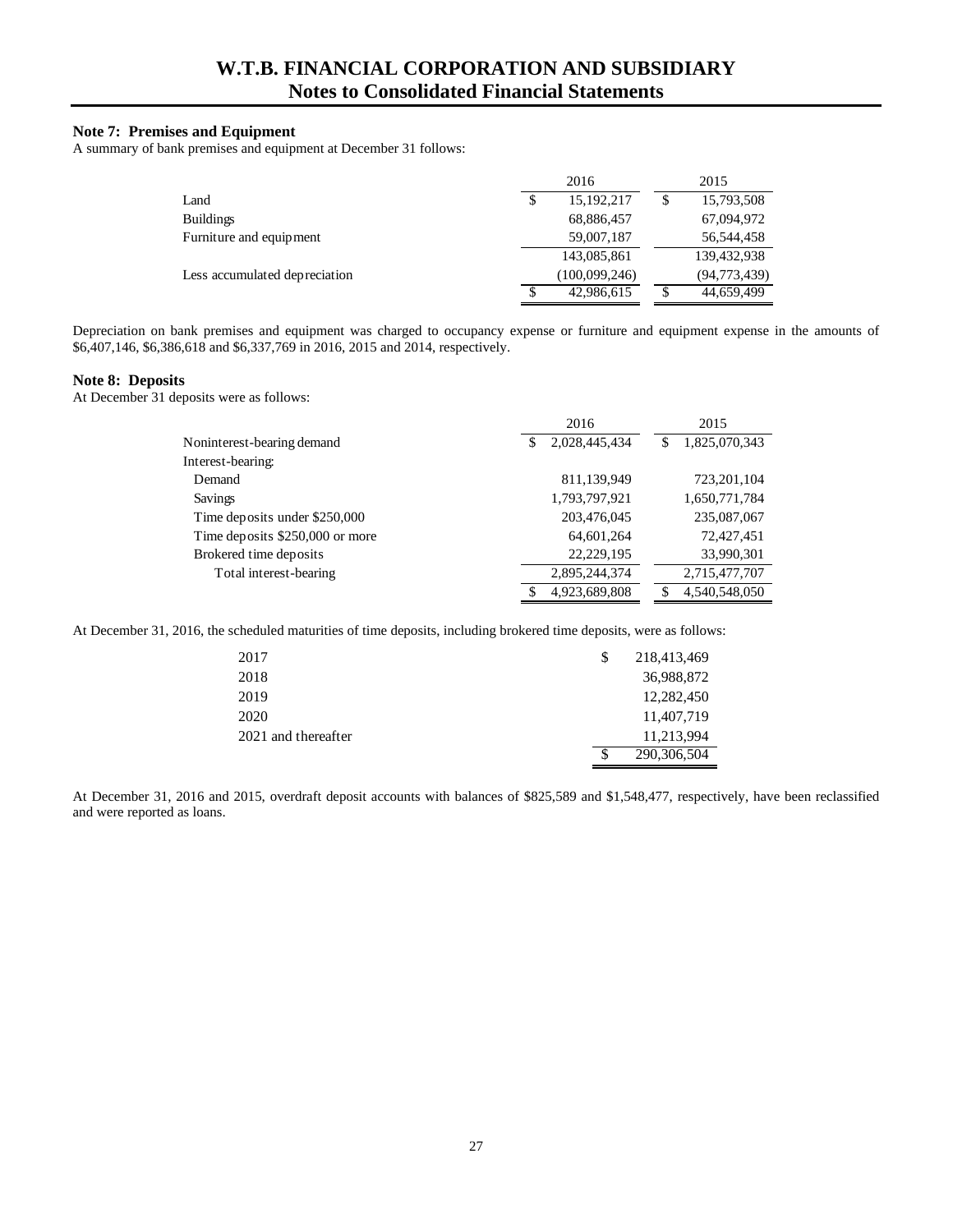### **Note 9: Securities Sold Under Agreements to Repurchase and Federal Funds Purchased**

The following table presents information regarding securities sold under agreements to repurchase:

|                                       | 2016 |               |    | 2015          |
|---------------------------------------|------|---------------|----|---------------|
| December 31:                          |      |               |    |               |
| Repurchase amount                     | S    | 211,462,438   | S  | 264,887,110   |
| Rate                                  |      | 0.08%         |    | 0.10%         |
| Average for the year:                 |      |               |    |               |
| Amount                                | S    | 199,578,130   | \$ | 238,652,599   |
| Rate                                  |      | 0.09%         |    | 0.10%         |
| Maximum outstanding at any month end. | \$.  | 256, 351, 698 | \$ | 292, 261, 464 |

Securities sold under agreements to repurchase are performed with sweep accounts in conjunction with a master repurchase agreement on an overnight basis. Investment securities are pledged as collateral in an amount greater than the repurchase agreements. The Bank maintains custodial control over the securities.

At December 31, 2016 and 2015, the Bank had no outstanding federal funds purchased balances. The Bank had uncommitted federal funds line of credit agreements with financial institutions totaling \$90,000,000 at December 31, 2016. Availability of the lines is subject to federal funds balances available for loan, continued borrower eligibility and are reviewed and renewed periodically by the issuing correspondent banks throughout the year. These lines are intended to support the Bank's short-term liquidity needs, and the agreements may restrict consecutive day usage. Federal funds purchased typically mature within one day and interest is payable at the then stated rate.

#### **Note 10: FHLB Borrowings**

The Bank maintains a borrowing arrangement with the FHLB of Des Moines to borrow funds under a short-term floating-rate cash management advance program and fixed-term loan agreements. FHLB borrowings consist of FHLB notes and advances. The Bank's borrowing line with the FHLB allows borrowings up to the lesser of 35% of total assets or adjusted qualifying collateral pledged, which, based upon adjusted qualifying collateral pledged, provided a maximum available credit line of \$561,437,202 at December 31, 2016.

There were no outstanding FHLB advances as of December 31, 2016 and 2015, respectively. The following table summarizes FHLB advances for the years ended December 31:

|                                       | 2016       | 2015 |        |
|---------------------------------------|------------|------|--------|
| Average for the year:                 |            |      |        |
| Amount                                | 2.175.956  |      | 1.507  |
| Rate                                  | 0.52%      |      | 0.31%  |
| M aximum outstanding at any month-end | 42,000,000 |      | 25,000 |

#### **Note 11: Other Borrowings**

Other borrowings consist of Federal Reserve Bank discount window borrowings. The Bank has established a borrowing line with the Federal Reserve Bank to borrow up to the qualifying collateral pledged, which provided a maximum available credit line of \$688,441,215 at December 31, 2016 with interest payable at the then stated rate. Federal Reserve Bank discount window borrowings are intended to support short term liquidity needs. There were no Federal Reserve Bank discount window borrowings outstanding at December 31, 2016 or 2015.

### **Note 12: Pension and Employee Benefit Plans**

### *Qualified Defined Benefit Pension Plan*

W.T.B. maintains a qualified defined benefit pension plan ("Pension Plan") for employees hired before January 1, 2004. Benefits under the Pension Plan are based on the number of years of service and the employee's career average compensation during such years.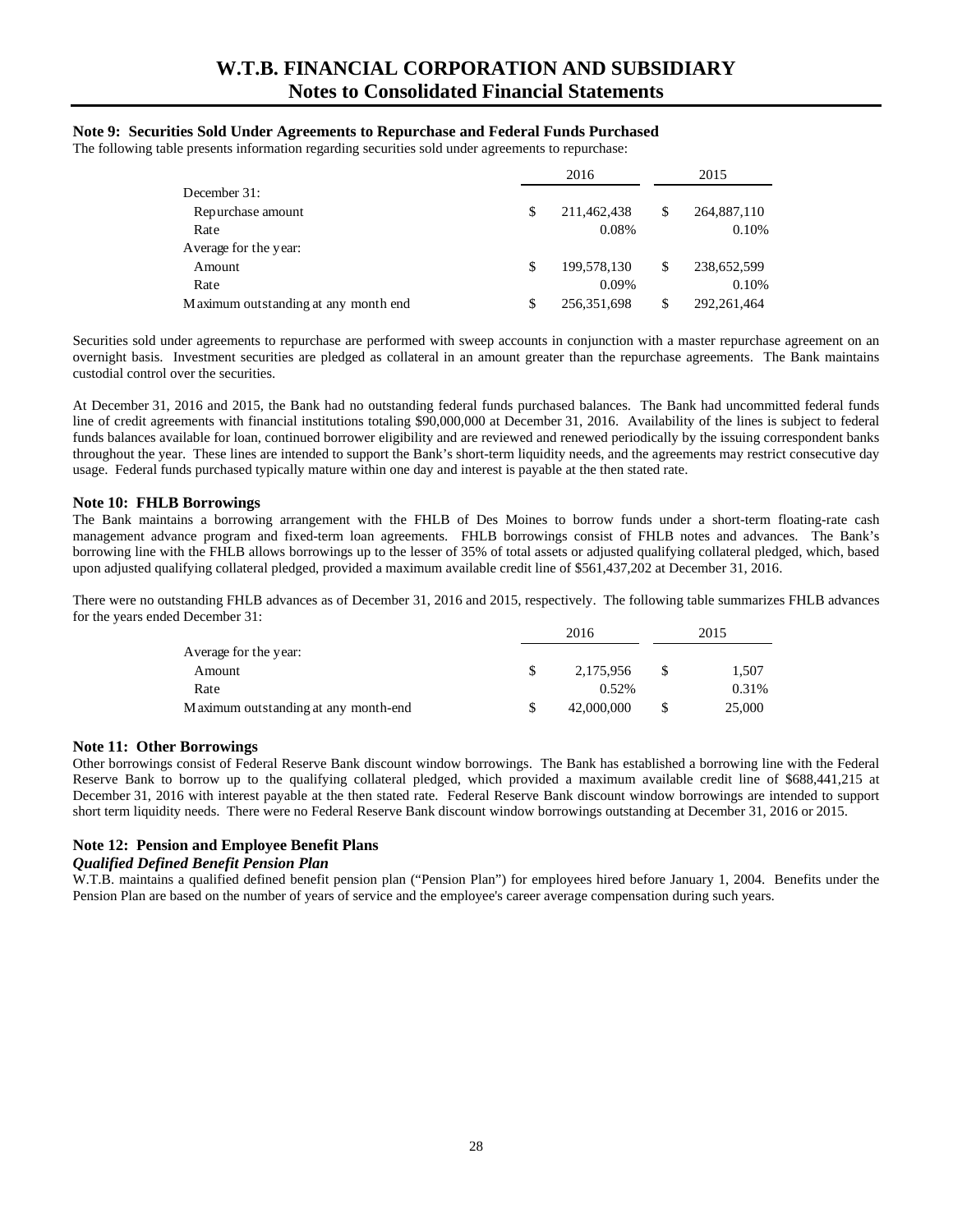### **Note 12: Pension and Employee Benefit Plans (continued)**

### *Qualified Defined Benefit Pension Plan (continued)*

 W.T.B. uses a December 31 measurement date for the Pension Plan. The following table provides a reconciliation of the changes in the Pension Plan's benefit obligation and fair value of assets over the two-year period ended December 31, 2016, and a statement of the funded status at December 31 of both years:

|                                                              | 2016               | 2015                 |
|--------------------------------------------------------------|--------------------|----------------------|
| Accumulated benefit obligation at end of year                | \$<br>82,152,230   | \$<br>79,889,341     |
| Change in projected benefit obligation:                      |                    |                      |
| Projected benefit obligation at beginning of year            | \$<br>86,120,796   | \$<br>92,857,932     |
| Service cost - benefits earned during the period             | 1,904,153          | 2,109,490            |
| Interest cost                                                | 3,688,037          | 3,550,241            |
| Change in assumptions                                        | 629,171            | (5,389,414)          |
| Actuarial gain (loss)                                        | 1,455,558          | (1,292,155)          |
| Benefits paid                                                | (5,190,981)        | (5,715,298)          |
| Projected benefit obligation at end of year                  | 88,606,734         | 86,120,796           |
| Change in Pension Plan assets:                               |                    |                      |
| Fair value of Pension Plan assets at beginning of year       | 86,025,541         | 86,113,599           |
| Actual return (loss) on Pension Plan assets                  | 3,367,062          | (372,760)            |
| Employer contributions                                       | 10,750,000         | 6,000,000            |
| Benefits paid                                                | (5,190,981)        | (5,715,298)          |
| Fair value of Pension Plan assets at end of year             | 94,951,622         | 86,025,541           |
| Funded status of projected benefit obligation at end of year | \$<br>6,344,888    | \$<br>(95, 255)      |
| Amounts recognized in the consolidated statements of         |                    |                      |
| financial condition at end of year:                          |                    |                      |
| Other assets (liabilities)                                   | \$<br>6,344,888    | \$<br>(95, 255)      |
| Amounts not yet reflected in net periodic pension cost and   |                    |                      |
| included in accumulated other comprehensive                  |                    |                      |
| income (pre-tax):                                            |                    |                      |
| Accumulated net loss                                         | \$<br>(36,527,741) | \$<br>(37, 432, 437) |
| Prior service cost                                           | (1,771)            | (9,808)              |
| Accumulated other comprehensive loss                         | (36,529,512)       | (37, 442, 245)       |
| Cumulative employer contributions in excess of net periodic  |                    |                      |
| pension cost                                                 | 42,874,400         | 37,346,990           |
| Amounts recognized in the consolidated statements of         |                    |                      |
| financial condition at end of year                           | \$<br>6,344,888    | \$<br>(95,255)       |

W.T.B. selects various assumptions in measuring the Pension Plan's defined benefit obligation and recording the net periodic benefit cost. W.T.B. selects the discount rate used to measure liabilities at year ends after reviewing both bond indices with similar durations to the Pension Plan as well as a supportable discount rate from an actuary's proprietary yield curve, under which the Pension Plan's projected benefit payments are matched against a series of spot rates derived from high quality fixed income securities.

W.T.B. adopted the Society of Actuaries Mortality Improvement Scale MP-2015 in 2015 that contained two additional years of historical data (2010 and 2011) published by the Social Security Administration, which indicated mortality improvement had slowed compared to what the published MP-2014 projection scale anticipated. The change in mortality scale in 2015 reduced the projected benefit obligation by \$1,345,791.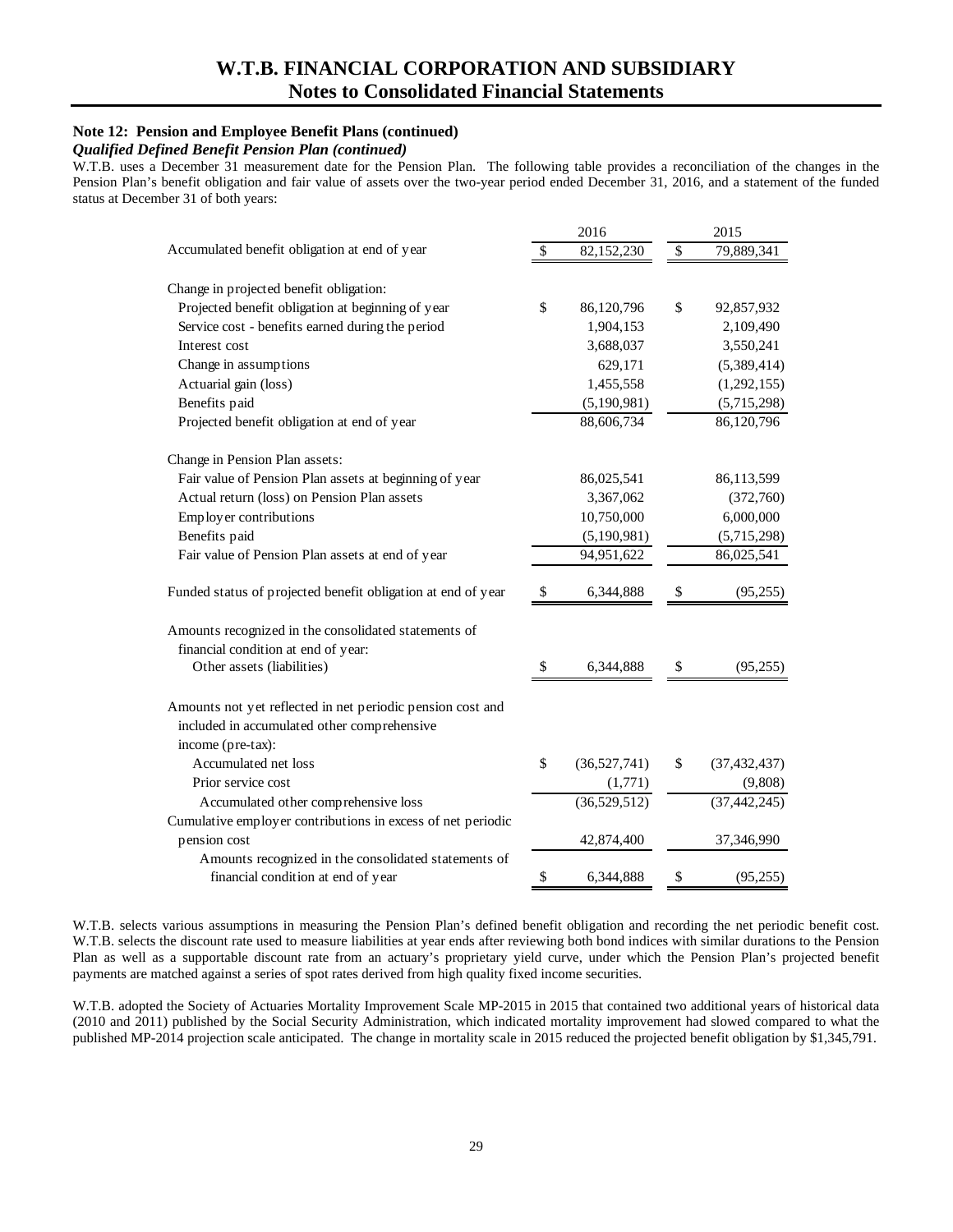### **Note 12: Pension and Employee Benefit Plans (continued)**

### *Qualified Defined Benefit Pension Plan (continued)*

W.T.B.'s assumption for expected long-term return on Pension Plan assets is based on a periodic review and modeling of the Pension Plan's asset allocation over a long-term horizon. The expected long-term rate of return on assets was selected from within the reasonable range of rates determined by (a) historical real returns for the asset classes covered by the investment policy, and (b) expected economic conditions over the long-term period during which benefits are payable to plan participants.

|                                                        | 2016    | 2015    | 2014    |
|--------------------------------------------------------|---------|---------|---------|
| Assumptions used in computing the present value of the |         |         |         |
| accumulated benefit obligation and the projected       |         |         |         |
| benefit obligation at year-end:                        |         |         |         |
| Discount rate                                          | 4.15%   | 4.30%   | 3.95%   |
| Rates of increase in compensation                      | 5.00%   | 5.00%   | 5.00%   |
| Mortality table                                        | RP-2014 | RP-2014 | RP-2014 |
| Expected long-term rate of return on assets used in    |         |         |         |
| computing the net pension expense determined           |         |         |         |
| at beginning of year                                   | 4.50%   | 4.75%   | 4.75%   |

Net periodic pension costs for 2016, 2015 and 2014, included the following components:

|                                        | 2016 |             | 2015            | 2014 |             |
|----------------------------------------|------|-------------|-----------------|------|-------------|
| Service cost                           | S    | 1,904,153   | \$<br>2,109,490 | \$   | 1,804,144   |
| Interest cost                          |      | 3,688,037   | 3,550,241       |      | 3,486,099   |
| Expected return on Pension Plan assets |      | (3,969,593) | (4,097,860)     |      | (3,698,924) |
| Amortization of net loss               |      | 3,591,956   | 3,845,929       |      | 2,144,557   |
| Amortization of prior service cost     |      | 8.037       | 8.037           |      | 8.037       |
| Net periodic pension cost              |      | 5.222.590   | 5,415,837       |      | 3,743,913   |

The estimated amortization from accumulated other comprehensive loss into net periodic benefit cost over the next year includes \$3,218,547 of accumulated net loss and \$1,771 of prior service cost. The amortization of prior service cost is attributable to Pension Plan amendments that updated past service benefits.

W.T.B.'s Pension Plan asset allocations at December 31, 2016 and 2015, by asset category, were as follows:

|                         | 2016 | 2015 |
|-------------------------|------|------|
| Asset category:         |      |      |
| Equity securities       | 50%  | 49%  |
| Fixed income securities | 44%  | 48%  |
| Cash equivalents        | 6%   | 3%   |
| Total                   | 100% | 100% |

W.T.B.'s target asset allocation as of December 31, 2016, by asset category, is as follows:

| Asset category:         |      |
|-------------------------|------|
| Equity securities       | 50%  |
| Fixed income securities | 50%  |
| Total                   | 100% |

W.T.B.'s investment policy provides direction regarding the investment philosophy, objectives and guidelines for Pension Plan assets. Pension Plan assets are to be invested in a diversified structure that appropriately balances risk and rewards. Diversification includes asset allocation between equity and fixed income securities, foreign and domestic securities, industry sectors and asset management styles. Pension Plan assets are to be invested to maintain a balance between the objective to maximize total return and the need to manage the risks associated with the shortening time frame of the Pension Plan while providing sufficient liquidity to support normal plan operations.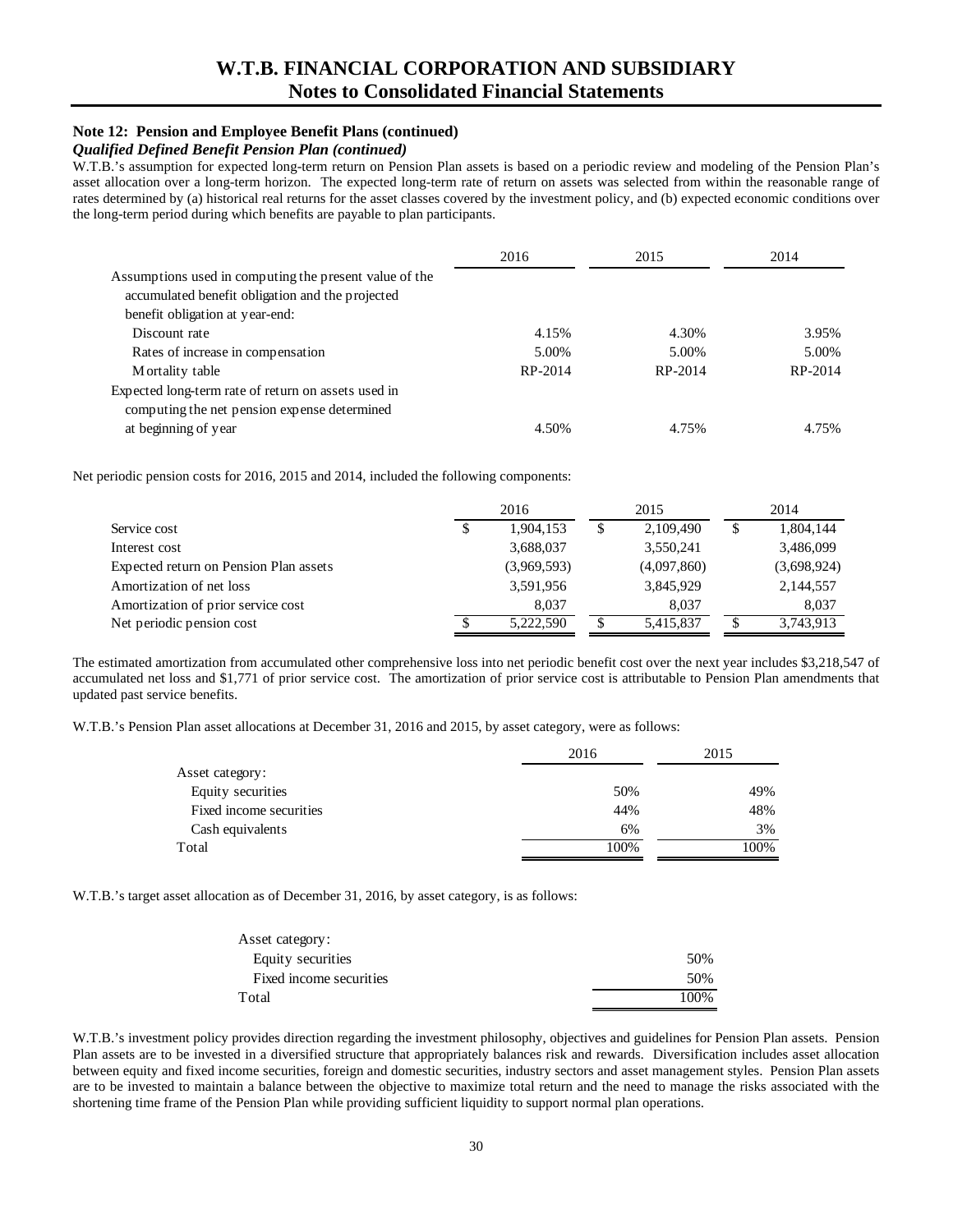# **Note 12: Pension and Employee Benefit Plans (continued)**

### *Qualified Defined Benefit Pension Plan (continued)*

The Pension Plan investment policy is periodically reviewed by W.T.B.'s Retirement Benefits Committee. The investment policy is established and administered in a manner so as to comply at all times with applicable government regulations. The Retirement Benefits Committee sets funding targets to contribute amounts not less than the minimum required to be funded under ERISA.

A summary of estimated future pension benefit payments are as follows:

| 2017              | S | 3,971,696  |
|-------------------|---|------------|
| 2018              |   | 4,225,360  |
| 2019              |   | 4,403,893  |
| 2020              |   | 4,518,273  |
| 2021              |   | 4,671,037  |
| 2022 through 2026 |   | 26,439,871 |

The fair value of W.T.B.'s Pension Plan assets by asset category are as follows:

|                                                   | Fair Value Measurements at December 31, 2016 |            |                          |            |         |            |                          |  |
|---------------------------------------------------|----------------------------------------------|------------|--------------------------|------------|---------|------------|--------------------------|--|
|                                                   |                                              | Total      |                          | Level 1    | Level 2 |            | Level 3                  |  |
| Corporate obligations:                            |                                              |            |                          |            |         |            |                          |  |
| Aal                                               | \$                                           | 1,748,854  | \$                       |            | \$      | 1,748,854  | \$                       |  |
| Aa2                                               |                                              | 524,385    |                          |            |         | 524,385    |                          |  |
| Aa3                                               |                                              | 1,484,295  |                          |            |         | 1,484,295  |                          |  |
| A1                                                |                                              | 991,270    |                          |            |         | 991,270    |                          |  |
| A2                                                |                                              | 1,499,760  |                          |            |         | 1,499,760  |                          |  |
| A <sub>3</sub>                                    |                                              | 1,201,092  |                          |            |         | 1,201,092  |                          |  |
| Baa1                                              |                                              | 499,770    |                          |            |         | 499,770    |                          |  |
| Baa3                                              |                                              | 508,255    |                          |            |         | 508,255    |                          |  |
| U.S. Treasury securities and government agencies: |                                              |            |                          |            |         |            |                          |  |
| Aaa                                               |                                              | 15,851,302 |                          |            |         | 15,851,302 |                          |  |
| U.S. Treasury inflation indexed bonds:            |                                              |            |                          |            |         |            |                          |  |
| Aaa                                               |                                              | 3,434,108  |                          |            |         | 3,434,108  |                          |  |
| State and municipal:                              |                                              |            |                          |            |         |            |                          |  |
| $AA+$                                             |                                              | 675,884    |                          |            |         | 675,884    |                          |  |
| Mutual funds:                                     |                                              |            |                          |            |         |            |                          |  |
| Market neutral                                    |                                              | 12,966,112 |                          | 12,966,112 |         |            |                          |  |
| Hedged equity                                     |                                              | 11,323,507 |                          | 11,323,507 |         |            |                          |  |
| International equity funds                        |                                              | 9,534,311  |                          | 9,534,311  |         |            |                          |  |
| High yield                                        |                                              | 5,210,662  |                          | 5,210,662  |         |            |                          |  |
| Domestic equity funds                             |                                              | 4,536,395  |                          | 4,536,395  |         |            |                          |  |
| Global macro                                      |                                              | 3,435,795  |                          | 3,435,795  |         |            |                          |  |
| Floating rate                                     |                                              | 3,572,849  |                          | 3,572,849  |         |            |                          |  |
| Diversified real estate                           |                                              | 2,306,939  |                          | 2,306,939  |         |            |                          |  |
| Managed futures                                   |                                              | 2,292,582  |                          | 2,292,582  |         |            |                          |  |
| Global infrastructure                             |                                              | 2,351,476  |                          | 2,351,476  |         |            |                          |  |
| Diversified commodities                           |                                              | 2,333,324  |                          | 2,333,324  |         |            |                          |  |
| Marketable CDs                                    |                                              | 686,828    |                          |            |         | 686,828    |                          |  |
| Money market fund                                 |                                              | 5,852,026  |                          |            |         | 5,852,026  |                          |  |
|                                                   | \$                                           | 94,821,781 | $\overline{\mathcal{S}}$ | 59,863,952 | \$      | 34,957,829 | $\overline{\mathcal{S}}$ |  |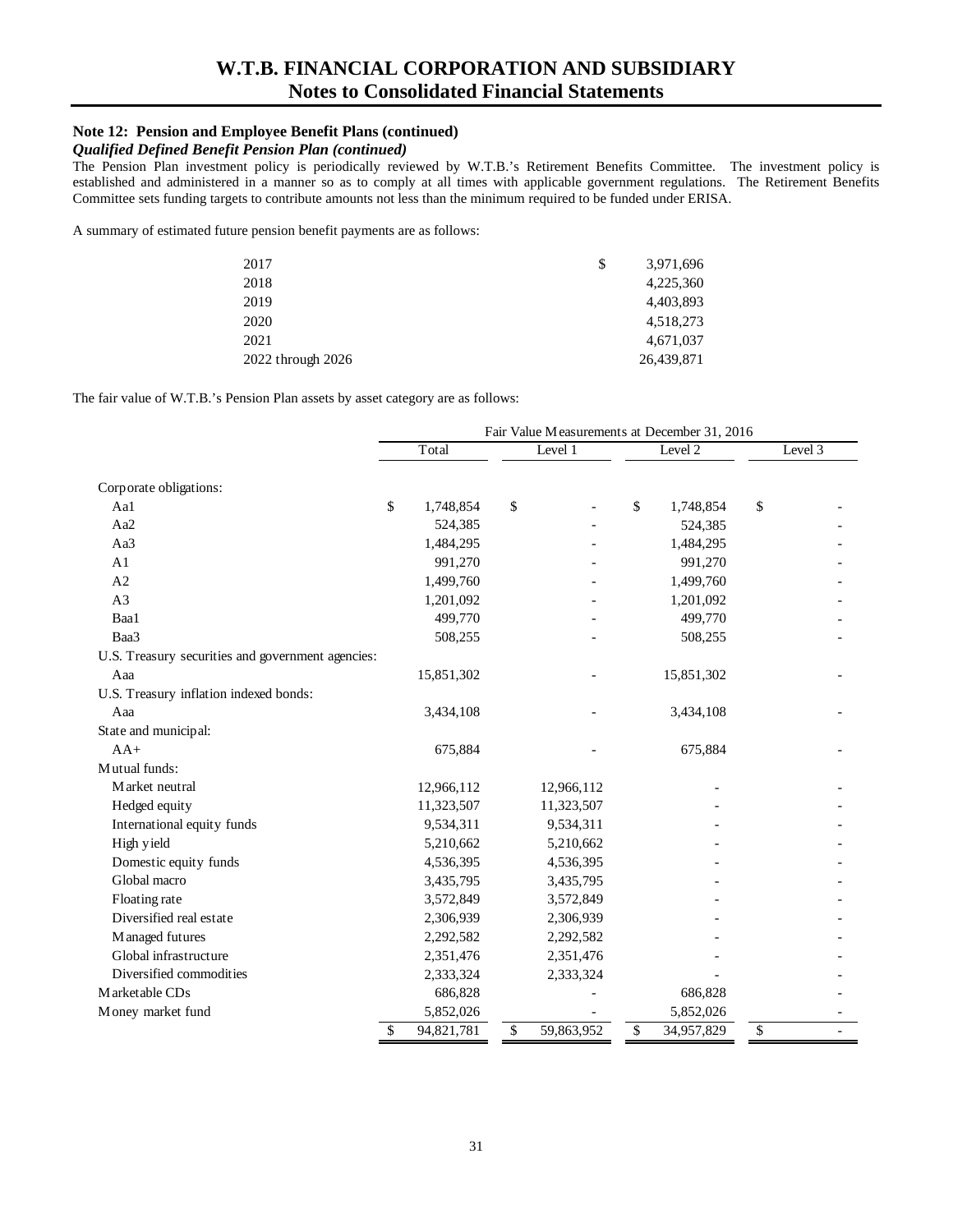# **Note 12: Pension and Employee Benefit Plans (continued)**

*Qualified Defined Benefit Pension Plan (continued)* 

|                                                   | Fair Value Measurements at December 31, 2015 |            |    |            |    |            |    |         |
|---------------------------------------------------|----------------------------------------------|------------|----|------------|----|------------|----|---------|
|                                                   |                                              | Total      |    | Level 1    |    | Level 2    |    | Level 3 |
| Corporate obligations:                            |                                              |            |    |            |    |            |    |         |
| Aaa                                               | \$                                           | 824,328    | \$ |            | \$ | 824,328    | \$ |         |
| Aa2                                               |                                              | 546,325    |    |            |    | 546,325    |    |         |
| Aa3                                               |                                              | 300,768    |    |            |    | 300,768    |    |         |
| AA                                                |                                              | 550,248    |    |            |    | 550,248    |    |         |
| A1                                                |                                              | 1,938,404  |    |            |    | 1,938,404  |    |         |
| A2                                                |                                              | 4,059,298  |    |            |    | 4,059,298  |    |         |
| Baa1                                              |                                              | 494,320    |    |            |    | 494,320    |    |         |
| U.S. Treasury securities and government agencies: |                                              |            |    |            |    |            |    |         |
| Aaa                                               |                                              | 15,109,020 |    |            |    | 15,109,020 |    |         |
| U.S. Treasury inflation indexed bonds:            |                                              |            |    |            |    |            |    |         |
| Aaa                                               |                                              | 3,324,973  |    |            |    | 3,324,973  |    |         |
| State and municipal:                              |                                              |            |    |            |    |            |    |         |
| Aa1                                               |                                              | 2,063,622  |    |            |    | 2,063,622  |    |         |
| $AA+$                                             |                                              | 677,072    |    |            |    | 677,072    |    |         |
| Mutual funds:                                     |                                              |            |    |            |    |            |    |         |
| Market neutral                                    |                                              | 11,166,483 |    | 11,166,483 |    |            |    |         |
| Volatility protection                             |                                              | 10,447,939 |    | 10,447,939 |    |            |    |         |
| International equity funds                        |                                              | 8,381,857  |    | 8,381,857  |    |            |    |         |
| High yield                                        |                                              | 4,541,930  |    | 4,541,930  |    |            |    |         |
| Domestic equity funds                             |                                              | 3,977,793  |    | 3,977,793  |    |            |    |         |
| Global macro                                      |                                              | 3,303,714  |    | 3,303,714  |    |            |    |         |
| Floating rate                                     |                                              | 3,022,276  |    | 3,022,276  |    |            |    |         |
| Diversified real estate                           |                                              | 2,160,232  |    | 2,160,232  |    |            |    |         |
| Managed futures                                   |                                              | 2,137,218  |    | 2,137,218  |    |            |    |         |
| Global infrastructure                             |                                              | 1,964,355  |    | 1,964,355  |    |            |    |         |
| Diversified commodities                           |                                              | 1,337,298  |    | 1,337,298  |    |            |    |         |
| Marketable CDs                                    |                                              | 960,509    |    |            |    | 960,509    |    |         |
| Money market fund                                 |                                              | 2,601,946  |    |            |    | 2,601,946  |    |         |
|                                                   | \$                                           | 85,891,928 | \$ | 52,441,095 | \$ | 33,450,833 | \$ |         |

 respectively, which were not included in fair value measurements. Included in total Pension Plan assets as of December 31, 2016 and 2015 were dividends and interest receivable of \$129,841 and \$133,613,

### *Employee Savings Plan*

Substantially all of W.T.B.'s employees are eligible to participate in the WTB Defined Contribution Retirement and 401(k) Plan ("WTB 401(k) Plan"), a defined contribution plan sponsored by the Bank. This plan allows qualified employees, at their option, to make contributions of up to certain percentages of pre-tax base salary through salary deductions under Section 401(k) of the Internal Revenue Code. Employer contributions may be made at the discretion of the Board of Directors of the Bank (and electing affiliates of the Bank). The Bank matches a portion of these contributions. Matching contribution expense for 2016, 2015 and 2014 was \$1,776,997, \$1,635,864 and \$1,467,945, respectively. Employees hired on or after January 1, 2004, are placed in an eligible class for an annual nonelective supplementary contribution equal to at least three percent of eligible compensation after meeting certain requirements. The defined contribution expense for 2016, 2015 and 2014 was \$1,217,956, \$1,030,000 and \$938,000, respectively. Contributions are invested at the employees' direction among a variety of investment alternatives.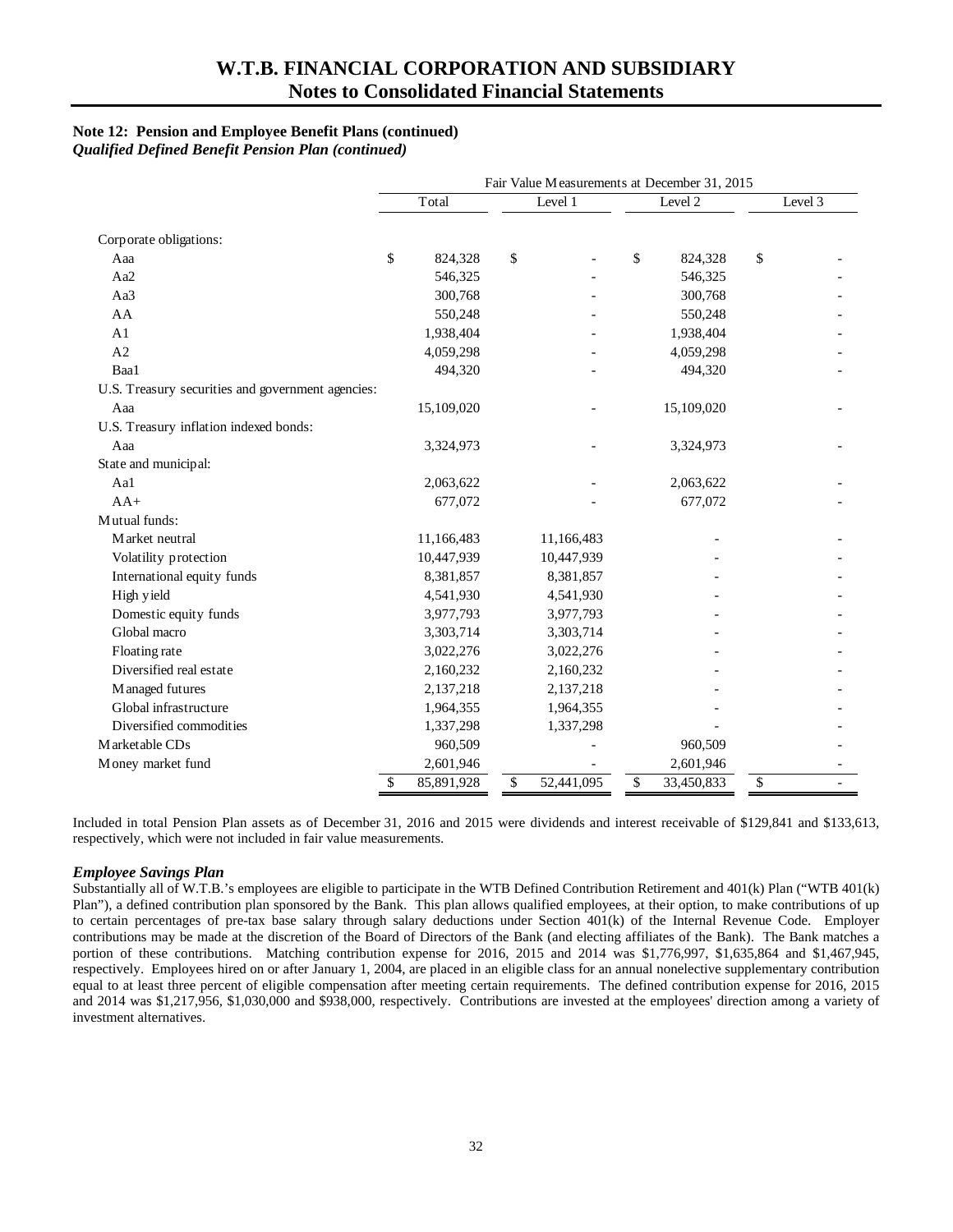### **Note 12: Pension and Employee Benefit Plans (continued)**

#### *Supplemental Retirement Plans*

 including certain retired executives. These unfunded plans are defined benefit plans, and provide for payments after the executive's retirement. W.T.B. is obligated under various nonqualified deferred compensation plans to help supplement the retirement income of certain executives, For the years ended December 31, 2016 and 2015, expenses were reduced by \$87,051 and \$436,972, respectively, relating to supplemental retirement and salary continuation plan benefits. For the year ended December 31, 2014, expenses recorded for supplemental retirement and salary continuation plan benefits totaled \$1,366,978. At December 31, 2016 and 2015, liabilities recorded for the various supplemental retirement and salary continuation plan benefits totaled \$5,437,521 and \$5,638,192, respectively, and were recorded in other liabilities.

#### *Self-Insured Medical, Dental and Vision Plans*

W.T.B. offers medical, dental and vision plans to its employees and self-insures many of these plans. W.T.B. contracts with third-parties to act as claims administrators. Funding for benefits is derived from employer and employee contributions. W.T.B. limits its potential losses through insurance policies with stop-loss carriers. Medical, dental and vision plan expenses were \$4,829,315, \$4,103,268 and \$4,302,335 for 2016, 2015 and 2014, respectively. Self-insurance reserves were \$457,219 and \$499,772 for 2016 and 2015, respectively, and were included in other liabilities.

#### **Note 13: Stock-Based Compensation Plans**

W.T.B. has a nonqualified deferred compensation "phantom stock" plan for executive officers ("Phantom Stock Plan"). The values of the Phantom Stock Plan awards are indexed to W.T.B.'s book value per share and vest over a five-year period. The stock awards and the change in value of the prior years' stock awards are expensed as compensation over the vesting period. Phantom Stock Plan compensation expense for 2016, 2015 and 2014 was \$1,310,517, \$1,156,524 and \$701,555, respectively. Dividend payments on vested and unvested phantom stock are recorded as compensation expense during the period in which they are paid. Phantom Stock Plan dividend payments for 2016, 2015 and 2014 were \$152,124, \$121,807 and \$95,907, respectively.

A summary of changes in the Phantom Stock Plan follows:

|                            | Number of Shares |    | <b>Total Share Value</b> |
|----------------------------|------------------|----|--------------------------|
| Balance, December 31, 2013 | 35,855           | \$ | 5,587,101                |
| Granted                    | 4,106            |    | 640,000                  |
| Increase in value          |                  |    | 363,666                  |
| Settled                    |                  |    |                          |
| Balance, December 31, 2014 | 39,961           |    | 6,590,767                |
| Granted                    | 4,821            |    | 795,000                  |
| Increase in value          |                  |    | 710,370                  |
| Settled                    |                  |    |                          |
| Balance, December 31, 2015 | 44,782           |    | 8,096,137                |
| Granted                    | 5,926            |    | 1,071,345                |
| Increase in value          |                  |    | 652,630                  |
| Settled                    |                  |    |                          |
| Balance, December 31, 2016 | 50,708           | \$ | 9,820,112                |

 and those unvested shares had related liabilities recorded in the amounts of \$503,516 and \$334,281, respectively. Included in other liabilities At December 31, 2016 and 2015, there were 10,255 and 7,762 unvested phantom shares with total share values of \$1,985,984 and \$1,403,292 are Phantom Stock Plan liabilities in the amounts of \$8,337,644 and \$7,027,127 at December 31, 2016 and 2015, respectively.

 Restricted Stock Plan, W.T.B. is authorized to grant up to 150,000 shares of Class B common stock, of which 56,778 shares have been granted. vesting is 20% per year over five years. Recipients do not have the right to receive dividends on unvested restricted shares. On February 23, 2010, the Board of Directors approved the W.T.B. Financial Corporation 2010 Restricted Stock Incentive Plan (the "Restricted Stock Plan") to enhance the long-term shareholder value of W.T.B. by offering opportunities to select persons to participate in the growth and success of W.T.B., encourage them to remain in service and to acquire stock and maintain ownership of W.T.B. Under the The vesting period is determined by the plan administrator on an individual grant basis. For awards granted in 2013 and subsequent years, the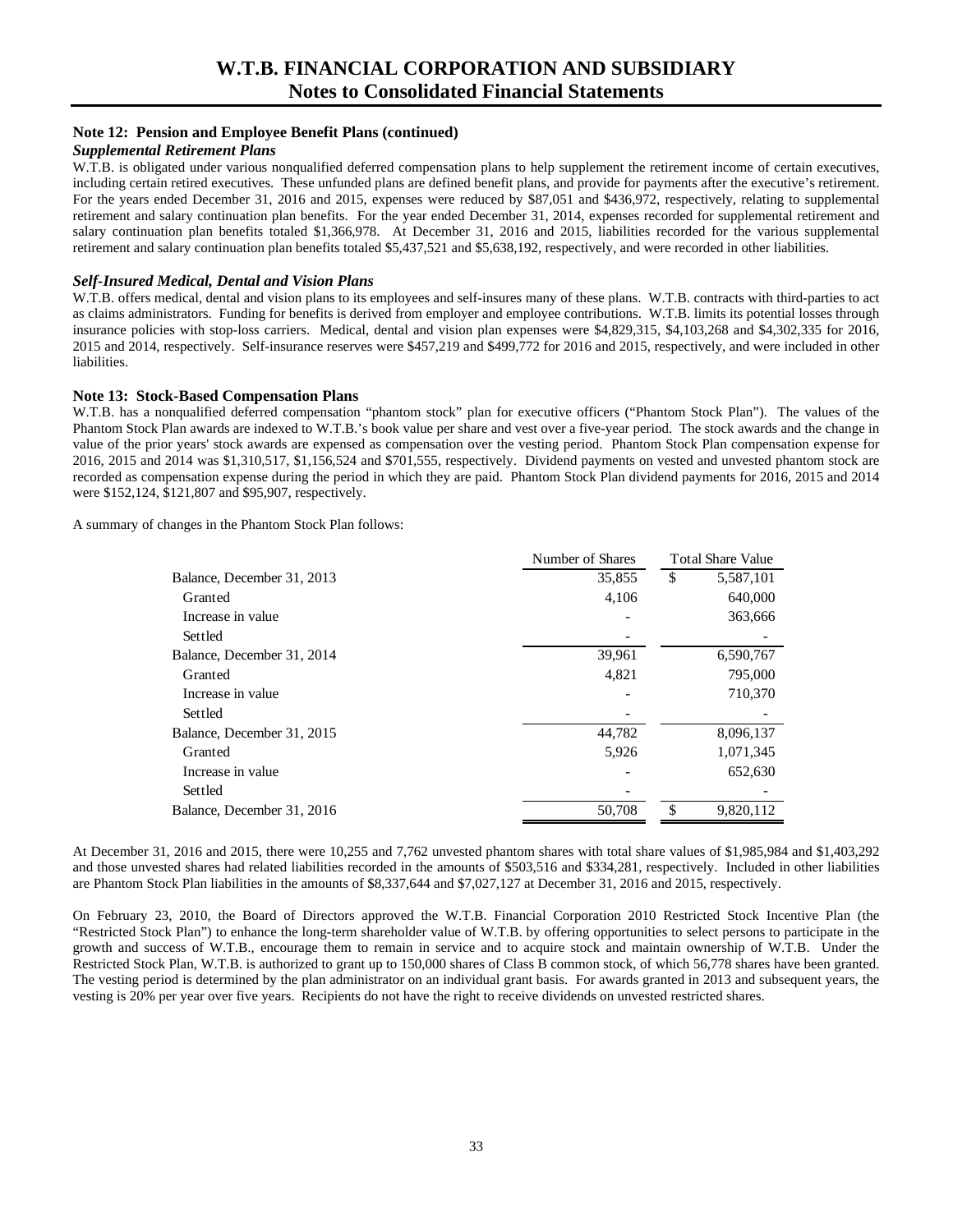#### **Note 13: Stock-Based Compensation Plans (continued)**

The following is a summary of W.T.B.'s unvested restricted stock activity for the years ended December 31, 2016, 2015 and 2014:

|                  | Weighted        |  |  |
|------------------|-----------------|--|--|
|                  | Average Grant   |  |  |
| Number of Shares | Date Fair Value |  |  |
| 24,115           | \$<br>109.66    |  |  |
| 8,500            | 160.35          |  |  |
| (8,161)          | 104.42          |  |  |
|                  |                 |  |  |
| 24,454           | 129.03          |  |  |
| 8,500            | 177.81          |  |  |
| (8,161)          | 114.91          |  |  |
|                  |                 |  |  |
| 24,793           | 150.40          |  |  |
| 7,463            | 187.14          |  |  |
| (8,261)          | 136.55          |  |  |
|                  |                 |  |  |
| 23,995           | 166.60          |  |  |
|                  |                 |  |  |

The grant date fair value of the restricted shares is estimated using recent observable sales. Compensation expense related to the restricted shares was \$1,216,960, \$1,096,631 and \$895,469 for the years ended December 31, 2016, 2015 and 2014, respectively. The total income tax benefit recognized related to restricted stock awards was \$572,195, \$563,477 and \$473,157 for the years ended December 31, 2016, 2015 and 2014, respectively. As of December 31, 2016, there was \$2,968,105 of unrecognized compensation cost related to the unvested restricted stock awards, which is expected to be recognized over a weighted average period of 3.2 years.

#### **Note 14: Income Taxes**

The current and deferred portions of income taxes for the years ended December 31 were as follows:

|                             | 2016 |             | 2015 |             |    | 2014       |
|-----------------------------|------|-------------|------|-------------|----|------------|
| Current expense:            |      |             |      |             |    |            |
| Federal                     | \$   | 27,692,160  | \$   | 23,943,290  | \$ | 15,746,806 |
| State                       |      | 1,047,624   |      | 933,949     |    | 508,902    |
|                             |      | 28,739,784  |      | 24,877,239  |    | 16,255,708 |
| Deferred expense (benefit): |      |             |      |             |    |            |
| Federal                     |      | (1,010,571) |      | (1,582,257) |    | 5,472,811  |
| State                       |      | (32,672)    |      | (32,994)    |    | 198,234    |
|                             |      | (1,043,243) |      | (1,615,251) |    | 5,671,045  |
| Income taxes                |      | 27,696,541  |      | 23,261,988  | S  | 21,926,753 |

Income taxes on pre-tax income differ from the statutory rate of 35% for the following reasons:

|                                                           | 2016               |           | 2015         |           | 2014         |           |
|-----------------------------------------------------------|--------------------|-----------|--------------|-----------|--------------|-----------|
| Federal income taxes at statutory rate                    | \$27,798,120       | 35.00%    | \$24,367,595 | 35.00%    | \$22,326,788 | 35.00%    |
| State income taxes, net of federal tax benefit            | 649,024            | 0.82%     | 585,620      | 0.84%     | 473.966      | 0.74%     |
| Decrease in income taxes due to tax-exempt interest on    |                    |           |              |           |              |           |
| securities and loans of states and political subdivisions | $(917,969)$ -1.16% |           | (893.054)    | $-1.28%$  | (929, 274)   | $-1.45%$  |
| Nondeductible interest expense from carrying              |                    |           |              |           |              |           |
| tax-exempt assets                                         | 16.517             | 0.02%     | 16.389       | 0.02%     | 20.582       | 0.03%     |
| Bank owned life insurance                                 | (332,984)          | $-0.42\%$ | (1,279,275)  | $-1.84\%$ | (392, 614)   | $-0.62%$  |
| Other nondeductible expenses                              | 481.160            | 0.61%     | 455,054      | 0.66%     | 435,005      | 0.68%     |
| Other                                                     | 2.673              | $-0.01\%$ | 9.659        | $0.00\%$  | (7.700)      | $-0.02\%$ |
| Income taxes                                              | \$27,696,541       | 34.86%    | \$23,261,988 | 33.40%    | \$21,926,753 | 34.36%    |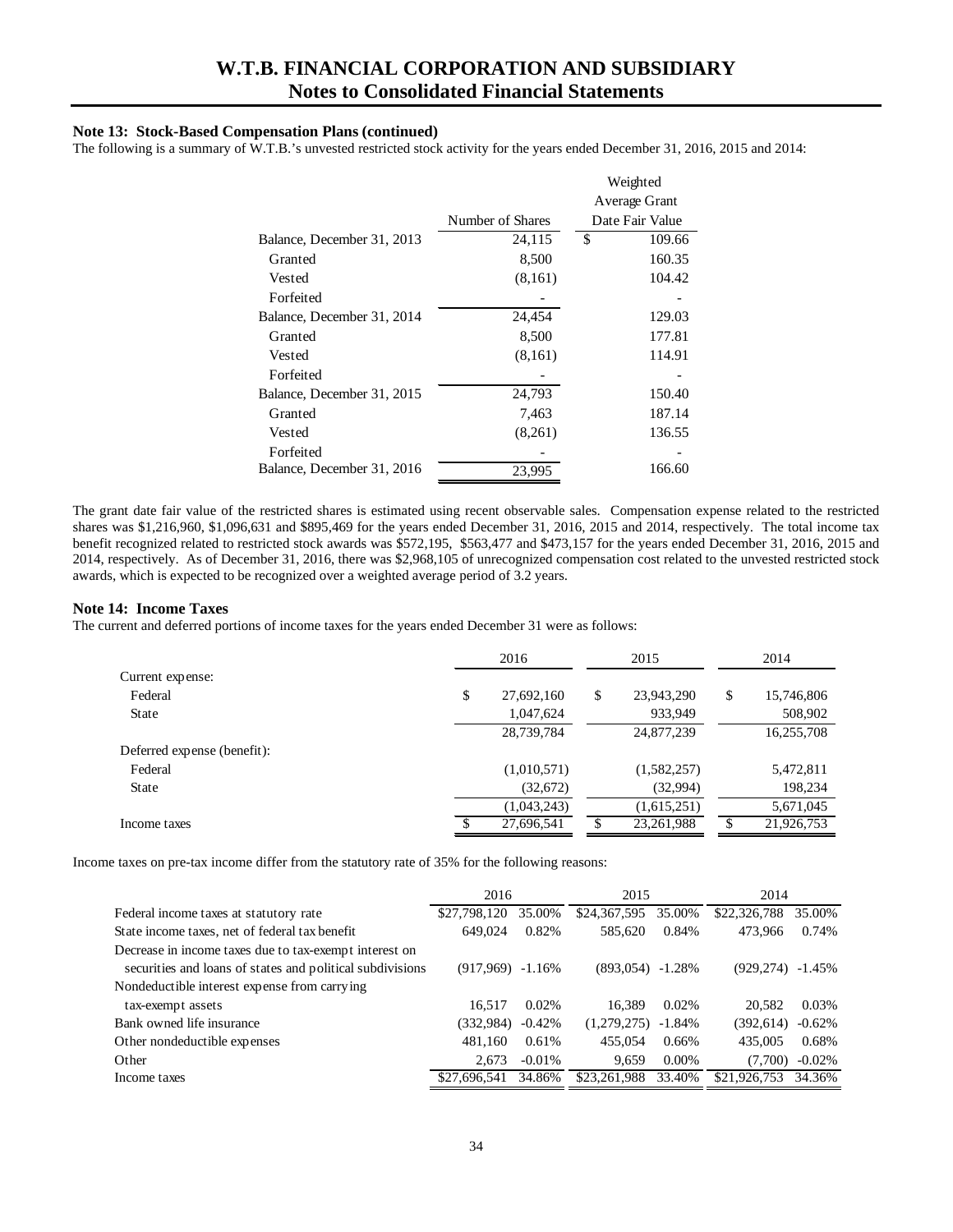#### **Note 14: Income Taxes (continued)**

Included in income taxes are taxes of \$350,264, \$211,984, and \$26,994 on net securities gains for the years ended December 31, 2016, 2015 and 2014, respectively.

Deferred income taxes reflect the net tax effects of temporary differences between the carrying amounts of assets and liabilities for financial reporting purposes and the amounts used for income tax purposes. Significant components of the deferred assets and liabilities at December 31 were as follows:

|                                                  | 2016 |            | 2015             |
|--------------------------------------------------|------|------------|------------------|
| Deferred tax assets:                             |      |            |                  |
| Allowance for loan losses                        | \$   | 31,065,060 | \$<br>30,856,983 |
| Allowance for off-balance sheet credit exposures |      | 362,120    | 363,172          |
| Unrealized loss on securities available for sale |      | 7,033,904  | 857,711          |
| Deferred compensation                            |      | 6,765,370  | 6,181,998        |
| Financial-over-tax depreciation                  |      | 1,934,824  | 1,564,573        |
| Other real estate                                |      | 130,638    | 99,872           |
| Interest on nonaccrual loans                     |      | 483,480    | 887,781          |
| Commitment fees                                  |      | 173,014    | 124,601          |
| Other                                            |      | 353,397    | 642,063          |
| Total deferred tax assets                        |      | 48,301,807 | 41,578,754       |
| Deferred tax liabilities:                        |      |            |                  |
| Pension benefits                                 |      | 3,102,451  | 1,911,282        |
| FHLB stock dividends                             |      |            | 1,770,936        |
| Deferred loan origination costs                  |      | 2,635,535  | 2,513,458        |
| Mortgage servicing                               |      | 201,017    | 254,984          |
| Prepaid expenses                                 |      | 144,141    | 132,741          |
| Discount accretion                               |      | 6,565      | 5,366            |
| State income tax                                 |      | 279,813    | 281,818          |
| Other                                            |      | 132,401    | 134,523          |
| Total deferred tax liabilities                   |      | 6,501,923  | 7,005,108        |
| Net deferred tax assets                          |      | 41,799,884 | \$<br>34,573,646 |

W.T.B. files income tax returns in the U.S. federal jurisdiction and various states. With few exceptions, W.T.B. is no longer subject to U.S. federal, state or local income tax examinations by tax authorities for years before 2013.

W.T.B. determined that it was not required to establish a valuation allowance for deferred tax assets since it is more likely than not that the deferred tax asset will be realized through carry back to taxable income in prior years, future reversals of existing taxable temporary differences, and, to a lesser extent, future taxable income. W.T.B.'s net deferred tax asset is recorded in the consolidated statements of financial condition as an asset.

At December 31, 2016 and 2015, W.T.B. had no unrecognized tax benefits. W.T.B. does not expect the total amount of unrecognized tax benefits to significantly increase within the next twelve months.

W.T.B. had no uncertain tax positions as of December 31, 2016 or 2015; therefore, no liabilities were necessary for unrecognized tax benefits.

### **Note 15: Financial Instruments with Off-Balance-Sheet Risk**

The Bank is a party to financial instruments with off-balance-sheet risk in the normal course of business to meet the financing needs of its customers. The Bank's financial instruments with off-balance-sheet risk include commitments to extend credit, standby letters of credit, and commercial letters of credit.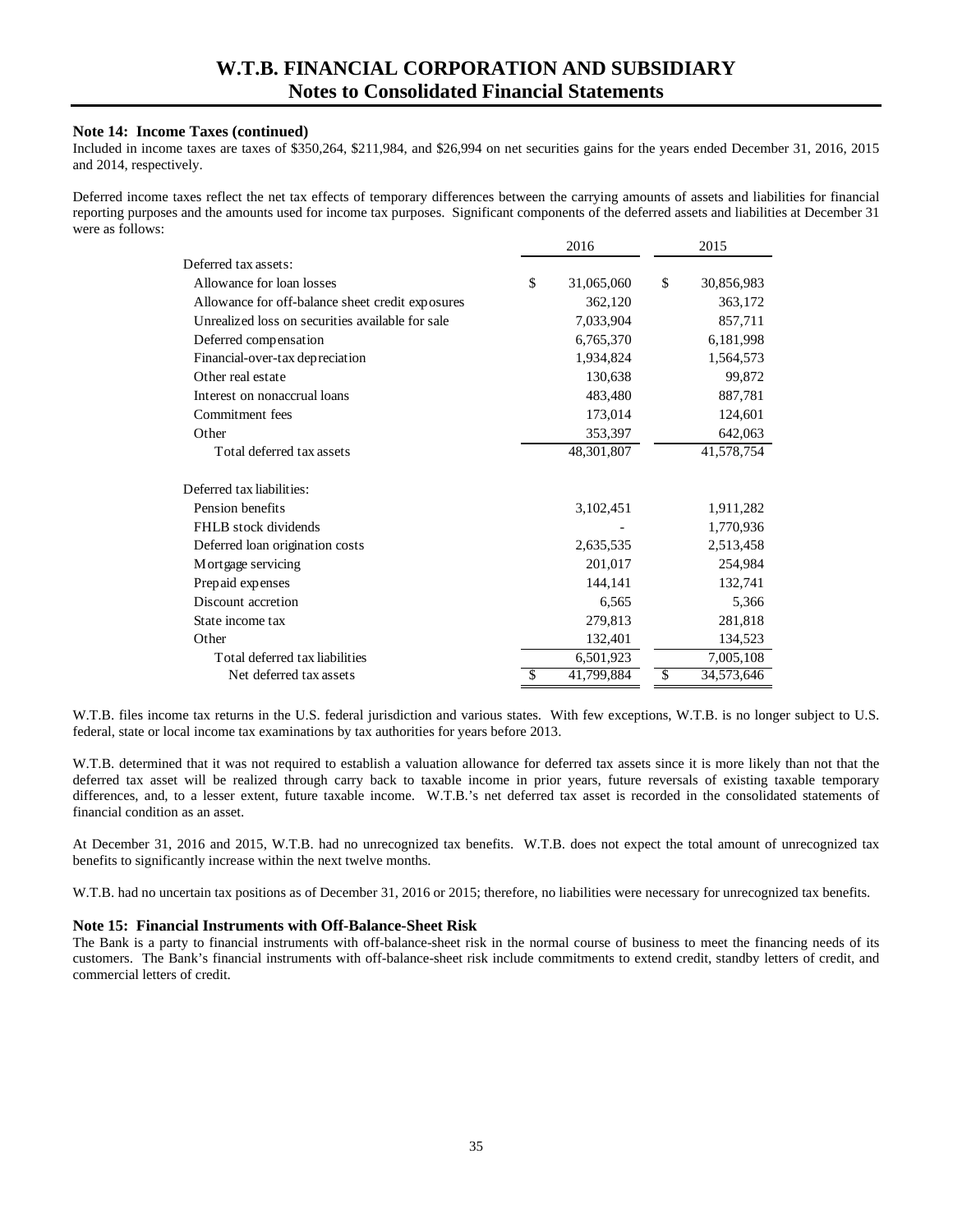#### **Note 15: Financial Instruments with Off-Balance-Sheet Risk (continued)**

Such commitments involve, to varying degrees, elements of credit, liquidity and interest rate risk in excess of the amount recognized in the consolidated statements of financial condition. The Bank's exposure to credit losses is represented by the contractual amounts of those instruments. The Bank uses the same credit policies in making commitments and conditional obligations as used in the lending process.

 necessarily represent future cash requirements. The Bank evaluates customers' creditworthiness on a case-by-case basis. The amount of collateral obtained, if deemed necessary by the Bank upon extension of credit, is based on management's credit evaluation of the customer. Commitments to extend credit are agreements to lend to customers as long as there are no violations of any conditions established in the commitment contracts. Commitments generally have fixed expiration dates or other termination clauses and may require payment of a fee. Since many of the commitments are expected to expire without being completely drawn upon, the total commitment amounts do not Collateral varies, but may include accounts receivable; inventory; property, plant and equipment; residential real estate; or income producing commercial properties.

 party. The credit risk involved in issuing standby letters of credit is essentially the same as that involved in extending loans to customers. Standby letters of credit are conditional commitments issued by the Bank to guarantee the performance of commercial customers to a third

Through commercial letters of credit, the Bank guarantees customers' trade transactions to third parties, generally to finance commercial contracts for the shipment of goods. The Bank's credit risk in these transactions is limited, since the contracts are supported by the merchandise being shipped and are generally of short duration.

Following is a summary of the Bank's exposure to off-balance-sheet risk at December 31:

|                                                        | 2016            | 2015            |  |
|--------------------------------------------------------|-----------------|-----------------|--|
| Financial instruments whose contract amounts represent |                 |                 |  |
| credit risk:                                           |                 |                 |  |
| Commitments to extend credit                           | \$1.917.998.731 | \$1,634,772,813 |  |
| Standby letters of credit                              | 82,005,968      | 66,660,209      |  |
| Commercial letters of credit                           | 5,546,574       | 135,001         |  |

A reserve for credit losses on off-balance-sheet credit exposures is maintained at a level management considers adequate. As of December 31, 2016 and 2015, the balance of the allowance was \$1,000,000, which was included in other liabilities in the consolidated statements of financial condition.

#### **Note 16: Fair Value Measurements**

W.T.B. measures some of its assets on a fair value basis. Fair value is used on a recurring basis for certain assets, such as securities available for sale and interest rate swaps, for which fair value is the primary basis of accounting. Fair value is defined as the price that would be received for the sale of an asset in an orderly transaction between market participants at the measurement date. If there has been a significant decrease in the volume and level of activity for the asset or liability, a change in valuation technique or the use of multiple valuation techniques may be appropriate. In such instances, determining the price at which willing market participants would transact at the measurement date under current market conditions depends on the facts and circumstances and requires the use of significant judgment. The fair value is a reasonable point within the range that is most representative of fair value under current market conditions.

Fair value measurement, among other things, requires W.T.B. to maximize the use of observable inputs and minimize the use of unobservable inputs. Observable inputs reflect market data obtained from independent sources, while unobservable inputs reflect W.T.B.'s market assumptions. Three types of inputs create the following fair value hierarchy:

Level 1 - Quoted prices for identical instruments in active markets that W.T.B. has the ability to access as of the measurement date.

 Level 2 - Quoted prices for similar instruments in active markets; quoted prices for identical or similar instruments in markets that are not active; and model-derived valuations whose inputs are observable or whose significant value drivers are observable market data.

Level 3 - Valuations for instruments with inputs that are unobservable, are derived from other valuation methodologies, including option pricing models, discounted cash flow models and similar techniques, and are not based on market exchange, dealer, or broker traded transactions. Level 3 valuations incorporate certain assumptions and projections in determining the fair value assigned to such instruments.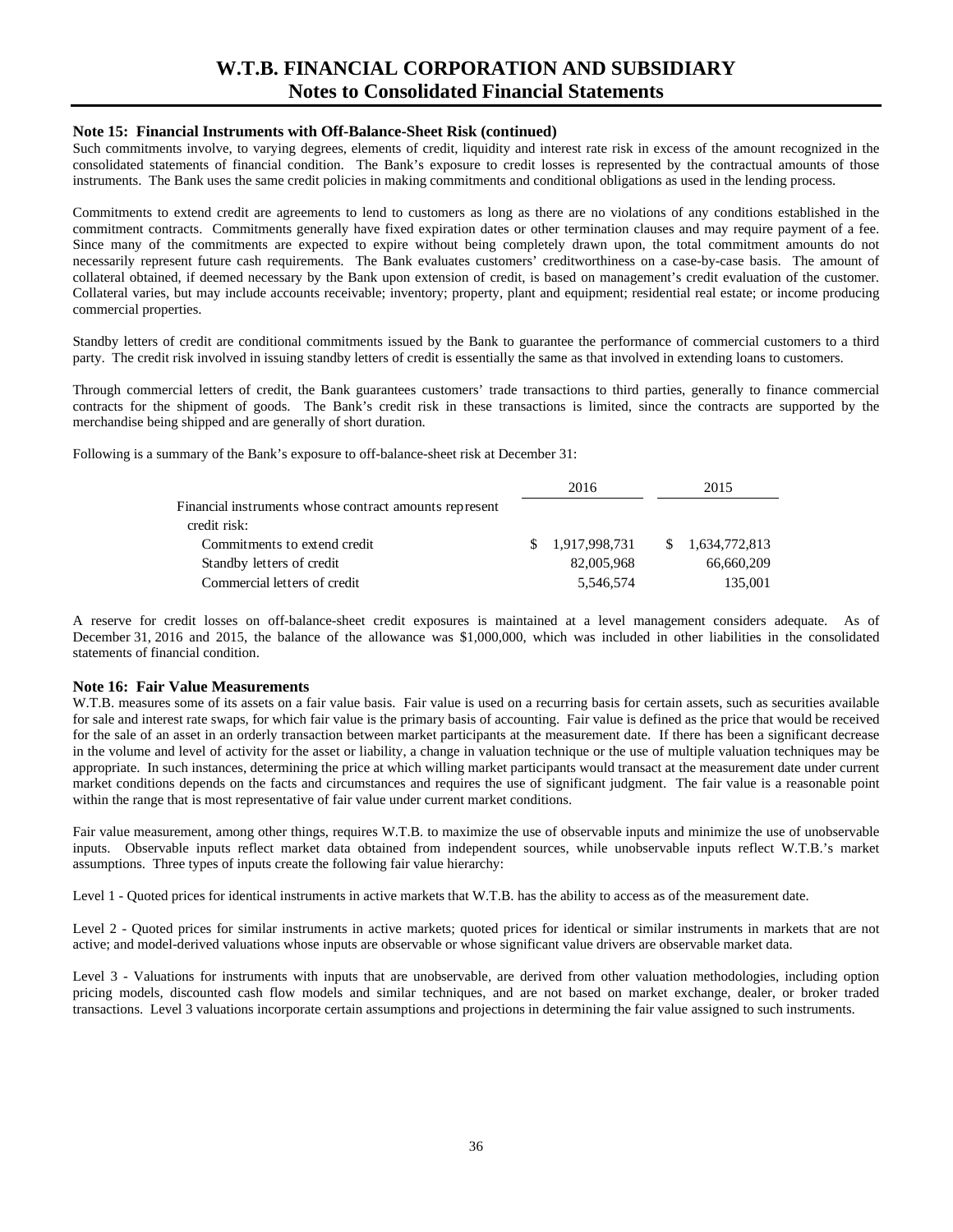#### **Note 16: Fair Value Measurements (continued)**

 A financial instrument's categorization within the valuation hierarchy is based upon the lowest level of input that is significant to the fair value measurement.

The following table presents information about W.T.B.'s assets and liabilities measured at fair value on a recurring basis and the level within the fair value hierarchy of the fair value measurements for those assets at December 31:

|                                    | 2016 |             |    |         |      |               |    |         |
|------------------------------------|------|-------------|----|---------|------|---------------|----|---------|
|                                    |      | Total       |    | Level 1 |      | Level 2       |    | Level 3 |
| Securities available for sale:     |      |             |    |         |      |               |    |         |
| U.S. Treasury and federal agencies | \$   | 529,804,620 | \$ |         | \$   | 529,804,620   | \$ |         |
| States and political subdivisions  |      | 1,353,556   |    |         |      | 1,353,556     |    |         |
| Mortgage-backed securities         |      | 401,630,285 |    |         |      | 401,630,285   |    |         |
| Total assets                       |      | 932,788,461 | \$ |         | \$   | 932,788,461   | \$ |         |
| Interest rate swap liabilities     |      | 266,026     | \$ |         | S    | 266,026       | \$ |         |
| <b>Total liabilities</b>           |      | 266,026     |    |         |      | 266,026       |    |         |
|                                    |      |             |    |         | 2015 |               |    |         |
|                                    |      | Total       |    | Level 1 |      | Level 2       |    | Level 3 |
| Securities available for sale:     |      |             |    |         |      |               |    |         |
| U.S. Treasury and federal agencies | \$   | 207,645,822 | \$ |         | \$   | 207, 645, 822 | \$ |         |
| States and political subdivisions  |      | 1,582,446   |    |         |      | 1,582,446     |    |         |
| M ortgage-backed securities        |      | 470,649,678 |    |         |      | 470,649,678   |    |         |
| Total assets                       |      | 679,877,946 | \$ |         | S    | 679,877,946   | \$ |         |
| Interest rate swap liabilities     |      | 457,623     | \$ |         |      | 457,623       | \$ |         |
| <b>Total liabilities</b>           |      | 457,623     | \$ |         |      | 457,623       | \$ |         |

The following table presents the fair value measurement of assets on a nonrecurring basis and the level within the fair value hierarchy for those assets at December 31, 2016. There were no assets measured at fair value on a nonrecurring basis as of December 31, 2015.

|                   |   | 2016    |   |                          |  |                          |  |         |  |  |
|-------------------|---|---------|---|--------------------------|--|--------------------------|--|---------|--|--|
|                   |   | Total   |   | Level 1                  |  | Level 2                  |  | Level 3 |  |  |
| Other real estate | ◡ | 870,500 |   | $\overline{\phantom{0}}$ |  | $\overline{\phantom{0}}$ |  | 870,500 |  |  |
| Total             | ◡ | 870,500 | ◡ | $\overline{\phantom{0}}$ |  | $\overline{\phantom{0}}$ |  | 870,500 |  |  |

The following table provides additional quantitative information about the unobservable inputs for W.T.B.'s assets and liabilities classified as Level 3 and measured at fair value on a nonrecurring basis at December 31:

| 2016                        |  |            |                            |                    |  |                  |                  |  |
|-----------------------------|--|------------|----------------------------|--------------------|--|------------------|------------------|--|
| <b>Financial Instrument</b> |  | Fair Value | <b>Valuation Technique</b> | Unobservable Input |  | Range            | Weighted Average |  |
| Other real estate owned     |  | 870,500    | Market approach            | Selling costs      |  | $0.0\% - 11.0\%$ | 4.0%             |  |
|                             |  | 870,500    |                            |                    |  |                  |                  |  |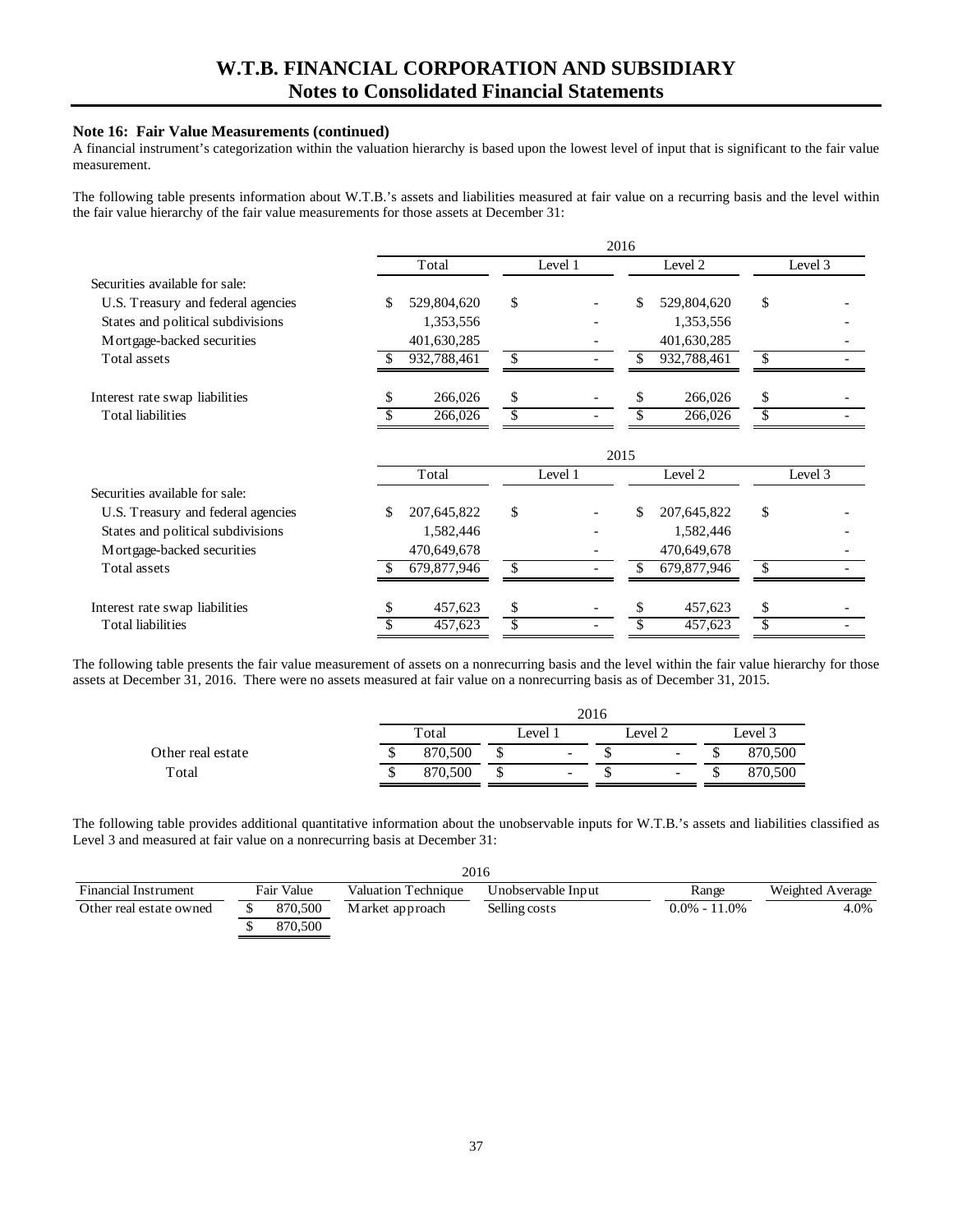#### **Note 16: Fair Value Measurements (continued)**

Carrying values of certain impaired loans are periodically evaluated to determine if valuation adjustments, or partial write-downs, should be recorded. When a collateral dependent loan is identified as impaired, the impairment is measured using the current fair value of the collateral, less selling costs. Depending on the characteristics of a loan, the fair value of collateral is generally estimated by obtaining external appraisals. Troubled debt restructurings that are not collateral dependent discount expected future cash flows based on the original contractual rate of the loan and are not considered to be at fair value. The significant unobservable inputs used in the fair value measurement of impaired loans may include estimated selling costs, discounts that may be required to dispose of the property, and management assumptions regarding market trends and other relevant factors. If the determined value of the impaired loan is less than the recorded investment in the loan, impairment is recognized by adjusting the carrying value of the loan through a charge-off to the allowance for loan losses. The carrying value of loans fully charged-off is zero.

Carrying values of other real estate owned are periodically evaluated to determine if valuation adjustments, or partial write-downs, should be recorded. Other real estate owned is carried at the lower of cost or fair value of the property, less the estimated cost to sell. Factors considered in determining the fair value of the property generally include geographic sales trends, the value of comparable sales of surrounding property, pending purchase agreements, as well as the condition of the property.

W.T.B. is required to disclose the estimated fair value of financial instruments, whether or not recognized in the balance sheet, for which it is practicable to estimate those values. These fair value estimates are made at December 31 based on relevant market information and information about the financial instruments. Fair value estimates are intended to represent the price an asset could be sold at or the price at which a liability could be settled. However, given there is no active market or observable market transactions for many of W.T.B.'s financial instruments, W.T.B.'s estimates of many of these fair values are subjective in nature, involve uncertainties and matters of significant judgment and therefore cannot be determined with precision. Changes in assumptions could significantly affect the estimated values. Nonfinancial instruments are excluded from disclosure requirements. Specifically, land and buildings are not disclosed at fair value, nor is the value derived from retaining customer deposit relationships, commonly referred to as a customer deposit base intangible. Accordingly, the aggregate fair value amounts presented are not intended to represent the fair value of W.T.B.'s assets and liabilities taken as a whole, nor W.T.B.'s shareholders' equity.

The following methods and assumptions were used by W.T.B. in estimating its fair value disclosures for each class of financial instruments:

### *Cash and Cash Equivalents*

The carrying amounts reported in the statements of financial condition for cash and short-term instruments approximate those assets' fair values.

#### *Securities*

 W.T.B. estimates fair values using external, independent pricing models that consider standard input factors such as observable market data, classifies those securities as Level 3. benchmark yields, interest rate volatilities, broker/dealer quotes, live trading levels, trade execution data, market consensus prepayment speeds and credit spreads. Examples of such instruments that would generally be classified within Level 2 of the valuation hierarchy include government-sponsored entity obligations, corporate bonds and other securities. Mortgage-backed securities are included in Level 2 if observable inputs are available. In certain cases where there is limited activity or less transparency around inputs to the valuation, W.T.B.

#### *FHLB and PCBB Stock*

The fair value is based upon the redemption value of the stock that equates to its carrying value.

#### *Loans Held for Sale*

Fair value is determined based on quoted secondary market prices for similar loans.

#### *Loans Held in Portfolio*

Fair values of loans are estimated using discounted cash flow analyses and interest rates currently being offered for loans with similar terms to borrowers of similar credit quality. Fair values for noncurrent loans are estimated using discounted cash flow analysis or underlying collateral values, where applicable. The fair values of lending commitments at year-end are estimated to approximate the remaining unamortized fees.

#### *Cash Surrender Value of Life Insurance*

The fair value of cash surrender value of life insurance is based upon the surrender value of the policies that equates to its carrying value.

#### *Mortgage Servicing Rights*

The fair value of mortgage servicing rights is estimated using discounted cash flows based on current market interest rates and current prepayment assumptions for serviced loans.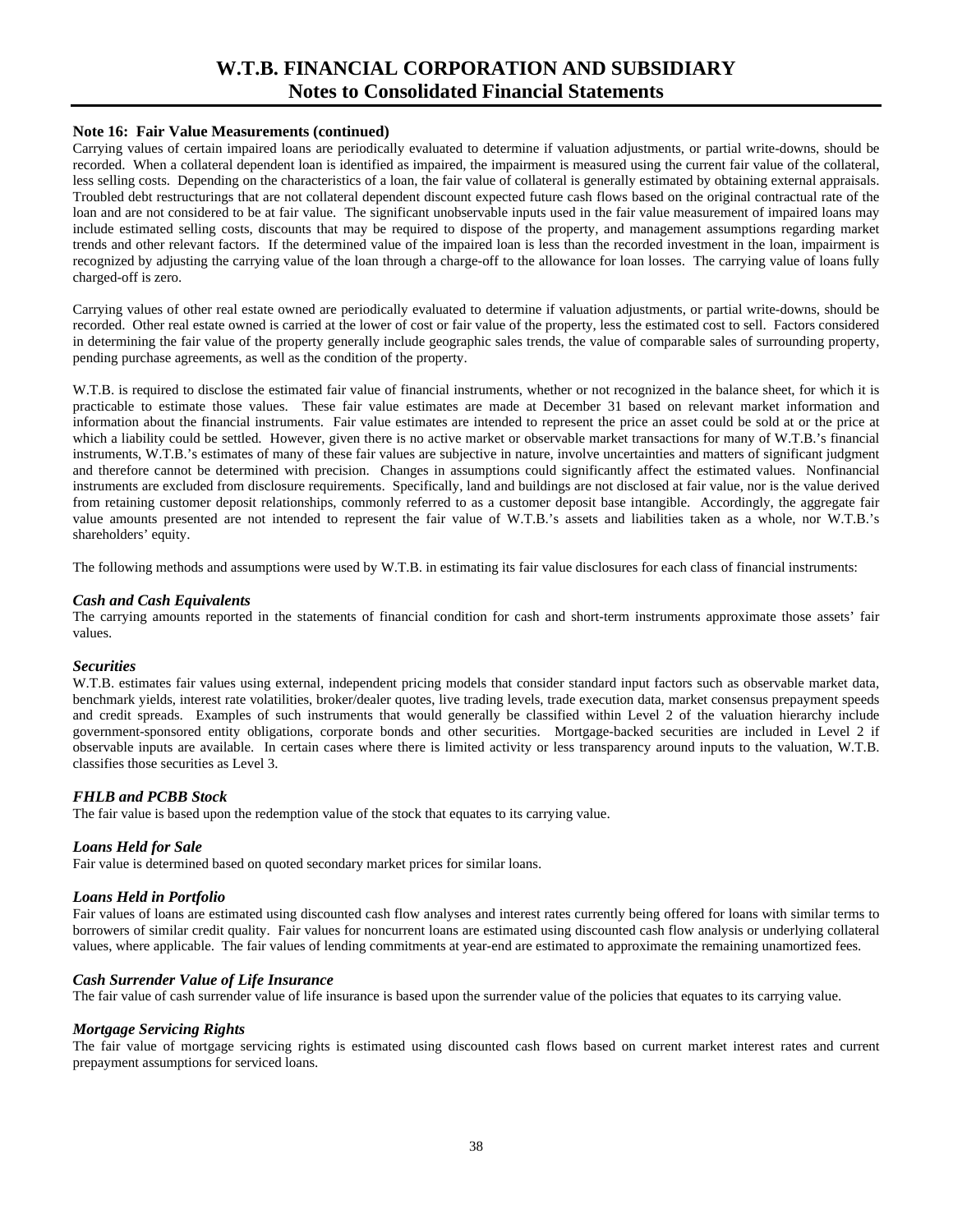### **Note 16: Fair Value Measurements (continued)**

#### *Deposits*

The fair values disclosed for interest- and noninterest-bearing demand deposits and savings are equal to the amounts payable on demand at the reporting date (i.e., their carrying amounts). The carrying amounts for variable-rate time deposits approximate their fair values at the reporting date. Fair values for fixed-rate time deposits are estimated using a discounted cash flow calculation that applies interest rates currently offered on such deposits to a schedule of aggregated expected monthly maturities.

### *Securities Sold Under Agreements to Repurchase*

The carrying amounts of securities sold under agreements to repurchase approximate their fair values.

#### *Interest Rate Swaps*

The fair value of interest rate swaps is estimated by discounting the estimated expected cash flows of the swap using a discount curve and implied forward rates.

The carrying amounts and estimated fair values of W.T.B.'s financial instruments at December 31 were as follows:

|                                                   |                     | 2016              |                   |
|---------------------------------------------------|---------------------|-------------------|-------------------|
|                                                   | Level in Fair Value |                   | Estimated         |
|                                                   | Hierarchy           | Carrying Amount   | Fair Value        |
| Financial assets:                                 |                     |                   |                   |
| Cash and due from banks and interest-bearing      |                     |                   |                   |
| deposits with banks                               | $\mathbf{1}$        | \$<br>423,413,571 | \$<br>423,413,571 |
| Securities available for sale                     | $\overline{c}$      | 932,788,461       | 932,788,461       |
| Securities held to maturity                       | $\overline{2}$      | 452,029,006       | 449,441,361       |
| Federal Home Loan Bank and Pacific Coast Bankers' |                     |                   |                   |
| Bancshares stock                                  | $\overline{c}$      | 6,421,500         | 6,421,500         |
| Loans held for sale                               | $\overline{2}$      | 27,972,608        | 27,972,608        |
| Loans held in portfolio, net of allowance         | 3                   | 3,671,316,767     | 3,699,151,729     |
| Cash surrender value of life insurance            | $\mathbf{1}$        | 21,331,668        | 21,331,668        |
| Mortgage servicing rights                         | 3                   | 555,113           | 1,212,228         |
| Financial liabilities:                            |                     |                   |                   |
| Demand and savings deposits                       | $\mathbf{1}$        | 4,633,383,304     | 4,633,383,304     |
| Time deposits                                     | $\overline{2}$      | 290,306,504       | 289,847,620       |
| Securities sold under agreements to repurchase    | $\mathbf{1}$        | 211,462,438       | 211,462,438       |
| Interest rate swaps                               | $\overline{2}$      | 266,026           | 266,026           |
|                                                   |                     |                   |                   |
|                                                   |                     | 2015              |                   |
|                                                   | Level in Fair Value |                   | Estimated         |
|                                                   | Hierarchy           | Carrying Amount   | Fair Value        |
| Financial assets:                                 |                     |                   |                   |
| Cash and due from banks and interest-bearing      |                     |                   |                   |
| deposits with banks                               | 1                   | \$<br>518,398,245 | \$<br>518,398,245 |
| Securities available for sale                     | $\overline{c}$      | 679,877,946       | 679,877,946       |
| Securities held to maturity                       | $\overline{c}$      | 482,414,445       | 480,988,458       |
| Federal Home Loan Bank and Pacific Coast Bankers' |                     |                   |                   |
| Bancshares stock                                  | $\overline{c}$      | 5,781,300         | 5,781,300         |
| Loans held for sale                               | $\overline{c}$      | 23,728,595        | 23,728,595        |
| Loans held in portfolio, net of allowance         | 3                   | 3,447,900,979     | 3,445,006,045     |
| Cash surrender value of life insurance            | $\mathbf{1}$        | 20,245,980        | 20,245,980        |
| Mortgage servicing rights                         | 3                   | 702,104           | 1,336,194         |
| Financial liabilities:                            |                     |                   |                   |
| Demand and savings deposits                       |                     |                   |                   |
|                                                   | $\mathbf{1}$        | 4,199,043,231     | 4,199,043,231     |
| Time deposits                                     | $\overline{2}$      | 341,504,819       | 342,194,064       |
| Securities sold under agreements to repurchase    | $\mathbf{1}$        | 264,887,110       | 264,887,110       |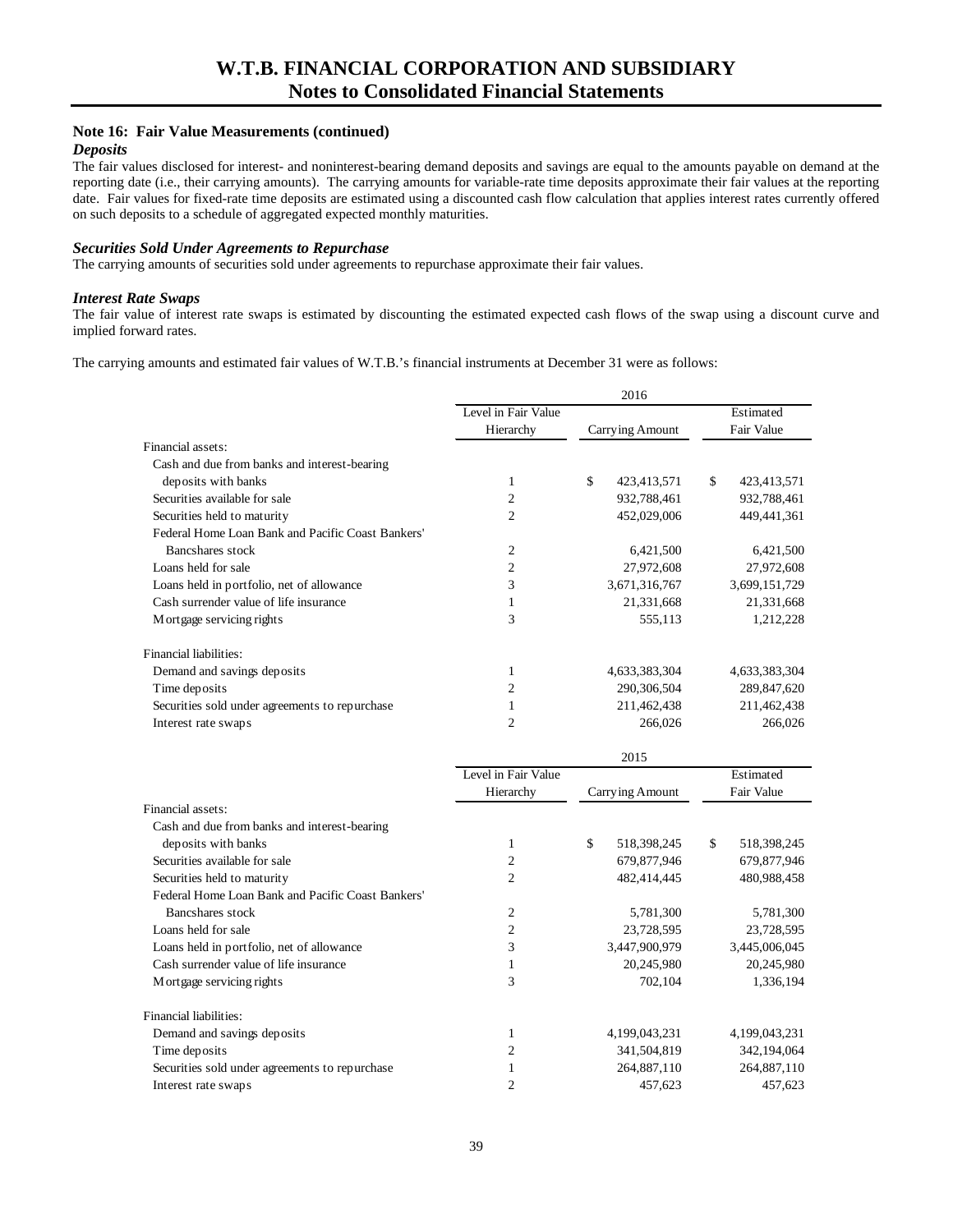#### **Note 17: Interest Rate Swaps**

For certain long-term, fixed rate loans, the Bank has entered into interest rate swap agreements with a counterparty in order to serve as a hedge to changes in interest rates. Under the swap agreements, the Bank pays the counterparty a fixed rate equal to the rate on the borrower's note. In return, the Bank receives a variable rate from the counterparty. These stand-alone derivative instruments derive their value from underlying interest rates. These transactions may involve both credit and market risk. The notional amount is the amount on which calculations, payments and the value of the derivative are based. The notional amount does not represent direct credit exposure. The direct credit exposure is derived from the net present value of the future payment streams to be paid and received based on current market conditions.

Should the net present value of future payment streams to be received exceed those to be paid, then the Bank would be in an unrealized gain position, and the net difference would represent potential credit exposure. This difference also represents the fair value of the derivative instrument.

 Credit risk of the financial contract is controlled through credit approval, limits, and monitoring procedures. W.T.B. is exposed to creditrelated losses in the event of nonperformance by the counterparty to these agreements when W.T.B. is in an unrealized gain position. As of December 31, 2016 and 2015, W.T.B. was in an unrealized loss position and a liability was recorded relating to the interest rate swaps.

Information pertaining to outstanding interest rate swaps at December 31 was as follows:

|                                           |     | 2016       | 2015      |  |  |
|-------------------------------------------|-----|------------|-----------|--|--|
| Notional amount                           | S   | 4,302,296  | 5,091,255 |  |  |
| Weighted-average pay rate                 |     | 6.12%      | 6.08%     |  |  |
| Weighted-average receive rate             |     | 1.73%      | 1.32%     |  |  |
| Average maturity in years                 |     | 2.62       | 3.62      |  |  |
| Liability relating to interest rate swaps | \$. | (266, 026) | (457,623) |  |  |

The net changes in fair value of the hedged asset and derivatives are recorded in loans and other liabilities. Net payments on interest rate swaps reduced interest revenue on loans by \$212,505, \$262,937and \$299,807 for 2016, 2015 and 2014, respectively.

#### **Note 18: Commitments and Contingencies**

#### *Lease Commitments*

W.T.B. has various operating leases covering the use of certain premises. The lease expense under such arrangements amounted to \$2,757,180, \$2,500,394 and \$2,296,415 for the years ended December 31, 2016, 2015 and 2014, respectively. All leases, not including renewal options, expire prior to the end of year 2026. Certain leases contain renewal clauses and rent escalation clauses based on the Consumer Price Index ("CPI"), or other factors contained in the lease agreement.

The following table sets forth future minimum lease payments under non-cancelable operating leases:

| Years ending December 31,           |     |            |
|-------------------------------------|-----|------------|
| 2017                                | \$  | 2,299,540  |
| 2018                                |     | 2,469,609  |
| 2019                                |     | 2,368,787  |
| 2020                                |     | 2.092.944  |
| 2021                                |     | 1,881,004  |
| 2022 and thereafter                 |     | 5,832,266  |
| Total future minimum lease payments | \$. | 16.944.150 |

### *Concentrations of Credit Risk*

 borrowers. Although the loan portfolio is diversified, a substantial portion of the borrower's ability to honor their agreements is dependent The Bank grants commercial and agricultural, real estate and consumer loans to customers, mainly in Washington, Idaho and Oregon, secured by business, real and personal property. The loans are expected to be repaid from cash flow or proceeds from the sale of selected assets of the upon economic conditions in Washington, Idaho and Oregon. The Bank has no significant exposure to foreign credits in its loan portfolio.

#### *Legal Proceedings*

W.T.B.'s financial position or results of operations. 40 During the normal course of business, W.T.B. and the Bank are involved as defendants in various legal matters. In the opinion of W.T.B.'s management, the potential liability, if any, upon resolution of all litigation currently pending would not have a material adverse effect on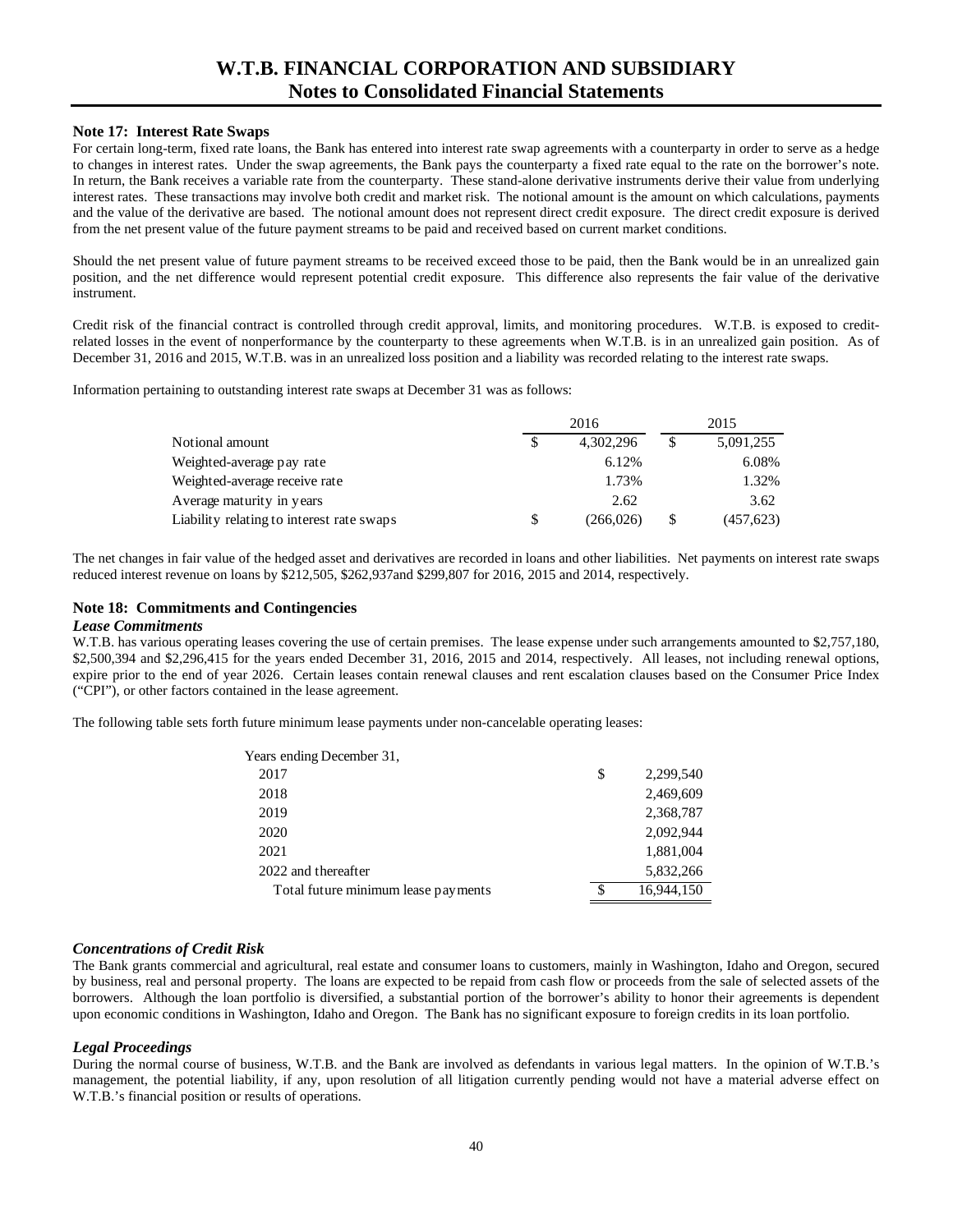### **Note 19: Parent Company Statements**

W.T.B.'s parent company statements are presented using the equity method of accounting; therefore, accounts of its subsidiary have not been included. Intercompany transactions and balances have not been eliminated. The condensed parent company statements follow:

| <b>Statements of Financial Condition</b>               | December 31.  |             |     |               |  |  |  |
|--------------------------------------------------------|---------------|-------------|-----|---------------|--|--|--|
|                                                        |               | 2016        |     | 2015          |  |  |  |
| <b>Assets</b>                                          |               |             |     |               |  |  |  |
| Cash                                                   | \$            | 4,251,478   | \$  | 2,201,969     |  |  |  |
| U.S. Treasury securities available for sale,           |               |             |     |               |  |  |  |
| carried at fair value                                  |               | 1,000,078   |     | 995,859       |  |  |  |
| Equity in underlying net book value of bank subsidiary | 487, 348, 512 |             |     | 457,711,574   |  |  |  |
| Premises and equipment, net                            |               | 1,156,667   |     | 1,259,402     |  |  |  |
| Other assets                                           |               | 2,564,553   |     | 2.267.344     |  |  |  |
| Total assets                                           |               | 496.321.288 |     | 464,436,148   |  |  |  |
|                                                        |               |             |     |               |  |  |  |
| <b>Liabilities</b>                                     |               |             |     |               |  |  |  |
| Other liabilities                                      | \$            | 35,380      | \$  | 29,135        |  |  |  |
| Shareholders' equity                                   |               | 496,285,908 |     | 464, 407, 013 |  |  |  |
| Total liabilities and shareholders' equity             | S.            | 496.321.288 | \$. | 464,436,148   |  |  |  |

| <b>Statements of Income</b><br>Years Ended December 31, |    |            |    |            |      |            |
|---------------------------------------------------------|----|------------|----|------------|------|------------|
|                                                         |    | 2016       |    | 2015       | 2014 |            |
| Revenue                                                 |    |            |    |            |      |            |
| Dividends from banking subsidiary                       | \$ | 11,639,000 | \$ | 7,079,741  | \$   | 5,987,958  |
| Other                                                   |    | 1,208,761  |    | 1,133,177  |      | 1,357,416  |
| Total revenue                                           |    | 12,847,761 |    | 8,212,918  |      | 7,345,374  |
| <b>Expense</b>                                          |    |            |    |            |      |            |
| Salaries and employee benefits                          |    | 732,465    |    | 733,866    |      | 710,812    |
| Other                                                   |    | 1,125,280  |    | 1,188,981  |      | 1,231,605  |
| Total expense                                           |    | 1,857,745  |    | 1,922,847  |      | 1,942,417  |
| Income before income tax benefit and equity             |    |            |    |            |      |            |
| in undistributed net income of subsidiary               |    | 10,990,016 |    | 6,290,071  |      | 5,402,957  |
| Income tax benefit                                      |    | (220, 605) |    | (271,390)  |      | (205, 785) |
| Income before equity in undistributed net               |    |            |    |            |      |            |
| income of subsidiary                                    |    | 11,210,621 |    | 6,561,461  |      | 5,608,742  |
| Equity in undistributed net income of                   |    |            |    |            |      |            |
| banking subsidiary                                      |    | 40,516,037 |    | 39,798,253 |      | 36,255,326 |
| <b>Net income</b>                                       |    | 51,726,658 |    | 46,359,714 |      | 41,864,068 |
| Preferred stock dividends                               |    |            |    | 141,346    |      | 417,932    |
| Net income available to common shareholders             | \$ | 51,726,658 | \$ | 46,218,368 | \$   | 41,446,136 |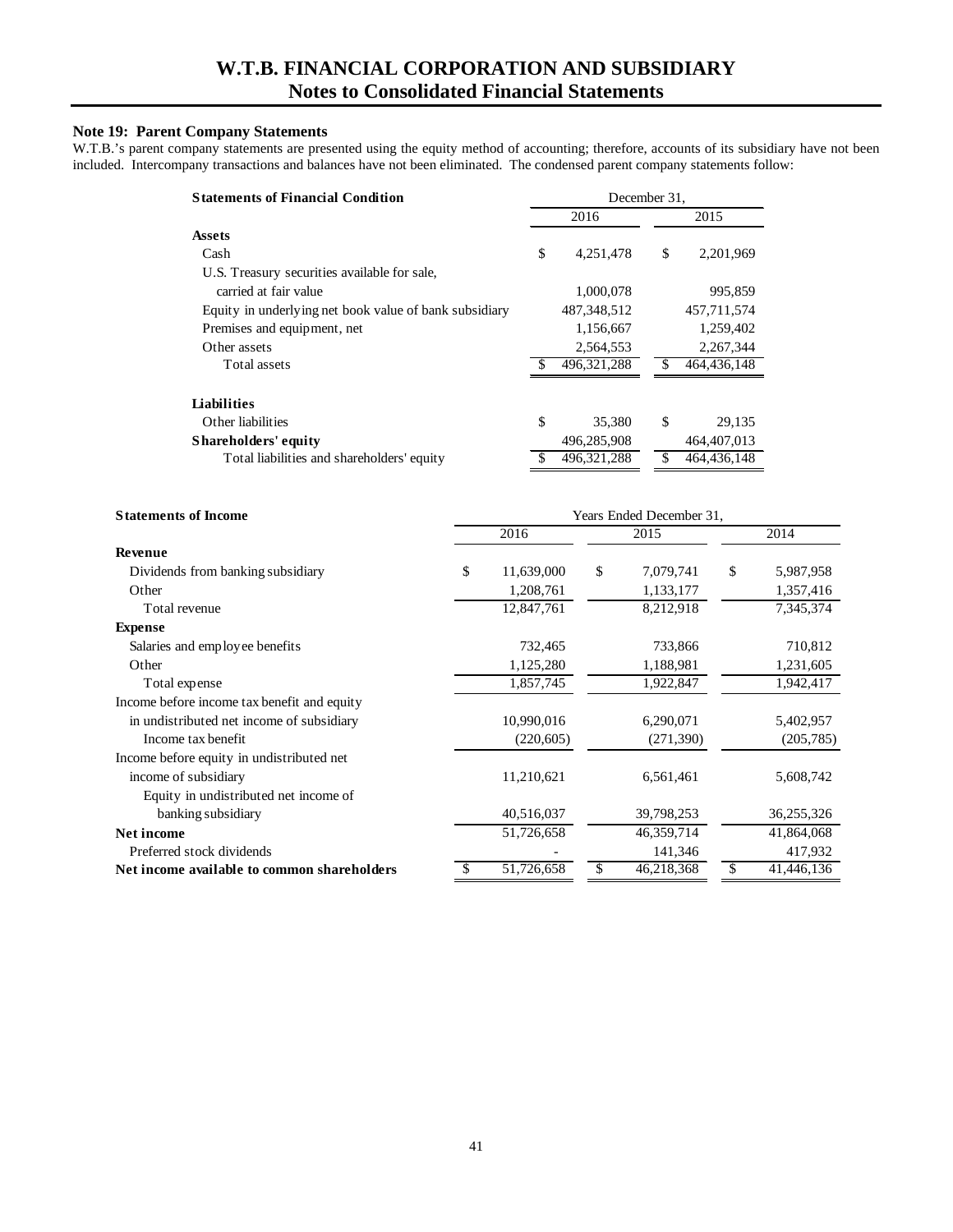### **Note 19: Parent Company Statements (continued)**

| <b>Statements of Cash Flows</b>                           | Years Ended December 31, |                |    |                |                          |                |  |
|-----------------------------------------------------------|--------------------------|----------------|----|----------------|--------------------------|----------------|--|
|                                                           |                          | 2016           |    | 2015           |                          | 2014           |  |
| Cash flows from operating activities:                     |                          |                |    |                |                          |                |  |
| Net income                                                | \$                       | 51,726,658     | \$ | 46,359,714     | \$                       | 41,864,068     |  |
| Adjustments to reconcile net income to                    |                          |                |    |                |                          |                |  |
| cash provided by operating activities:                    |                          |                |    |                |                          |                |  |
| Undistributed net income of subsidiary                    |                          | (40,516,037)   |    | (39,798,253)   |                          | (36, 255, 326) |  |
| Depreciation                                              |                          | 102,735        |    | 105,263        |                          | 245,830        |  |
| Deferred income tax benefit                               |                          | (16,937)       |    | (16,021)       |                          | (48,706)       |  |
| Gains on sales of investments                             |                          |                |    |                |                          | (568, 305)     |  |
| Stock-based compensation                                  |                          | 1,363,219      |    | 1,276,286      |                          | 1,055,212      |  |
| Stock-based directors' fees                               |                          | 300,132        |    | 270,210        |                          | 180,329        |  |
| Other, net                                                |                          | (9,047)        |    | 35,544         |                          | 160,760        |  |
| Net cash provided by operating activities                 |                          | 12,950,723     |    | 8,232,743      |                          | 6,633,862      |  |
| Cash flows from investing activities:                     |                          |                |    |                |                          |                |  |
| Purchase of securities available for sale                 |                          |                |    | (997, 891)     |                          |                |  |
| Proceeds from maturities of securities available for sale |                          |                |    | 1,000,000      |                          |                |  |
| Proceeds from investments in subsidiary                   |                          |                |    | 12,571,000     |                          | 25,000,000     |  |
| Purchases of premises and equipment                       |                          |                |    |                |                          | (5,694)        |  |
| Purchase of other assets and investments                  |                          | (288,910)      |    | (273,978)      |                          | (23,529)       |  |
| Proceeds from investments                                 |                          | 22,014         |    | 101,969        |                          | 1,471,842      |  |
| Net cash provided by investing activities                 |                          | (266, 896)     |    | 12,401,100     |                          | 26,442,619     |  |
| Cash flows from financing activities:                     |                          |                |    |                |                          |                |  |
| Repurchase of preferred stock                             |                          |                |    | (19,571,000)   |                          | (25,000,000)   |  |
| Common share repurchase and retirement                    |                          | (3,000,000)    |    |                |                          |                |  |
| Common stock dividends paid                               |                          | (7,634,318)    |    | (6,915,771)    |                          | (6,080,080)    |  |
| Preferred stock dividends paid                            |                          |                |    | (190, 274)     |                          | (480, 432)     |  |
| Net cash used in financing activities                     |                          | (10, 634, 318) |    | (26, 677, 045) |                          | (31,560,512)   |  |
| Increase (decrease) in cash                               |                          | 2,049,509      |    | (6,043,202)    |                          | 1,515,969      |  |
| Cash at beginning of year                                 |                          | 2,201,969      |    | 8,245,171      |                          | 6,729,202      |  |
| Cash at end of year                                       | \$                       | 4,251,478      | \$ | 2,201,969      | $\overline{\mathcal{S}}$ | 8,245,171      |  |

#### **Note 20: Related Parties**

In the ordinary course of business, W.T.B. and its subsidiary make loans and enter into other transactions with certain related parties, its directors and entities having a specified relationship with the directors. Such transactions are made on substantially the same terms and conditions as transactions with other customers. Total deposits from these related parties were \$43,600,477, \$35,217,517 and \$29,184,804 at December 31, 2016, 2015 and 2014, respectively. Related party loan amounts for the years ended December 31, 2016, 2015 and 2014, are summarized in the table below. The reclassifications represent loans that were not related party that subsequently became related party loans, or loans that were once considered related party but are no longer considered related party.

|                              |   | 2016         | 2015             | 2014        |
|------------------------------|---|--------------|------------------|-------------|
| Balance at beginning of year | S | 43,181,161   | \$<br>43,199,742 | 35,880,803  |
| New loans and advances       |   | 17,521,720   | 11.229.802       | 15,420,416  |
| Repayments                   |   | (23,090,884) | (13, 140, 883)   | (8,162,810) |
| Other and reclassifications  |   | (1,372,377)  | 1.892.500        | 61,333      |
| Balance at end of year       | S | 36,239,620   | 43,181,161       | 43,199,742  |

Under current federal regulations, W.T.B. is limited in the amount that may be borrowed from Washington Trust Bank. At December 31, 2016, 2015 and 2014, a maximum of \$4,319,875, \$4,319,875 and \$5,576,975, respectively, could be loaned to W.T.B. No such loans have been made.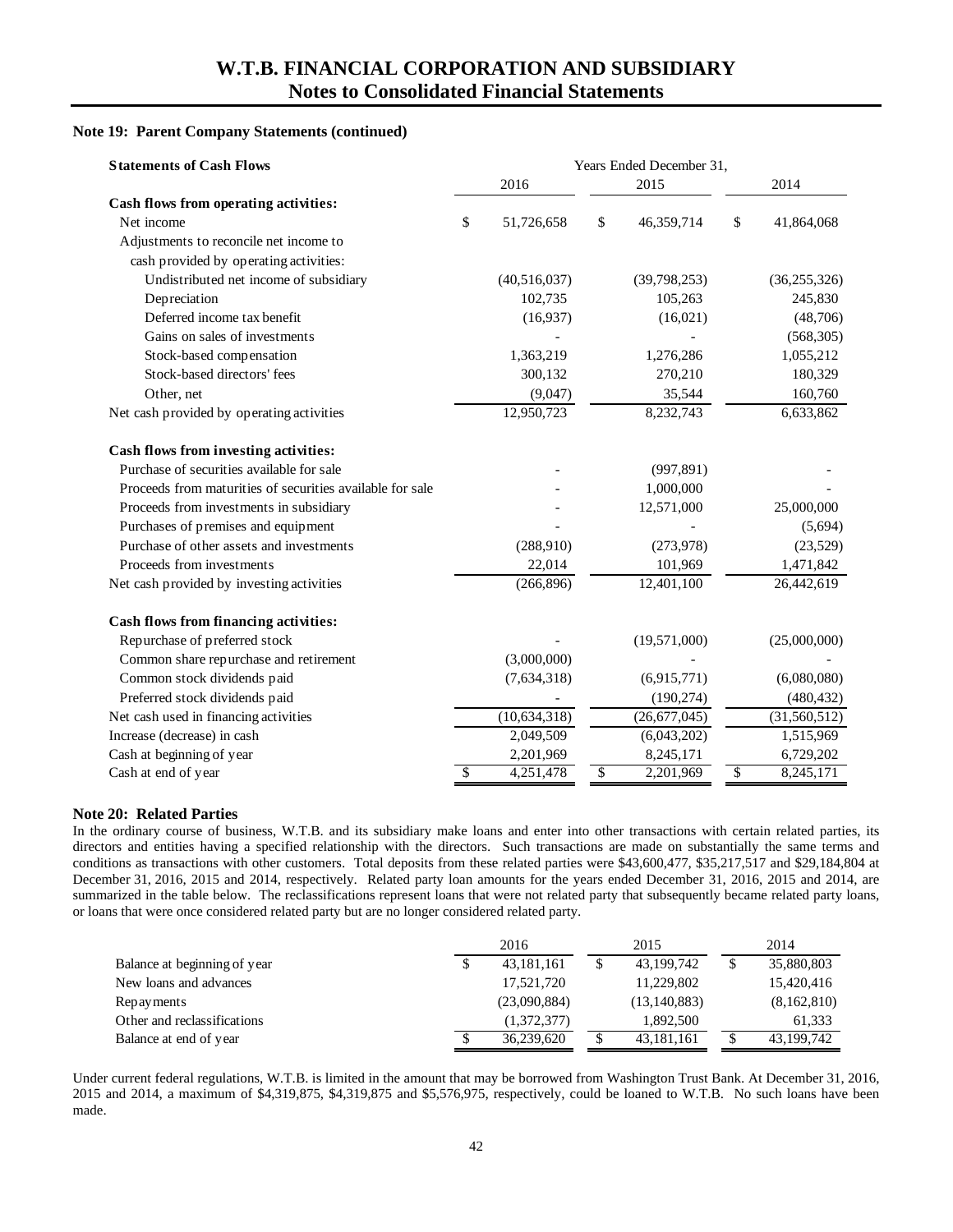### **Note 21: Earnings per Share**

The numerators and denominators used in computing basic and diluted earnings per common share for the years ended December 31, 2016, 2015 and 2014, can be reconciled as follows:

|                                              |    | 2016       |    | 2015       | 2014 |            |
|----------------------------------------------|----|------------|----|------------|------|------------|
| Numerator:                                   |    |            |    |            |      |            |
| Net income                                   | \$ | 51,726,658 | \$ | 46,359,714 | \$   | 41,864,068 |
| Preferred stock dividends                    |    |            |    | 141,346    |      | 417,932    |
| Net income available to common shareholders  |    | 51,726,658 | \$ | 46,218,368 | \$   | 41,446,136 |
| Denominator:                                 |    |            |    |            |      |            |
| Weighted-average number of common            |    |            |    |            |      |            |
| shares outstanding - basic                   |    | 2,543,917  |    | 2,541,339  |      | 2,532,116  |
| Effect of potentially dilutive common shares |    | 5,977      |    | 24,738     |      | 24,399     |
| Weighted-average number of common            |    |            |    |            |      |            |
| shares - diluted                             |    | 2,549,894  |    | 2,566,077  |      | 2,556,515  |
| Earnings per common share:                   |    |            |    |            |      |            |
| Basic                                        | \$ | 20.33      | \$ | 18.19      | \$   | 16.37      |
| Diluted                                      |    | 20.29      | \$ | 18.01      | \$   | 16.21      |

### **Note 22: Accumulated Other Comprehensive Loss**

Accumulated other comprehensive loss includes the after tax change in unrealized market value adjustment of securities available for sale and the unrealized net losses and prior service costs related to W.T.B.'s defined benefit plan.

|                            |                      | <b>Unrealized Gains</b> |                    |                |       |                |
|----------------------------|----------------------|-------------------------|--------------------|----------------|-------|----------------|
|                            | (Losses) on          |                         | Unrealized Losses  |                |       |                |
|                            | Securities Available |                         | on Defined Benefit |                |       |                |
|                            | for Sale             |                         | Pension Plan       |                | Total |                |
| Balance, December 31, 2013 | S                    | (2,508,526)             | S                  | (16,880,249)   | \$    | (19,388,775)   |
| Net change                 |                      | 3,326,538               |                    | (11,399,406)   |       | (8,072,868)    |
| Balance, December 31, 2014 |                      | 818,012                 |                    | (28, 279, 655) |       | (27, 461, 643) |
| Net change                 |                      | (2,410,903)             |                    | 3,942,195      |       | 1,531,292      |
| Balance, December 31, 2015 |                      | (1,592,891)             |                    | (24, 337, 460) |       | (25,930,351)   |
| Net change                 |                      | (11,470,072)            |                    | 593,276        |       | (10, 876, 796) |
| Balance, December 31, 2016 | \$                   | (13,062,963)            | \$                 | (23, 744, 184) | \$    | (36,807,147)   |

The following table shows the significant amounts reclassified out of each component of accumulated other comprehensive loss:

| Details About Accumulated                          |             | Years Ended December 31. | Affected Line in the |                                   |
|----------------------------------------------------|-------------|--------------------------|----------------------|-----------------------------------|
| Other Comprehensive Loss Components                | 2016        | 2015                     | 2014                 | Consolidated Statements of Income |
| Securities available for sale:                     |             |                          |                      |                                   |
| Gains on sale of securities                        | (1,000,753) | (605, 669)<br>S          | \$<br>(77, 126)      | Gains on sale of securities, net  |
| Total before tax                                   | (1,000,753) | (605, 669)               | (77, 126)            |                                   |
| Income tax expense                                 | 350,264     | 211,984                  | 26,994               | Income taxes                      |
| Net of tax                                         | (650, 489)  | (393, 685)               | (50, 132)            |                                   |
| Defined benefit pension plan:                      |             |                          |                      |                                   |
| Amortization of net loss                           | 3,591,956   | 3.845.929                | 2,144,557            | Pension and employee benefits     |
| Amortization of prior service cost                 | 8.037       | 8.037                    | 8,037                | Pension and employee benefits     |
| Total before tax                                   | 3,599,993   | 3,853,966                | 2,152,594            |                                   |
| Income tax benefit                                 | (1,259,998) | (1,348,888)              | (753, 408)           | Income taxes                      |
| Net of tax                                         | 2,339,995   | 2,505,078                | 1,399,186            |                                   |
| Total reclassifications for the period, net of tax | 1,689,506   | 2,111,393                | 1,349,054            |                                   |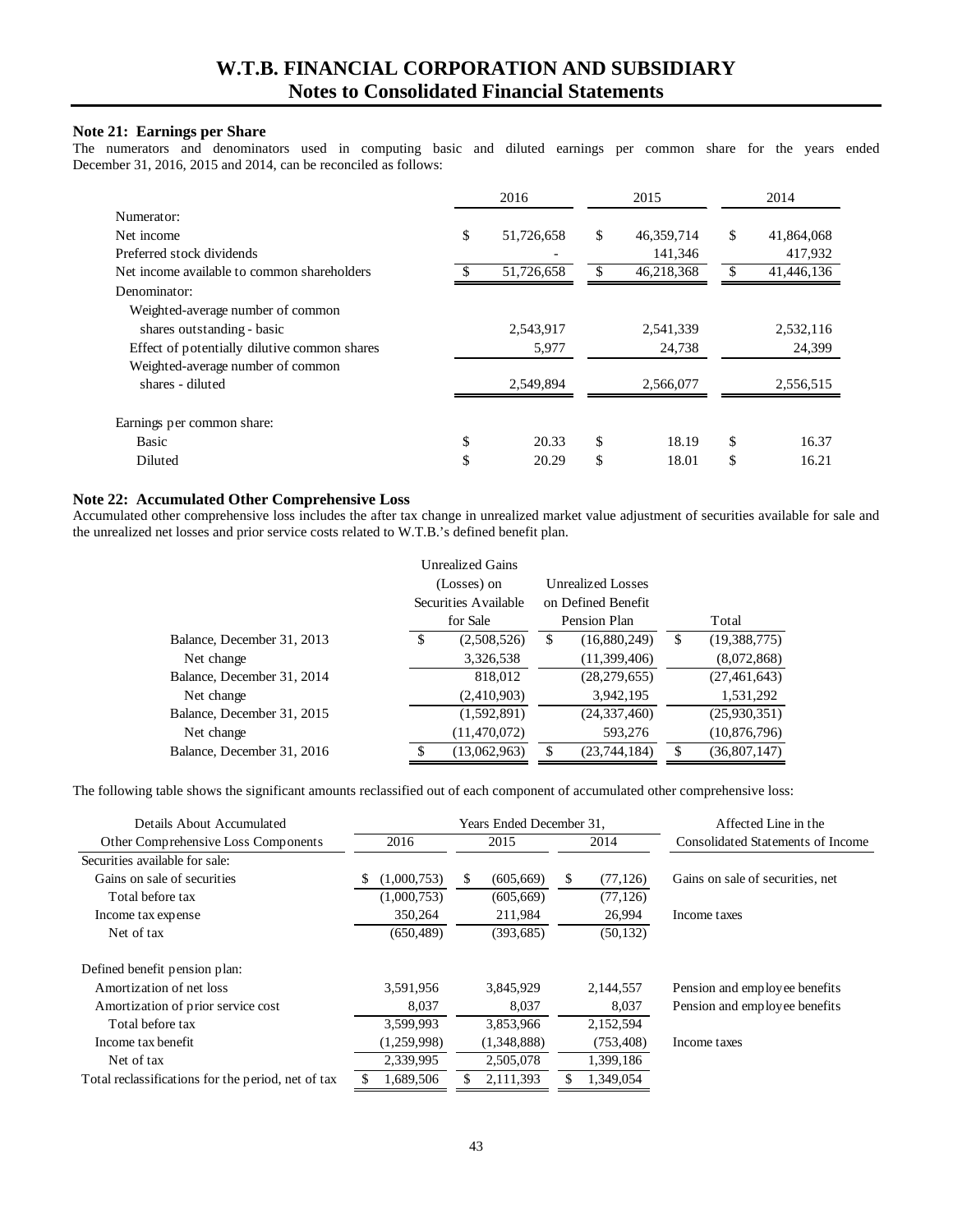### **Note 23: Regulatory Matters**

W.T.B. (on a consolidated basis) and the Bank are subject to various regulatory capital requirements administered by the federal banking agencies. Failure to meet minimum capital requirements can result in certain mandatory and possibly additional discretionary actions by regulators that, if undertaken, could have a direct material adverse effect on W.T.B.'s and the Bank's financial statements. Under capital adequacy guidelines and the regulatory framework for prompt corrective action, W.T.B. and the Bank must meet specific capital guidelines that involve quantitative measures of assets, liabilities, and certain off-balance-sheet items as calculated under regulatory accounting practices. W.T.B.'s and the Bank's capital amounts and classification are also subject to qualitative judgments by the regulators about components, riskweightings and other factors.

Washington Trust Bank is well capitalized under the regulatory framework for prompt corrective action as of December 31, 2016. W.T.B. is not subject to the regulatory framework for prompt corrective action. To be categorized as well capitalized, a bank must maintain minimum capital ratios as set forth in the table below.

The capital amounts and ratios, as calculated under regulatory guidelines at December 31, 2016 and 2015, are as follows (dollars in thousands):

|                                                       | Actual    |        | For Capital Adequacy<br>Purposes |       | To Be Well Capitalized<br><b>Under Prompt Corrective</b><br><b>Action Provisions</b> |        |
|-------------------------------------------------------|-----------|--------|----------------------------------|-------|--------------------------------------------------------------------------------------|--------|
|                                                       | Amount    | Ratio  | Amount                           | Ratio | Amount                                                                               | Ratio  |
| <b>December 31, 2016</b>                              |           |        |                                  |       |                                                                                      |        |
| Tier 1 capital to average assets:                     |           |        |                                  |       |                                                                                      |        |
| W.T.B. Financial Corporation                          | \$533,093 | 9.59%  | \$222,408                        | 4.00% | N/A                                                                                  | N/A    |
| <b>Washington Trust Bank</b>                          | 524,157   | 9.43%  | 222,238                          | 4.00% | 277,797                                                                              | 5.00%  |
| Common equity tier 1 capital to risk-weighted assets: |           |        |                                  |       |                                                                                      |        |
| W.T.B. Financial Corporation                          | 533,093   | 11.90% | 201,524                          | 4.50% | N/A                                                                                  | N/A    |
| <b>Washington Trust Bank</b>                          | 524,157   | 11.71% | 201,374                          | 4.50% | 290,874                                                                              | 6.50%  |
| Tier 1 risk-based capital to risk-weighted assets:    |           |        |                                  |       |                                                                                      |        |
| W.T.B. Financial Corporation                          | 533,093   | 11.90% | 268,699                          | 6.00% | N/A                                                                                  | N/A    |
| <b>Washington Trust Bank</b>                          | 524,157   | 11.71% | 268,499                          | 6.00% | 357,998                                                                              | 8.00%  |
| Total risk-based capital to risk-weighted assets:     |           |        |                                  |       |                                                                                      |        |
| W.T.B. Financial Corporation                          | 589,452   | 13.16% | 358,265                          | 8.00% | N/A                                                                                  | N/A    |
| <b>Washington Trust Bank</b>                          | 580,475   | 12.97% | 357,998                          | 8.00% | 447,498                                                                              | 10.00% |
| <b>December 31, 2015</b>                              |           |        |                                  |       |                                                                                      |        |
| Tier 1 capital to average assets:                     |           |        |                                  |       |                                                                                      |        |
| W.T.B. Financial Corporation                          | \$490,337 | 9.41%  | \$208,330                        | 4.00% | N/A                                                                                  | N/A    |
| <b>Washington Trust Bank</b>                          | 483,641   | 9.29%  | 208,165                          | 4.00% | 260,206                                                                              | 5.00%  |
| Common equity tier 1 capital to risk-weighted assets: |           |        |                                  |       |                                                                                      |        |
| W.T.B. Financial Corporation                          | 490,337   | 11.98% | 184,243                          | 4.50% | N/A                                                                                  | N/A    |
| <b>Washington Trust Bank</b>                          | 483,641   | 11.82% | 184,102                          | 4.50% | 265,924                                                                              | 6.50%  |
| Tier 1 risk-based capital to risk-weighted assets:    |           |        |                                  |       |                                                                                      |        |
| W.T.B. Financial Corporation                          | 490,337   | 11.98% | 245,657                          | 6.00% | N/A                                                                                  | N/A    |
| <b>Washington Trust Bank</b>                          | 483,641   | 11.82% | 245,469                          | 6.00% | 327,292                                                                              | 8.00%  |
| Total risk-based capital to risk-weighted assets:     |           |        |                                  |       |                                                                                      |        |
| W.T.B. Financial Corporation                          | 541,945   | 13.24% | 327,543                          | 8.00% | N/A                                                                                  | N/A    |
| <b>Washington Trust Bank</b>                          | 535,210   | 13.08% | 327,292                          | 8.00% | 409,115                                                                              | 10.00% |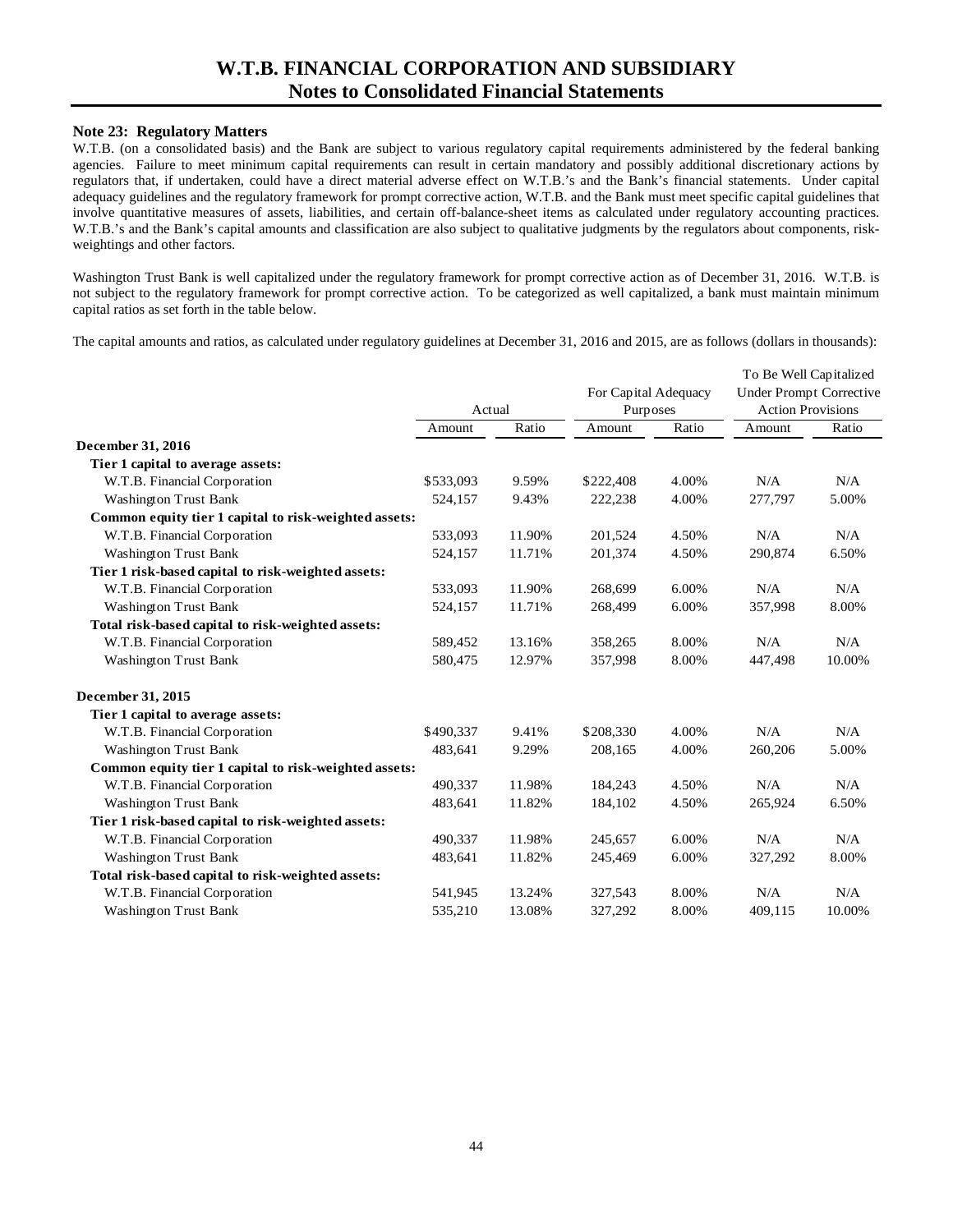### **Note 23: Regulatory Matters (continued)**

The payment of cash dividends is subject to Federal regulatory requirements for capital levels and other restrictions. In addition, the cash dividends paid by Washington Trust Bank to W.T.B. are subject to both Federal and State regulatory requirements.

The Federal Reserve and the Federal Deposit Insurance Corporation approved new regulations (the "Basel III Capital Regulation") that became effective on January 1, 2015 with full compliance with all of the requirements being phased in over a multi-year schedule, and fully phased in by January 1, 2019. The Basel III Capital Regulation implements a conservation buffer, 2.5% of risk-weighted assets upon full implementation, that will be added to adequately capitalized regulatory minimums across all three risk-based capital ratios. The capital conservation buffer is being phased in beginning on January 1, 2016 with full implementation by January 1, 2019. The capital conservation buffer was 0.625% for 2016. An institution that does not maintain risk-based capital ratio levels above the sum of adequately capitalized levels plus the phased in portion of the conservation buffer, will be subject to restrictions on certain activities including payment of dividends, stock repurchases, and discretionary bonuses to executive officers. W.T.B. and the Bank made a one-time election as of March 31, 2015 to exclude accumulated other comprehensive income or loss from regulatory capital. Management believes as of December 31, 2016, W.T.B. and the Bank meet all capital adequacy requirements to which it is subject.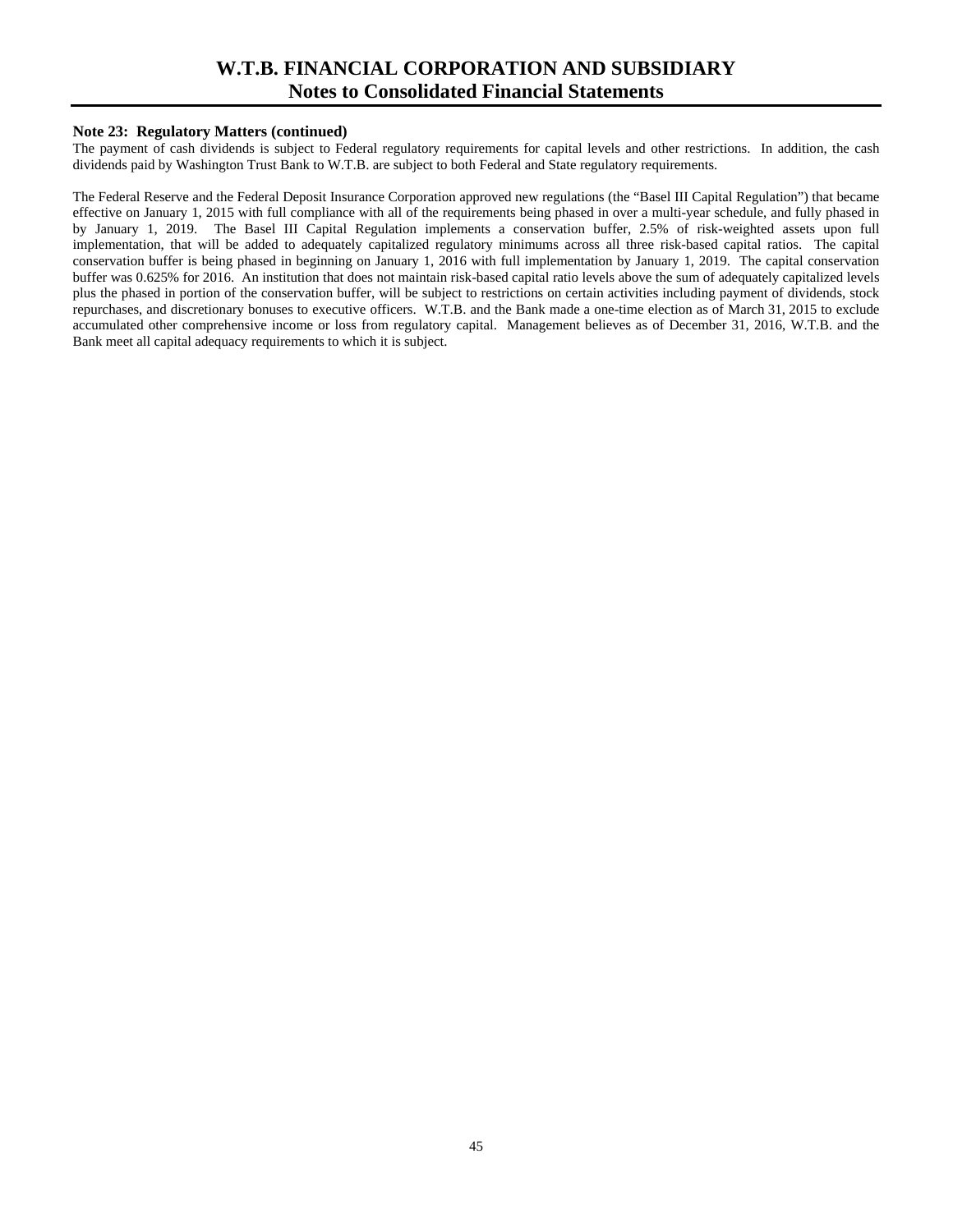To the Board of Directors W.T.B. Financial Corporation Washington Trust Bank and subsidiary (Washington Trust Bank)

#### **Report on Financial Statements**

We have audited the accompanying consolidated financial statements of W.T.B. Financial Corporation and subsidiary (the Company), which comprise the consolidated statements of financial condition as of December 31, 2016 and 2015, and the related consolidated statements of income, comprehensive income, changes in shareholders' equity, and cash flows for each of the years in the three-year period ended December 31, 2016, and the related notes to the consolidated financial statements.

#### *Management's Responsibility for the Financial Statements*

Management is responsible for the preparation and fair presentation of these consolidated financial statements in accordance with accounting principles generally accepted in the United States of America; this includes the design, implementation, and maintenance of internal control relevant to the preparation and fair presentation of consolidated financial statements that are free from material misstatement, whether due to fraud or error.

#### *Auditor's Responsibility*

Our responsibility is to express an opinion on these consolidated financial statements based on our audits. We conducted our audits in accordance with auditing standards generally accepted in the United States of America. Those standards require that we plan and perform the audits to obtain reasonable assurance about whether the consolidated financial statements are free from material misstatement.

An audit involves performing procedures to obtain audit evidence about the amounts and disclosures in the consolidated financial statements. The procedures selected depend on the auditor's judgment, including the assessment of the risks of material misstatement of the consolidated financial statements, whether due to fraud or error. In making those risk assessments, the auditor considers internal control relevant to the entity's preparation and fair presentation of the consolidated financial statements in order to design audit procedures that are appropriate in the circumstances. An audit also includes evaluating the appropriateness of accounting policies used and the reasonableness of significant accounting estimates made by management, as well as evaluating the overall presentation of the consolidated financial statements.

We believe that the audit evidence we have obtained is sufficient and appropriate to provide a basis for our audit opinion.

#### *Opinion*

In our opinion, the consolidated financial statements referred to above present fairly, in all material respects, the financial position of W.T.B. Financial Corporation and subsidiary, as of December 31, 2016 and 2015, and the results of their operations and their cash flows for each of the three years in the period ended December 31, 2016, in accordance with accounting principles generally accepted in the United States of America.

#### *Report on Internal Control Over Financial Reporting*

We also have audited, in accordance with auditing standards generally accepted in the United States of America, Washington Trust Bank's internal control over financial reporting as of December 31, 2016, based on criteria established in the *Internal Control—Integrated Framework*  (2013), issued by the Committee of Sponsoring Organizations of the Treadway Commission (COSO) relevant to internal reporting objectives for the express purpose of meeting the regulatory requirements of Section 112 of the Federal Deposit Insurance Corporation Improvement Act (FDICIA) and our report dated March 20, 2017, expressed an unmodified opinion.

#### *Other Matter*

Our audits were conducted for the purpose of forming an opinion on the basic consolidated financial statements taken as a whole. The Consolidated Financial Highlights on page 1 are presented for purposes of additional analysis and are not a required part of the basic consolidated financial statements. Such information has not been subjected to the auditing procedures applied in the audit of the consolidated financial statements, and accordingly, we express no opinion on it.

Moss Adams LLP

Spokane, Washington March 20, 2017